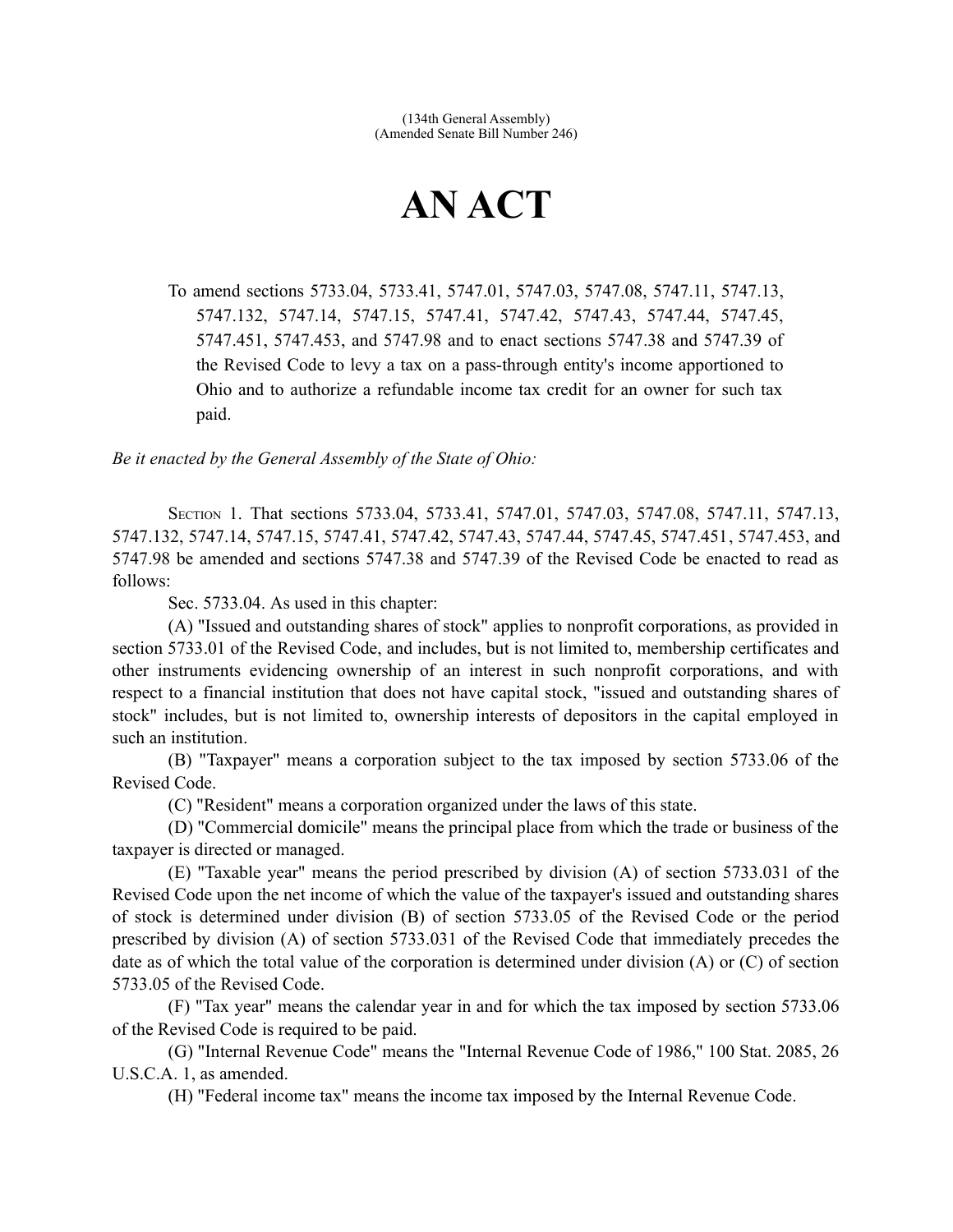(I) Except as provided in section 5733.058 of the Revised Code, "net income" means the taxpayer's taxable income before operating loss deduction and special deductions, as required to be reported for the taxpayer's taxable year under the Internal Revenue Code, subject to the following adjustments:

(1)(a) Deduct any net operating loss incurred in any taxable years ending in 1971 or thereafter, but exclusive of any net operating loss incurred in taxable years ending prior to January 1, 1971. This deduction shall not be allowed in any tax year commencing before December 31, 1973, but shall be carried over and allowed in tax years commencing after December 31, 1973, until fully utilized in the next succeeding taxable year or years in which the taxpayer has net income, but in no case for more than the designated carryover period as described in division (I)(1)(b) of this section. The amount of such net operating loss, as determined under the allocation and apportionment provisions of section 5733.051 and division (B) of section 5733.05 of the Revised Code for the year in which the net operating loss occurs, shall be deducted from net income, as determined under the allocation and apportionment provisions of section 5733.051 and division (B) of section 5733.05 of the Revised Code, to the extent necessary to reduce net income to zero with the remaining unused portion of the deduction, if any, carried forward to the remaining years of the designated carryover period as described in division (I)(1)(b) of this section, or until fully utilized, whichever occurs first.

(b) For losses incurred in taxable years ending on or before December 31, 1981, the designated carryover period shall be the five consecutive taxable years after the taxable year in which the net operating loss occurred. For losses incurred in taxable years ending on or after January 1, 1982, and beginning before August 6, 1997, the designated carryover period shall be the fifteen consecutive taxable years after the taxable year in which the net operating loss occurs. For losses incurred in taxable years beginning on or after August 6, 1997, the designated carryover period shall be the twenty consecutive taxable years after the taxable year in which the net operating loss occurs.

(c) The tax commissioner may require a taxpayer to furnish any information necessary to support a claim for deduction under division  $(I)(1)(a)$  of this section and no deduction shall be allowed unless the information is furnished.

(2) Deduct any amount included in net income by application of section 78 or 951 of the Internal Revenue Code, amounts received for royalties, technical or other services derived from sources outside the United States, and dividends received from a subsidiary, associate, or affiliated corporation that neither transacts any substantial portion of its business nor regularly maintains any substantial portion of its assets within the United States. For purposes of determining net foreign source income deductible under division  $(I)(2)$  of this section, the amount of gross income from all such sources other than dividend income and income derived by application of section 78 or 951 of the Internal Revenue Code shall be reduced by:

(a) The amount of any reimbursed expenses for personal services performed by employees of the taxpayer for the subsidiary, associate, or affiliated corporation;

(b) Ten per cent of the amount of royalty income and technical assistance fees;

(c) Fifteen per cent of the amount of all other income.

The amounts described in divisions  $(I)(2)(a)$  to (c) of this section are deemed to be the expenses attributable to the production of deductible foreign source income unless the taxpayer shows, by clear and convincing evidence, less actual expenses, or the tax commissioner shows, by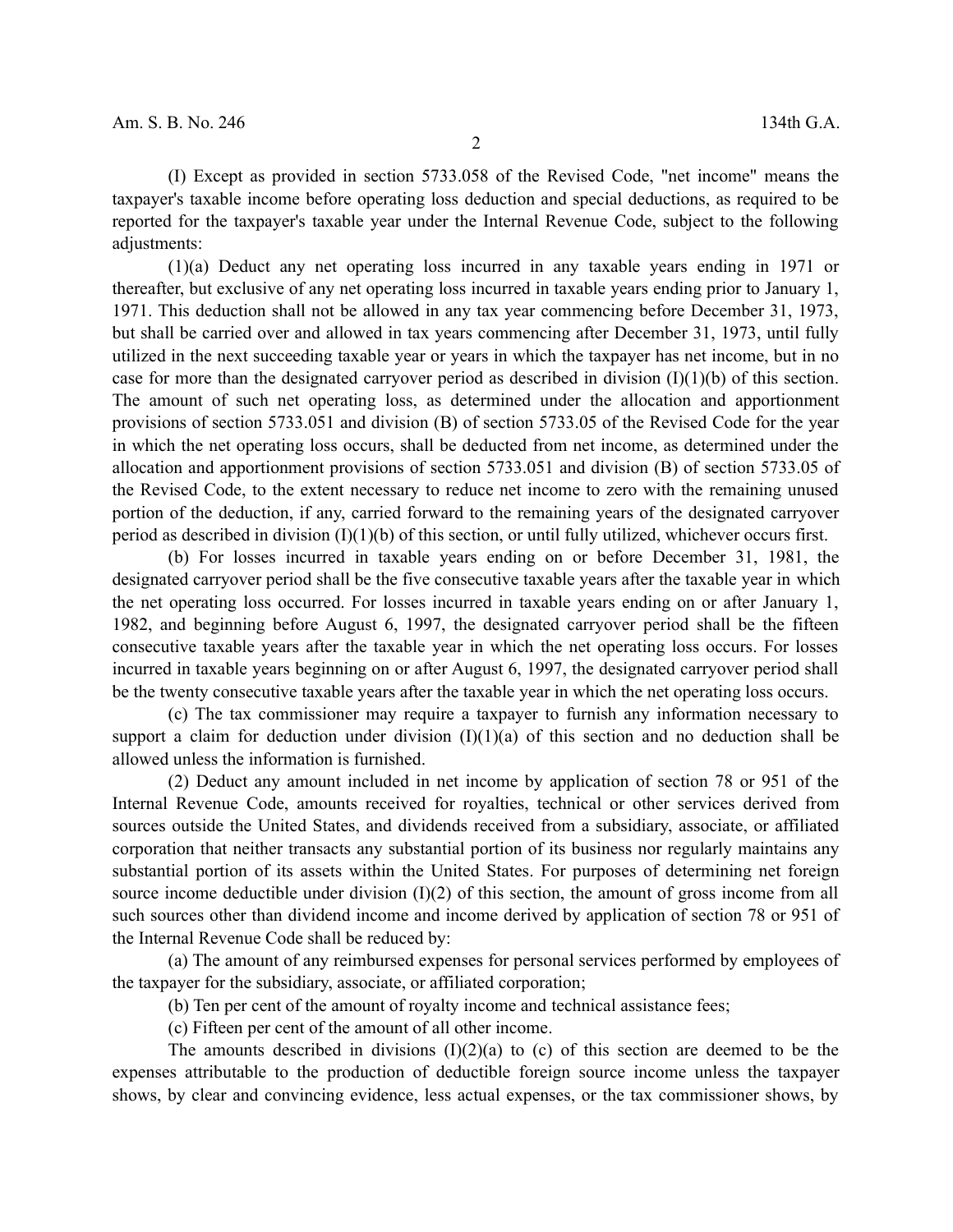clear and convincing evidence, more actual expenses.

(3) Add any loss or deduct any gain resulting from the sale, exchange, or other disposition of a capital asset, or an asset described in section 1231 of the Internal Revenue Code, to the extent that such loss or gain occurred prior to the first taxable year on which the tax provided for in section 5733.06 of the Revised Code is computed on the corporation's net income. For purposes of division (I)(3) of this section, the amount of the prior loss or gain shall be measured by the difference between the original cost or other basis of the asset and the fair market value as of the beginning of the first taxable year on which the tax provided for in section 5733.06 of the Revised Code is computed on the corporation's net income. At the option of the taxpayer, the amount of the prior loss or gain may be a percentage of the gain or loss, which percentage shall be determined by multiplying the gain or loss by a fraction, the numerator of which is the number of months from the acquisition of the asset to the beginning of the first taxable year on which the fee provided in section 5733.06 of the Revised Code is computed on the corporation's net income, and the denominator of which is the number of months from the acquisition of the asset to the sale, exchange, or other disposition of the asset. The adjustments described in this division do not apply to any gain or loss where the gain or loss is recognized by a qualifying taxpayer, as defined in section 5733.0510 of the Revised Code, with respect to a qualifying taxable event, as defined in that section.

(4) Deduct the dividend received deduction provided by section 243 of the Internal Revenue Code.

(5) Deduct any interest or interest equivalent on public obligations and purchase obligations to the extent included in federal taxable income. As used in divisions (I)(5) and (6) of this section, "public obligations," "purchase obligations," and "interest or interest equivalent" have the same meanings as in section 5709.76 of the Revised Code.

(6) Add any loss or deduct any gain resulting from the sale, exchange, or other disposition of public obligations to the extent included in federal taxable income.

(7) To the extent not otherwise allowed, deduct any dividends or distributions received by a taxpayer from a public utility, excluding an electric company and a combined company, and, for tax years 2005 and thereafter, a telephone company, if the taxpayer owns at least eighty per cent of the issued and outstanding common stock of the public utility. As used in division  $(I)(7)$  of this section, "public utility" means a public utility as defined in Chapter 5727. of the Revised Code, whether or not the public utility is doing business in the state.

(8) To the extent not otherwise allowed, deduct any dividends received by a taxpayer from an insurance company, if the taxpayer owns at least eighty per cent of the issued and outstanding common stock of the insurance company. As used in division (I)(8) of this section, "insurance company" means an insurance company that is taxable under Chapter 5725. or 5729. of the Revised Code.

(9) Deduct expenditures for modifying existing buildings or structures to meet American national standards institute standard A-117.1-1961 (R-1971), as amended; provided, that no deduction shall be allowed to the extent that such deduction is not permitted under federal law or under rules of the tax commissioner. Those deductions as are allowed may be taken over a period of five years. The tax commissioner shall adopt rules under Chapter 119. of the Revised Code establishing reasonable limitations on the extent that expenditures for modifying existing buildings or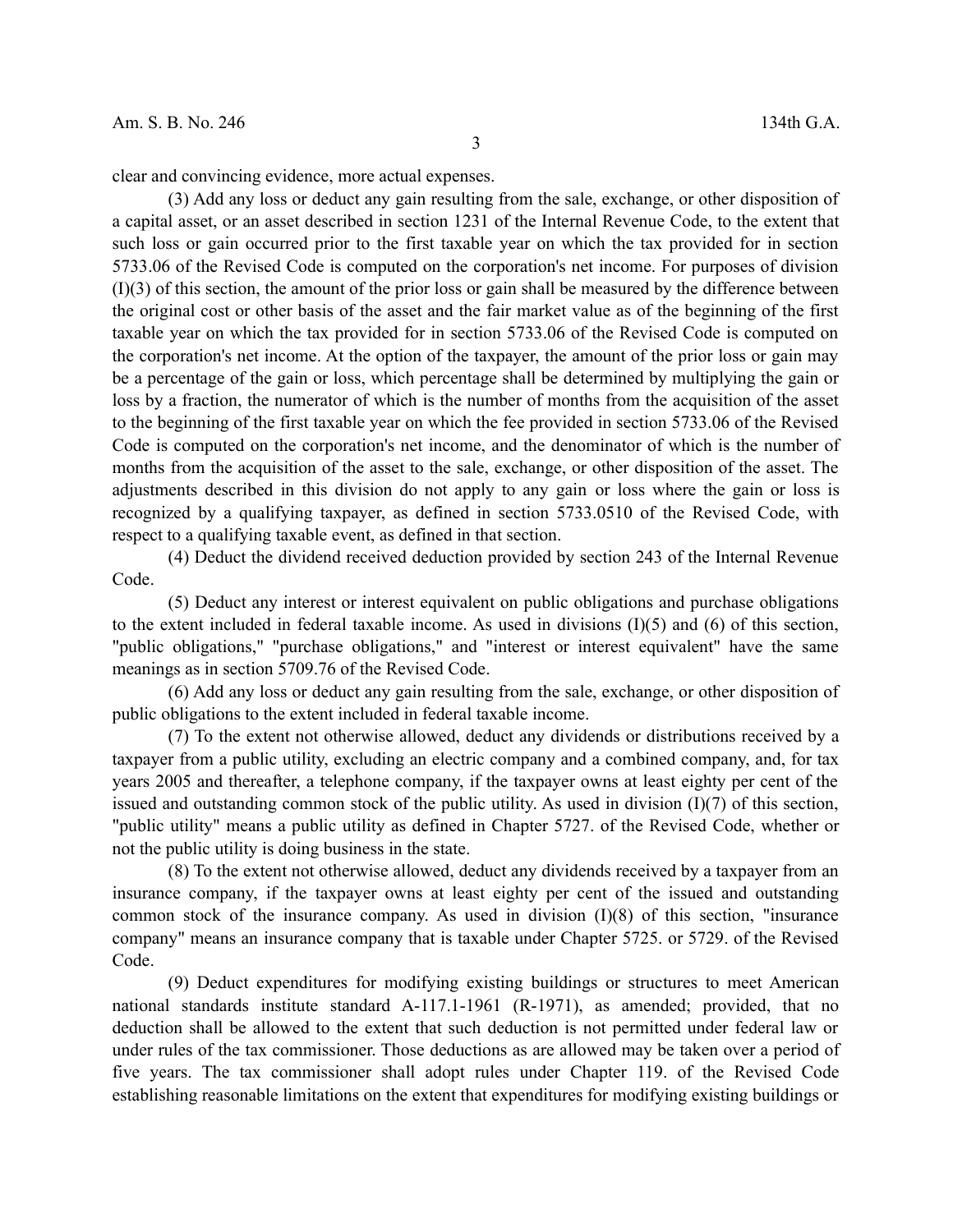structures are attributable to the purpose of making the buildings or structures accessible to and usable by physically handicapped persons.

(10) Deduct the amount of wages and salaries, if any, not otherwise allowable as a deduction but that would have been allowable as a deduction in computing federal taxable income before operating loss deduction and special deductions for the taxable year, had the targeted jobs credit allowed and determined under sections 38, 51, and 52 of the Internal Revenue Code not been in effect.

(11) Deduct net interest income on obligations of the United States and its territories and possessions or of any authority, commission, or instrumentality of the United States to the extent the laws of the United States prohibit inclusion of the net interest for purposes of determining the value of the taxpayer's issued and outstanding shares of stock under division (B) of section 5733.05 of the Revised Code. As used in division  $(I)(11)$  of this section, "net interest" means interest net of any expenses taken on the federal income tax return that would not have been allowed under section 265 of the Internal Revenue Code if the interest were exempt from federal income tax.

 $(12)(a)$  Except as set forth in division  $(1)(12)(d)$  of this section, to the extent not included in computing the taxpayer's federal taxable income before operating loss deduction and special deductions, add gains and deduct losses from direct or indirect sales, exchanges, or other dispositions, made by a related entity who is not a taxpayer, of the taxpayer's indirect, beneficial, or constructive investment in the stock or debt of another entity, unless the gain or loss has been included in computing the federal taxable income before operating loss deduction and special deductions of another taxpayer with a more closely related investment in the stock or debt of the other entity. The amount of gain added or loss deducted shall not exceed the product obtained by multiplying such gain or loss by the taxpayer's proportionate share, directly, indirectly, beneficially, or constructively, of the outstanding stock of the related entity immediately prior to the direct or indirect sale, exchange, or other disposition.

(b) Except as set forth in division (I)(12)(e) of this section, to the extent not included in computing the taxpayer's federal taxable income before operating loss deduction and special deductions, add gains and deduct losses from direct or indirect sales, exchanges, or other dispositions made by a related entity who is not a taxpayer, of intangible property other than stock, securities, and debt, if such property was owned, or used in whole or in part, at any time prior to or at the time of the sale, exchange, or disposition by either the taxpayer or by a related entity that was a taxpayer at any time during the related entity's ownership or use of such property, unless the gain or loss has been included in computing the federal taxable income before operating loss deduction and special deductions of another taxpayer with a more closely related ownership or use of such intangible property. The amount of gain added or loss deducted shall not exceed the product obtained by multiplying such gain or loss by the taxpayer's proportionate share, directly, indirectly, beneficially, or constructively, of the outstanding stock of the related entity immediately prior to the direct or indirect sale, exchange, or other disposition.

(c) As used in division  $(I)(12)$  of this section, "related entity" means those entities described in divisions  $(I)(12)(c)(i)$  to (iii) of this section:

(i) An individual stockholder, or a member of the stockholder's family enumerated in section 318 of the Internal Revenue Code, if the stockholder and the members of the stockholder's family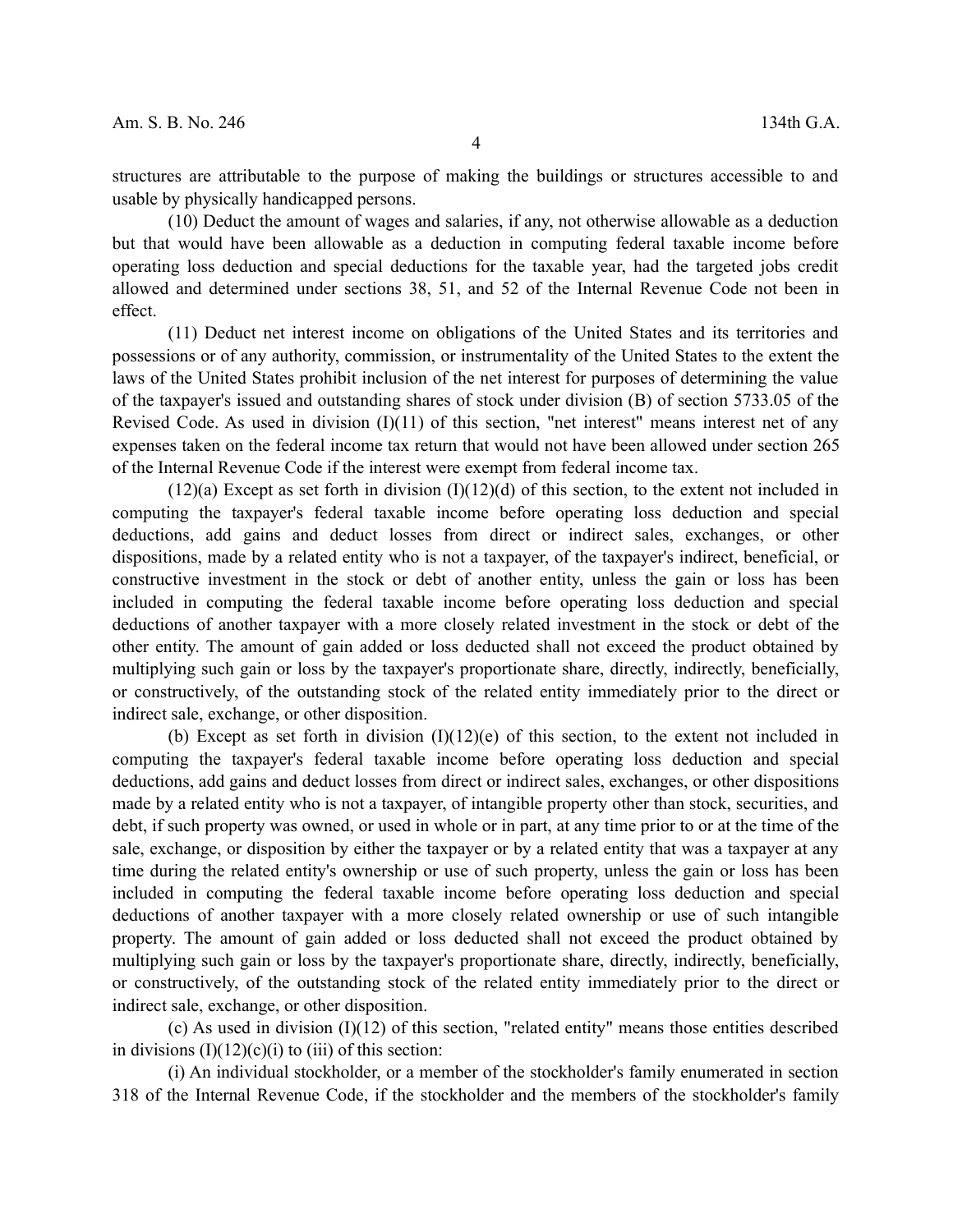own, directly, indirectly, beneficially, or constructively, in the aggregate, at least fifty per cent of the value of the taxpayer's outstanding stock;

(ii) A stockholder, or a stockholder's partnership, estate, trust, or corporation, if the stockholder and the stockholder's partnerships, estates, trusts, and corporations own directly, indirectly, beneficially, or constructively, in the aggregate, at least fifty per cent of the value of the taxpayer's outstanding stock;

(iii) A corporation, or a party related to the corporation in a manner that would require an attribution of stock from the corporation to the party or from the party to the corporation under division  $(I)(12)(c)(iv)$  of this section, if the taxpayer owns, directly, indirectly, beneficially, or constructively, at least fifty per cent of the value of the corporation's outstanding stock.

(iv) The attribution rules of section 318 of the Internal Revenue Code apply for purposes of determining whether the ownership requirements in divisions  $(I)(12)(c)(i)$  to (iii) of this section have been met.

(d) For purposes of the adjustments required by division  $(I)(12)(a)$  of this section, the term "investment in the stock or debt of another entity" means only those investments where the taxpayer and the taxpayer's related entities directly, indirectly, beneficially, or constructively own, in the aggregate, at any time during the twenty-four month period commencing one year prior to the direct or indirect sale, exchange, or other disposition of such investment at least fifty per cent or more of the value of either the outstanding stock or such debt of such other entity.

(e) For purposes of the adjustments required by division  $(I)(12)(b)$  of this section, the term "related entity" excludes all of the following:

(i) Foreign corporations as defined in section 7701 of the Internal Revenue Code;

(ii) Foreign partnerships as defined in section 7701 of the Internal Revenue Code;

(iii) Corporations, partnerships, estates, and trusts created or organized in or under the laws of the Commonwealth of Puerto Rico or any possession of the United States;

(iv) Foreign estates and foreign trusts as defined in section 7701 of the Internal Revenue Code.

The exclusions described in divisions  $(I)(12)(e)(i)$  to (iv) of this section do not apply if the corporation, partnership, estate, or trust is described in any one of divisions  $(C)(1)$  to  $(5)$  of section 5733.042 of the Revised Code.

(f) Nothing in division  $(I)(12)$  of this section shall require or permit a taxpayer to add any gains or deduct any losses described in divisions  $(I)(12)(f)(i)$  and  $(ii)$  of this section:

(i) Gains or losses recognized for federal income tax purposes by an individual, estate, or trust without regard to the attribution rules described in division  $(I)(12)(c)$  of this section;

(ii) A related entity's gains or losses described in division  $(I)(12)(b)$  of this section if the taxpayer's ownership of or use of such intangible property was limited to a period not exceeding nine months and was attributable to a transaction or a series of transactions executed in accordance with the election or elections made by the taxpayer or a related entity pursuant to section 338 of the Internal Revenue Code.

(13) Any adjustment required by section 5733.042 of the Revised Code.

(14) Add any amount claimed as a credit under section 5733.0611 of the Revised Code to the extent that such amount satisfies either of the following: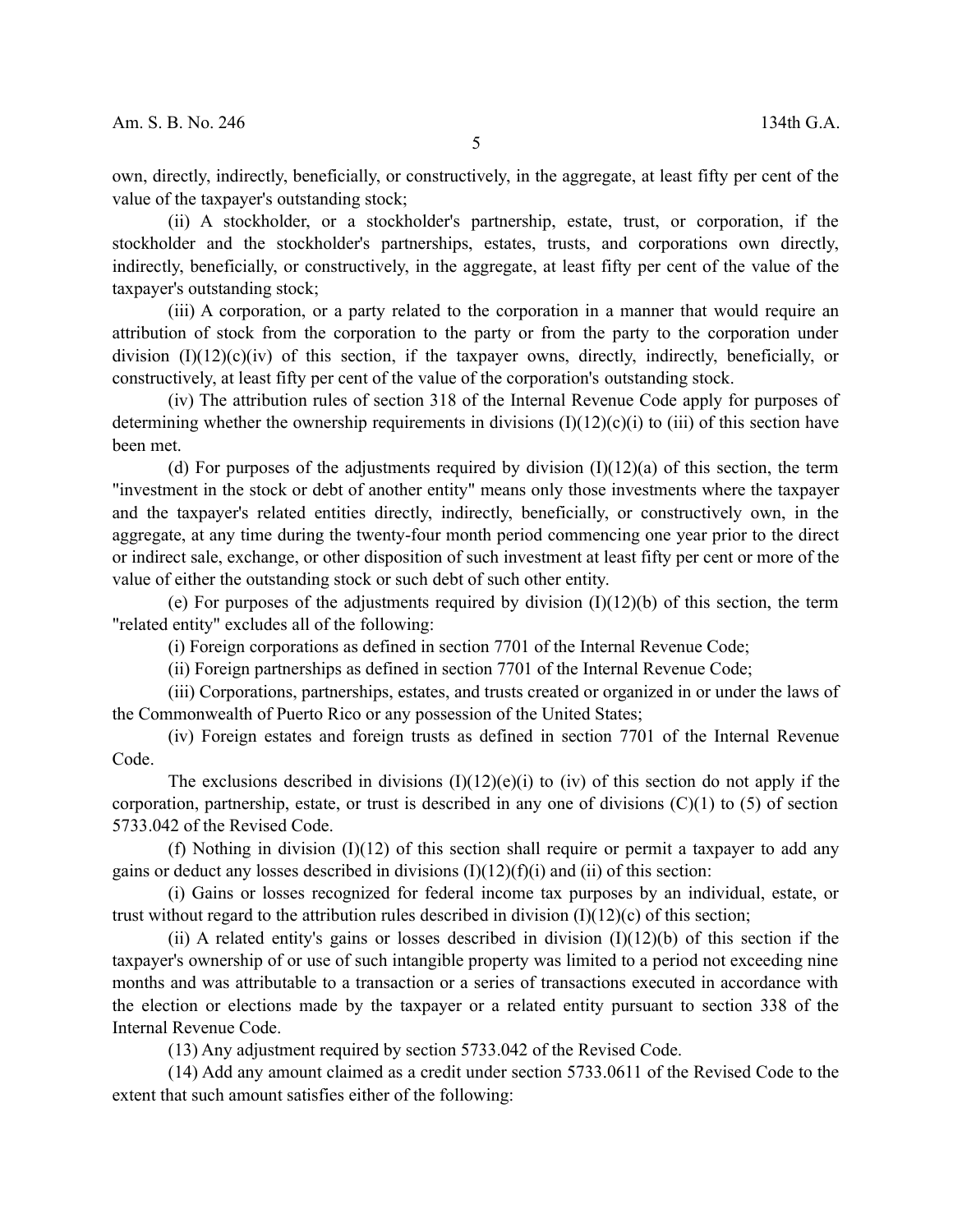(a) It was deducted or excluded from the computation of the corporation's taxable income before operating loss deduction and special deductions as required to be reported for the corporation's taxable year under the Internal Revenue Code;

(b) It resulted in a reduction of the corporation's taxable income before operating loss deduction and special deductions as required to be reported for any of the corporation's taxable years under the Internal Revenue Code.

(15) Deduct the amount contributed by the taxpayer to an individual development account program established by a county department of job and family services pursuant to sections 329.11 to 329.14 of the Revised Code for the purpose of matching funds deposited by program participants. On request of the tax commissioner, the taxpayer shall provide any information that, in the tax commissioner's opinion, is necessary to establish the amount deducted under division (I)(15) of this section.

(16) Any adjustment required by section 5733.0510 or 5733.0511 of the Revised Code.

 $(17)(a)(i)$  Add five-sixths of the amount of depreciation expense allowed under subsection  $(k)$ of section 168 of the Internal Revenue Code, including a person's proportionate or distributive share of the amount of depreciation expense allowed by that subsection to any pass-through entity in which the person has direct or indirect ownership.

(ii) Add five-sixths of the amount of qualifying section 179 depreciation expense, including a person's proportionate or distributive share of the amount of qualifying section 179 depreciation expense allowed to any pass-through entity in which the person has a direct or indirect ownership. For the purposes of this division, "qualifying section 179 depreciation expense" means the difference between (I) the amount of depreciation expense directly or indirectly allowed to the taxpayer under section 179 of the Internal Revenue Code, and (II) the amount of depreciation expense directly or indirectly allowed to the taxpayer under section 179 of the Internal Revenue Code as that section existed on December 31, 2002.

The tax commissioner, under procedures established by the commissioner, may waive the add-backs related to a pass-through entity if the person owns, directly or indirectly, less than five per cent of the pass-through entity.

(b) Nothing in division (I)(17) of this section shall be construed to adjust or modify the adjusted basis of any asset.

(c) To the extent the add-back is attributable to property generating income or loss allocable under section 5733.051 of the Revised Code, the add-back shall be allocated to the same location as the income or loss generated by that property. Otherwise, the add-back shall be apportioned, subject to division (B)(2)(d) of section 5733.05 of the Revised Code.

 $(18)(a)$  If a person is required to make the add-back under division  $(1)(17)(a)$  of this section for a tax year, the person shall deduct one-fifth of the amount added back for each of the succeeding five tax years.

(b) If the amount deducted under division  $(I)(18)(a)$  of this section is attributable to an addback allocated under division  $(I)(17)(c)$  of this section, the amount deducted shall be allocated to the same location. Otherwise, the amount shall be apportioned using the apportionment factors for the taxable year in which the deduction is taken, subject to division (B)(2)(d) of section 5733.05 of the Revised Code.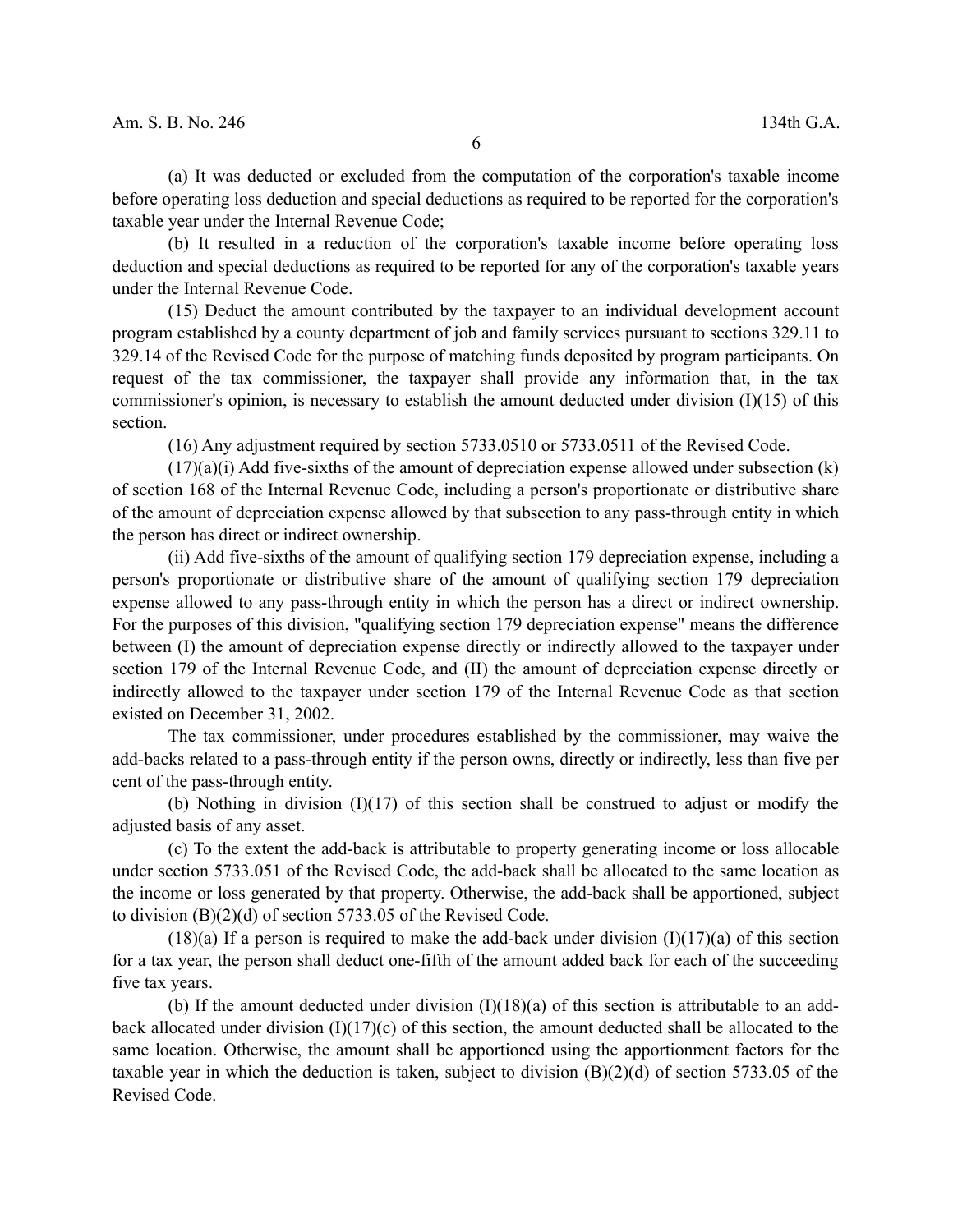(J) Except as otherwise expressly provided or clearly appearing from the context, any term used in this chapter has the same meaning as when used in a comparable context in the laws of the United States relating to federal income taxes. Any reference in this chapter to the Internal Revenue Code includes other laws of the United States relating to federal income taxes.

(K) "Financial institution" has the meaning given by section 5725.01 of the Revised Code but does not include a production credit association as described in 85 Stat. 597, 12 U.S.C.A. 2091.

(L)(1) A "qualifying holding company" is any corporation satisfying all of the following requirements:

(a) Subject to divisions  $(L)(2)$  and  $(3)$  of this section, the net book value of the corporation's intangible assets is greater than or equal to ninety per cent of the net book value of all of its assets and at least fifty per cent of the net book value of all of its assets represents direct or indirect investments in the equity of, loans and advances to, and accounts receivable due from related members;

(b) At least ninety per cent of the corporation's gross income for the taxable year is attributable to the following:

(i) The maintenance, management, ownership, acquisition, use, and disposition of its intangible property, its aircraft the use of which is not subject to regulation under 14 C.F.R. part 121 or part 135, and any real property described in division  $(L)(2)(c)$  of this section;

(ii) The collection and distribution of income from such property.

(c) The corporation is not a financial institution on the last day of the taxable year ending prior to the first day of the tax year;

(d) The corporation's related members make a good faith and reasonable effort to make timely and fully the adjustments required by division (D) of section 5733.05 of the Revised Code and to pay timely and fully all uncontested taxes, interest, penalties, and other fees and charges imposed under this chapter;

(e) Subject to division (L)(4) of this section, the corporation elects to be treated as a qualifying holding company for the tax year.

A corporation otherwise satisfying divisions  $(L)(1)(a)$  to (e) of this section that does not elect to be a qualifying holding company is not a qualifying holding company for the purposes of this chapter.

 $(2)(a)(i)$  For purposes of making the ninety per cent computation under division  $(L)(1)(a)$  of this section, the net book value of the corporation's assets shall not include the net book value of aircraft or real property described in division  $(L)(1)(b)(i)$  of this section.

(ii) For purposes of making the fifty per cent computation under division  $(L)(1)(a)$  of this section, the net book value of assets shall include the net book value of aircraft or real property described in division  $(L)(1)(b)(i)$  of this section.

(b)(i) As used in division (L) of this section, "intangible asset" includes, but is not limited to, the corporation's direct interest in each pass-through entity only if at all times during the corporation's taxable year ending prior to the first day of the tax year the corporation's and the corporation's related members' combined direct and indirect interests in the capital or profits of such pass-through entity do not exceed fifty per cent. If the corporation's interest in the pass-through entity is an intangible asset for that taxable year, then the distributive share of any income from the pass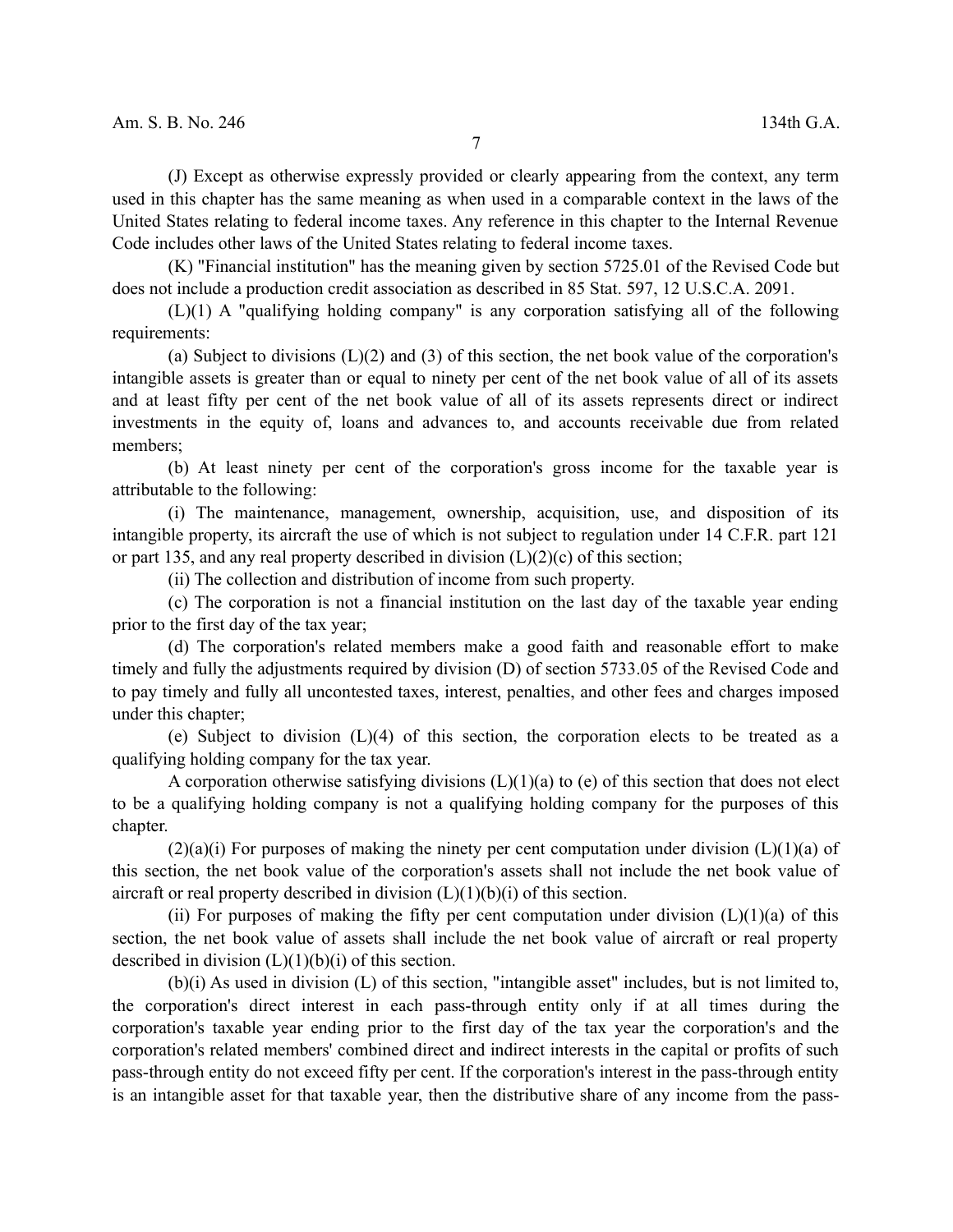through entity shall be income from an intangible asset for that taxable year.

(ii) If a corporation's and the corporation's related members' combined direct and indirect interests in the capital or profits of a pass-through entity exceed fifty per cent at any time during the corporation's taxable year ending prior to the first day of the tax year, "intangible asset" does not include the corporation's direct interest in the pass-through entity, and the corporation shall include in its assets its proportionate share of the assets of any such pass-through entity and shall include in its gross income its distributive share of the gross income of such pass-through entity in the same form as was earned by the pass-through entity.

(iii) A pass-through entity's direct or indirect proportionate share of any other pass-through entity's assets shall be included for the purpose of computing the corporation's proportionate share of the pass-through entity's assets under division  $(L)(2)(b)(ii)$  of this section, and such pass-through entity's distributive share of any other pass-through entity's gross income shall be included for purposes of computing the corporation's distributive share of the pass-through entity's gross income under division  $(L)(2)(b)(ii)$  of this section.

(c) For the purposes of divisions  $(L)(1)(b)(i)$ ,  $(1)(b)(ii)$ ,  $(2)(a)(i)$ , and  $(2)(a)(ii)$  of this section, real property is described in division  $(L)(2)(c)$  of this section only if all of the following conditions are present at all times during the taxable year ending prior to the first day of the tax year:

(i) The real property serves as the headquarters of the corporation's trade or business, or is the place from which the corporation's trade or business is principally managed or directed;

(ii) Not more than ten per cent of the value of the real property and not more than ten per cent of the square footage of the building or buildings that are part of the real property is used, made available, or occupied for the purpose of providing, acquiring, transferring, selling, or disposing of tangible property or services in the normal course of business to persons other than related members, the corporation's employees and their families, and such related members' employees and their families.

(d) As used in division (L) of this section, "related member" has the same meaning as in division (A)(6) of section 5733.042 of the Revised Code without regard to division (B) of that section.

(3) The percentages described in division  $(L)(1)(a)$  of this section shall be equal to the quarterly average of those percentages as calculated during the corporation's taxable year ending prior to the first day of the tax year.

(4) With respect to the election described in division  $(L)(1)(e)$  of this section:

(a) The election need not accompany a timely filed report;

(b) The election need not accompany the report; rather, the election may accompany a subsequently filed but timely application for refund and timely amended report, or a subsequently filed but timely petition for reassessment;

(c) The election is not irrevocable;

(d) The election applies only to the tax year specified by the corporation;

(e) The corporation's related members comply with division  $(L)(1)(d)$  of this section.

Nothing in division (L)(4) of this section shall be construed to extend any statute of limitations set forth in this chapter.

(M) "Qualifying controlled group" means two or more corporations that satisfy the ownership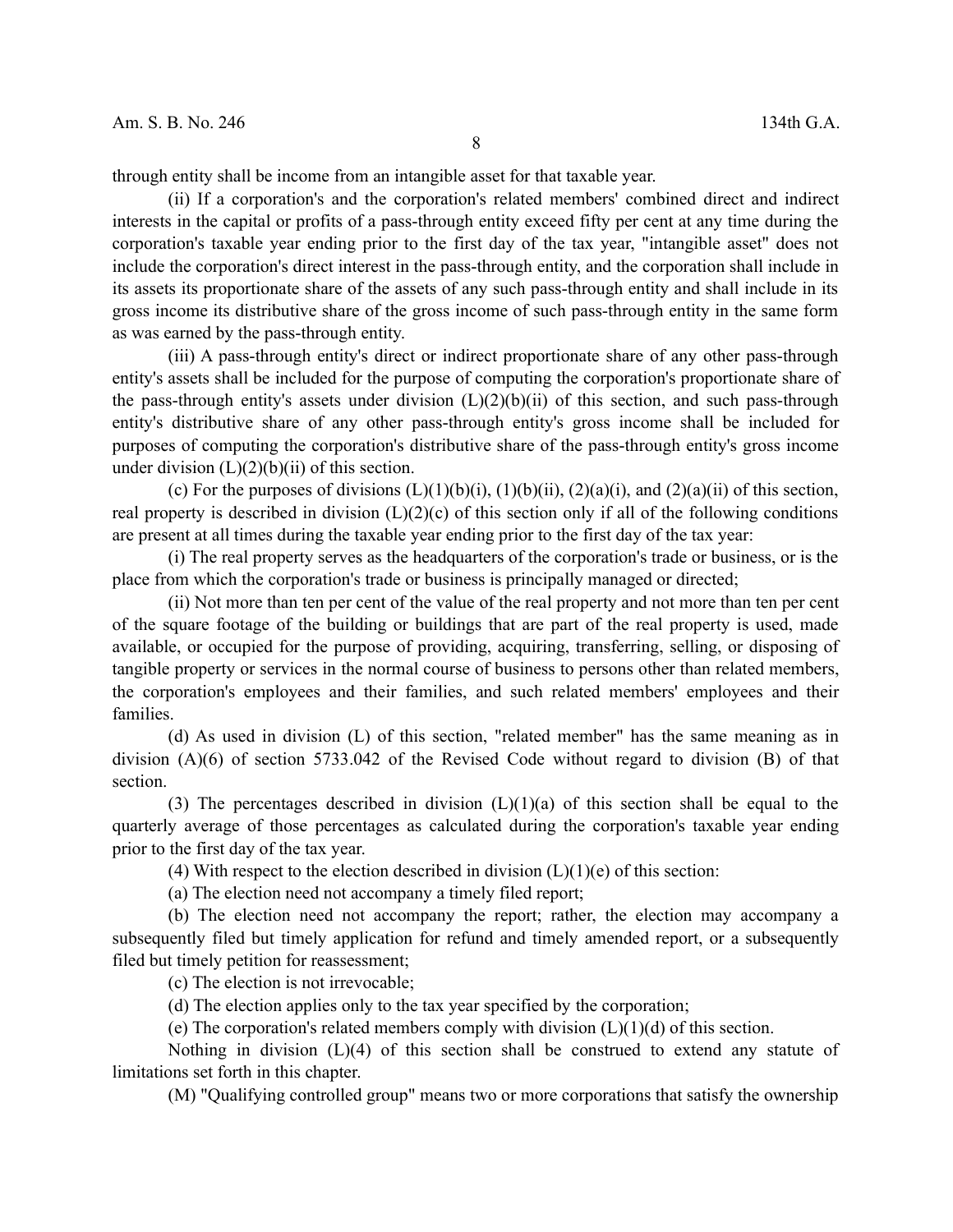and control requirements of division (A) of section 5733.052 of the Revised Code.

(N) "Limited liability company" means any limited liability company formed under Chapter 1705. or 1706. of the Revised Code or under the laws of any other state.

(O) "Pass-through entity" means a corporation any entity that is eligible to make and that has made an election under subchapter S of Chapter 1 of Subtitle A of the Internal Revenue Code for its taxable year under that code, or a partnership, limited liability company, or any other person, other than an individual, trust, or estate, if the partnership, limited liability company, or other person is not classified for federal income tax purposes as an association taxed as a corporation.

(P) "Electric company," "combined company," and "telephone company" have the same meanings as in section 5727.01 of the Revised Code.

(Q) "Business income" means income arising from transactions, activities, and sources in the regular course of a trade or business and includes income from real property, tangible personal property, and intangible personal property if the acquisition, rental, management, and disposition of the property constitute integral parts of the regular course of a trade or business operation. "Business income" includes income, including gain or loss, from a partial or complete liquidation of a business, including, but not limited to, gain or loss from the sale or other disposition of goodwill.

(R) "Nonbusiness income" means all income other than business income.

Sec. 5733.41. The purpose of the tax imposed by this section is to complement and to reinforce the tax imposed under section 5733.06 of the Revised Code.

For the same purposes for which the tax is levied under section 5733.06 of the Revised Code, there is hereby levied a tax on every qualifying pass-through entity having at least one qualifying investor that is not an individual. The tax imposed by this section is imposed on the sum of the adjusted qualifying amounts of the qualifying pass-through entity's qualifying investors, that are neither individuals nor subject to division (G)(2) of section 5733.01 of the Revised Code, at a rate equal to the tax rate imposed on taxable business income under division (A)(4)(a) of section 5747.02 of the Revised Code.

The tax imposed by this section applies only if the qualifying entity has nexus with this state under the Constitution of the United States for any portion of the qualifying entity's qualifying taxable year, and the sum of the qualifying entity's adjusted qualifying amounts exceeds one thousand dollars for the qualifying entity's qualifying taxable year. This section does not apply to a pass-through entity if all of the partners, shareholders, members, or investors of the pass-through entity are taxpayers for the purposes of section 5733.04 of the Revised Code without regard to section 5733.09 of the Revised Code for the entire qualifying taxable year of the pass-through entity.

If, prior to the due date of the return, a qualifying pass-through entity receives from an investor a written representation, under penalties of perjury, that the investor is described in division  $(1)(1)$ ,  $(2)$ ,  $(6)$ ,  $(7)$ ,  $(8)$ , or  $(9)$  of section 5733.40 of the Revised Code for the qualifying pass-through entity's entire qualifying taxable year, the qualifying pass-through entity is not required to withhold or pay the taxes or estimated taxes imposed under this section or sections 5747.41 to 5747.453 of the Revised Code with respect to that investor for that qualifying taxable year, and is not subject to any interest or interest penalties for failure to withhold or pay those taxes or estimated taxes with respect to that investor for that qualifying taxable year.

If, prior to the due date of the return, a qualifying trust receives from a beneficiary of that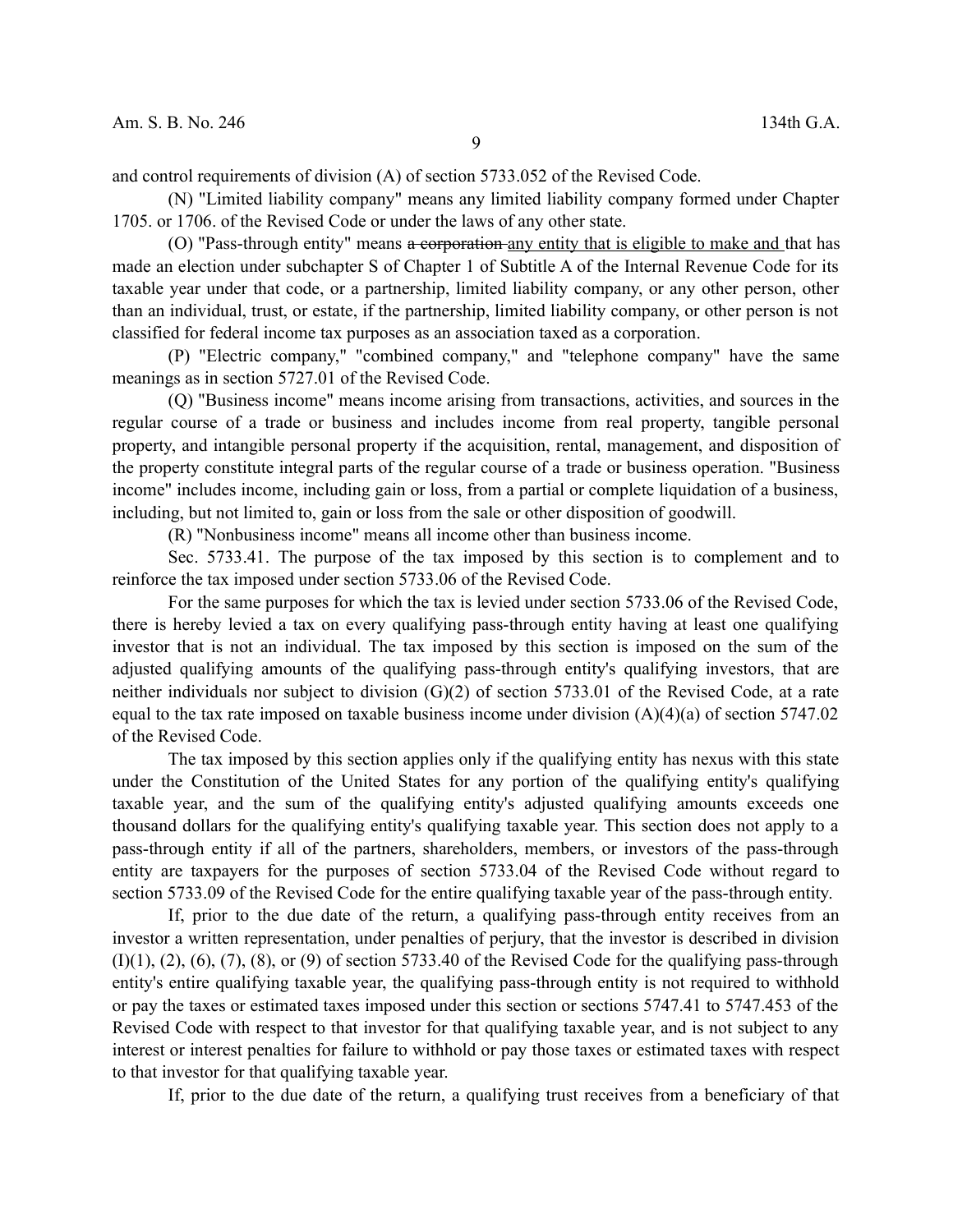trust a written representation, under penalties of perjury, that the beneficiary is a resident taxpayer for the purposes of Chapter 5747. of the Revised Code for the qualifying trust's entire qualifying taxable year, the qualifying trust is not required to withhold or pay the taxes or estimated taxes imposed under this section or sections 5747.41 to 5747.453 of the Revised Code with respect to that beneficiary for that qualifying taxable year, and is not subject to any interest or interest penalties for failure to withhold or pay those taxes or estimated taxes with respect to that beneficiary for that qualifying taxable year.

The tax commissioner may adopt rules for the purpose of the tax levied by this section or section 5747.41 of the Revised Code, including a rule defining "qualifying investor" or "qualifying beneficiary," and a rule requiring or permitting a qualifying entity to combine its income with related members and to pay the tax and estimated tax on a combined basis.

Sections 5747.10 to 5747.19 and 5747.42 to 5747.453 of the Revised Code apply to a qualifying entity subject to the tax imposed under this section.

The levy of the tax under this section does not prevent a municipal corporation or a joint economic development district created under section 715.70, 715.71, or 715.72 of the Revised Code from levying a tax on income.

The tax imposed under this section does not apply to a qualifying pass-through entity that makes an election under division (C) of section 5747.38 of the Revised Code to be subject to the tax levied under that section for the entity's qualifying taxable year.

Sec. 5747.01. Except as otherwise expressly provided or clearly appearing from the context, any term used in this chapter that is not otherwise defined in this section has the same meaning as when used in a comparable context in the laws of the United States relating to federal income taxes or if not used in a comparable context in those laws, has the same meaning as in section 5733.40 of the Revised Code. Any reference in this chapter to the Internal Revenue Code includes other laws of the United States relating to federal income taxes.

As used in this chapter:

(A) "Adjusted gross income" or "Ohio adjusted gross income" means federal adjusted gross income, as defined and used in the Internal Revenue Code, adjusted as provided in this section:

(1) Add interest or dividends on obligations or securities of any state or of any political subdivision or authority of any state, other than this state and its subdivisions and authorities.

(2) Add interest or dividends on obligations of any authority, commission, instrumentality, territory, or possession of the United States to the extent that the interest or dividends are exempt from federal income taxes but not from state income taxes.

(3) Deduct interest or dividends on obligations of the United States and its territories and possessions or of any authority, commission, or instrumentality of the United States to the extent that the interest or dividends are included in federal adjusted gross income but exempt from state income taxes under the laws of the United States.

(4) Deduct disability and survivor's benefits to the extent included in federal adjusted gross income.

(5) Deduct the following, to the extent not otherwise deducted or excluded in computing federal or Ohio adjusted gross income:

(a) Benefits under Title II of the Social Security Act and tier 1 railroad retirement;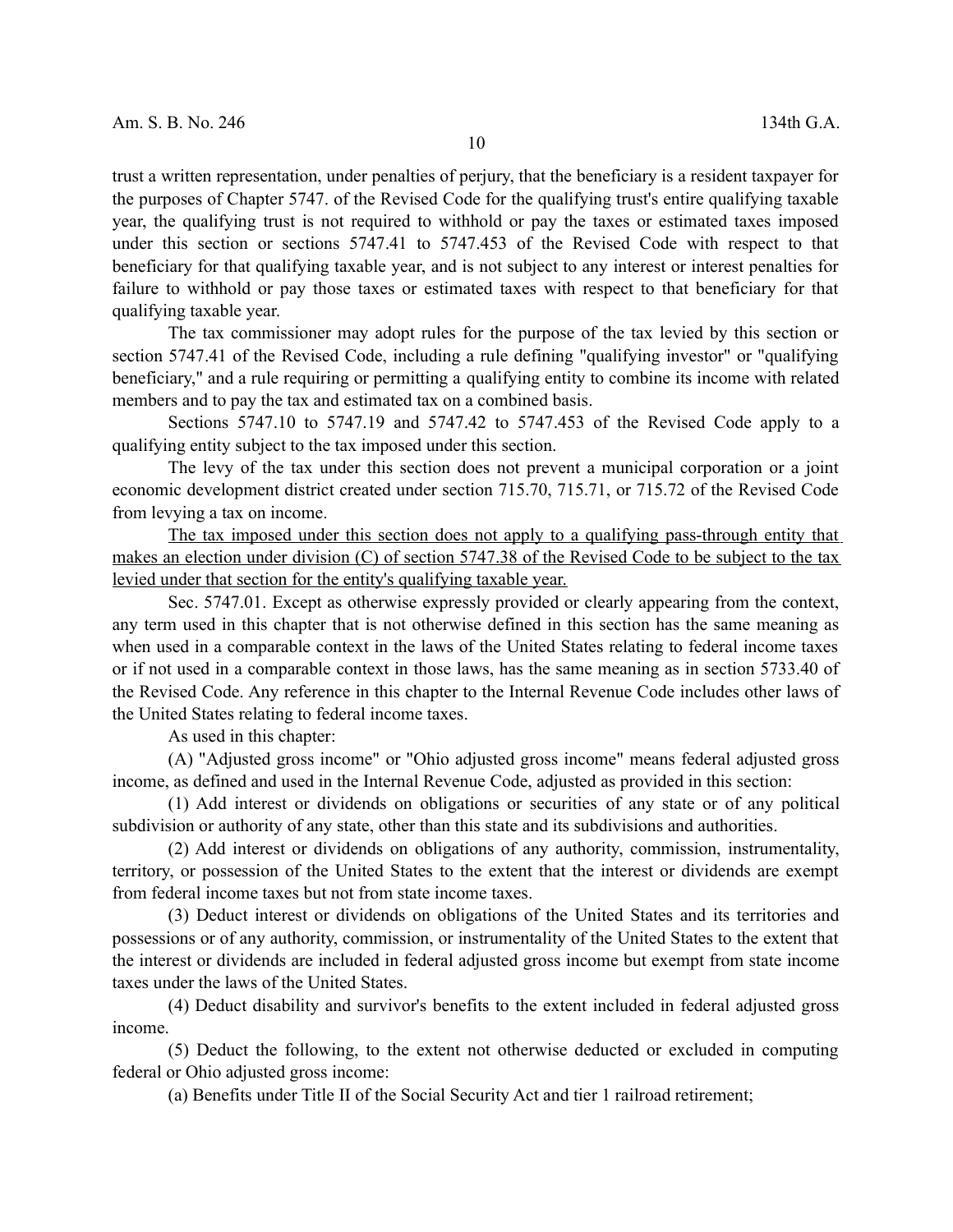(b) Railroad retirement benefits, other than tier 1 railroad retirement benefits, to the extent such amounts are exempt from state taxation under federal law.

(6) Deduct the amount of wages and salaries, if any, not otherwise allowable as a deduction but that would have been allowable as a deduction in computing federal adjusted gross income for the taxable year, had the work opportunity tax credit allowed and determined under sections 38, 51, and 52 of the Internal Revenue Code not been in effect.

(7) Deduct any interest or interest equivalent on public obligations and purchase obligations to the extent that the interest or interest equivalent is included in federal adjusted gross income.

(8) Add any loss or deduct any gain resulting from the sale, exchange, or other disposition of public obligations to the extent that the loss has been deducted or the gain has been included in computing federal adjusted gross income.

(9) Deduct or add amounts, as provided under section 5747.70 of the Revised Code, related to contributions to variable college savings program accounts made or tuition units purchased pursuant to Chapter 3334. of the Revised Code.

(10)(a) Deduct, to the extent not otherwise allowable as a deduction or exclusion in computing federal or Ohio adjusted gross income for the taxable year, the amount the taxpayer paid during the taxable year for medical care insurance and qualified long-term care insurance for the taxpayer, the taxpayer's spouse, and dependents. No deduction for medical care insurance under division  $(A)(10)(a)$  of this section shall be allowed either to any taxpayer who is eligible to participate in any subsidized health plan maintained by any employer of the taxpayer or of the taxpayer's spouse, or to any taxpayer who is entitled to, or on application would be entitled to, benefits under part A of Title XVIII of the "Social Security Act," 49 Stat. 620 (1935), 42 U.S.C. 301, as amended. For the purposes of division  $(A)(10)(a)$  of this section, "subsidized health plan" means a health plan for which the employer pays any portion of the plan's cost. The deduction allowed under division (A)(10)(a) of this section shall be the net of any related premium refunds, related premium reimbursements, or related insurance premium dividends received during the taxable year.

(b) Deduct, to the extent not otherwise deducted or excluded in computing federal or Ohio adjusted gross income during the taxable year, the amount the taxpayer paid during the taxable year, not compensated for by any insurance or otherwise, for medical care of the taxpayer, the taxpayer's spouse, and dependents, to the extent the expenses exceed seven and one-half per cent of the taxpayer's federal adjusted gross income.

(c) For purposes of division (A)(10) of this section, "medical care" has the meaning given in section 213 of the Internal Revenue Code, subject to the special rules, limitations, and exclusions set forth therein, and "qualified long-term care" has the same meaning given in section 7702B(c) of the Internal Revenue Code. Solely for purposes of division (A)(10)(a) of this section, "dependent" includes a person who otherwise would be a "qualifying relative" and thus a "dependent" under section 152 of the Internal Revenue Code but for the fact that the person fails to meet the income and support limitations under section  $152(d)(1)(B)$  and (C) of the Internal Revenue Code.

(11)(a) Deduct any amount included in federal adjusted gross income solely because the amount represents a reimbursement or refund of expenses that in any year the taxpayer had deducted as an itemized deduction pursuant to section 63 of the Internal Revenue Code and applicable United States department of the treasury regulations. The deduction otherwise allowed under division (A)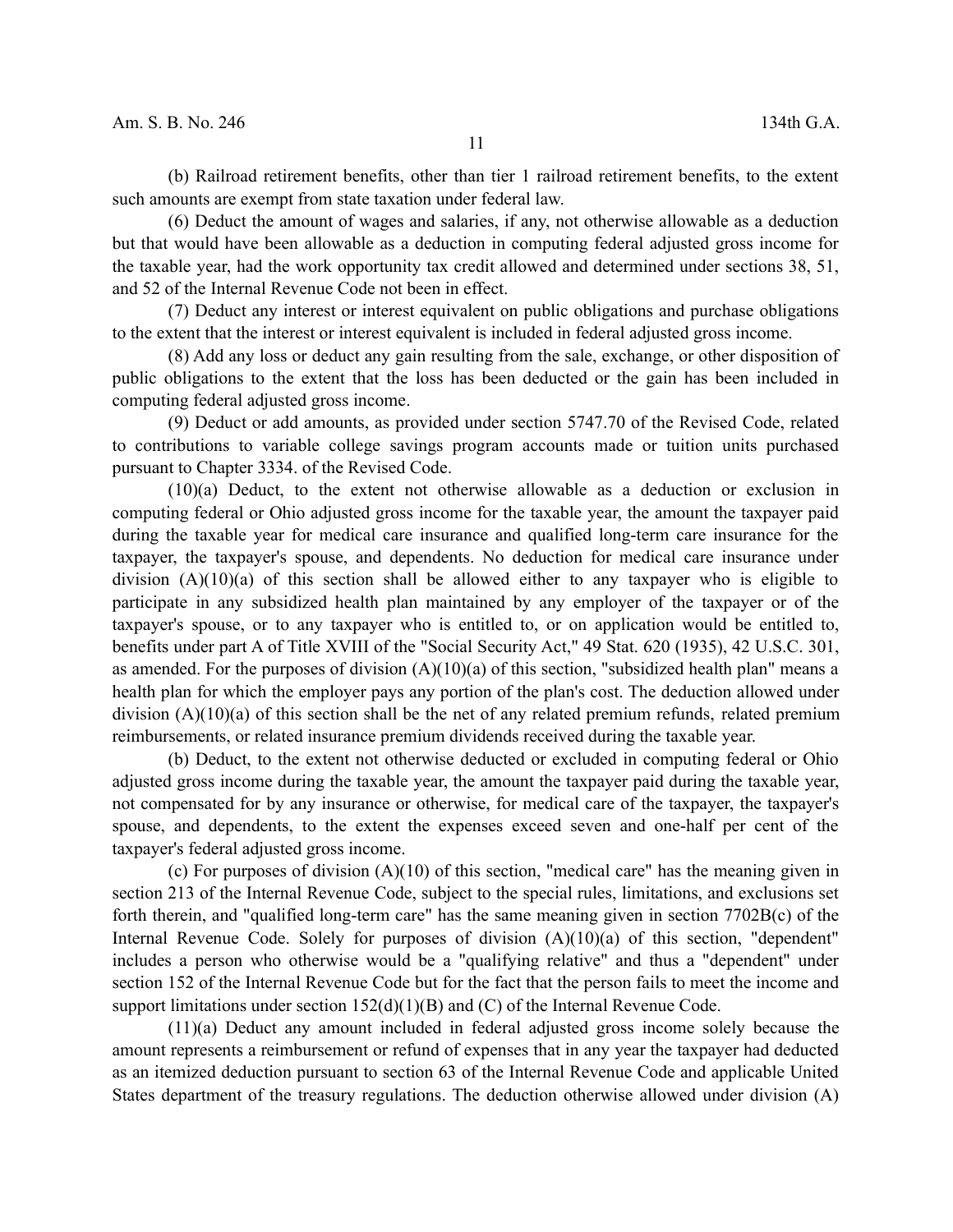(11)(a) of this section shall be reduced to the extent the reimbursement is attributable to an amount the taxpayer deducted under this section in any taxable year.

(b) Add any amount not otherwise included in Ohio adjusted gross income for any taxable year to the extent that the amount is attributable to the recovery during the taxable year of any amount deducted or excluded in computing federal or Ohio adjusted gross income in any taxable year.

(12) Deduct any portion of the deduction described in section  $1341(a)(2)$  of the Internal Revenue Code, for repaying previously reported income received under a claim of right, that meets both of the following requirements:

(a) It is allowable for repayment of an item that was included in the taxpayer's adjusted gross income for a prior taxable year and did not qualify for a credit under division (A) or (B) of section 5747.05 of the Revised Code for that year;

(b) It does not otherwise reduce the taxpayer's adjusted gross income for the current or any other taxable year.

(13) Deduct an amount equal to the deposits made to, and net investment earnings of, a medical savings account during the taxable year, in accordance with section 3924.66 of the Revised Code. The deduction allowed by division  $(A)(13)$  of this section does not apply to medical savings account deposits and earnings otherwise deducted or excluded for the current or any other taxable year from the taxpayer's federal adjusted gross income.

(14)(a) Add an amount equal to the funds withdrawn from a medical savings account during the taxable year, and the net investment earnings on those funds, when the funds withdrawn were used for any purpose other than to reimburse an account holder for, or to pay, eligible medical expenses, in accordance with section 3924.66 of the Revised Code;

(b) Add the amounts distributed from a medical savings account under division (A)(2) of section 3924.68 of the Revised Code during the taxable year.

(15) Add any amount claimed as a credit under section 5747.059 of the Revised Code to the extent that such amount satisfies either of the following:

(a) The amount was deducted or excluded from the computation of the taxpayer's federal adjusted gross income as required to be reported for the taxpayer's taxable year under the Internal Revenue Code;

(b) The amount resulted in a reduction of the taxpayer's federal adjusted gross income as required to be reported for any of the taxpayer's taxable years under the Internal Revenue Code.

(16) Deduct the amount contributed by the taxpayer to an individual development account program established by a county department of job and family services pursuant to sections 329.11 to 329.14 of the Revised Code for the purpose of matching funds deposited by program participants. On request of the tax commissioner, the taxpayer shall provide any information that, in the tax commissioner's opinion, is necessary to establish the amount deducted under division  $(A)(16)$  of this section.

 $(17)(a)(i)$  Subject to divisions  $(A)(17)(a)(iii)$ , (iv), and (v) of this section, add five-sixths of the amount of depreciation expense allowed by subsection (k) of section 168 of the Internal Revenue Code, including the taxpayer's proportionate or distributive share of the amount of depreciation expense allowed by that subsection to a pass-through entity in which the taxpayer has a direct or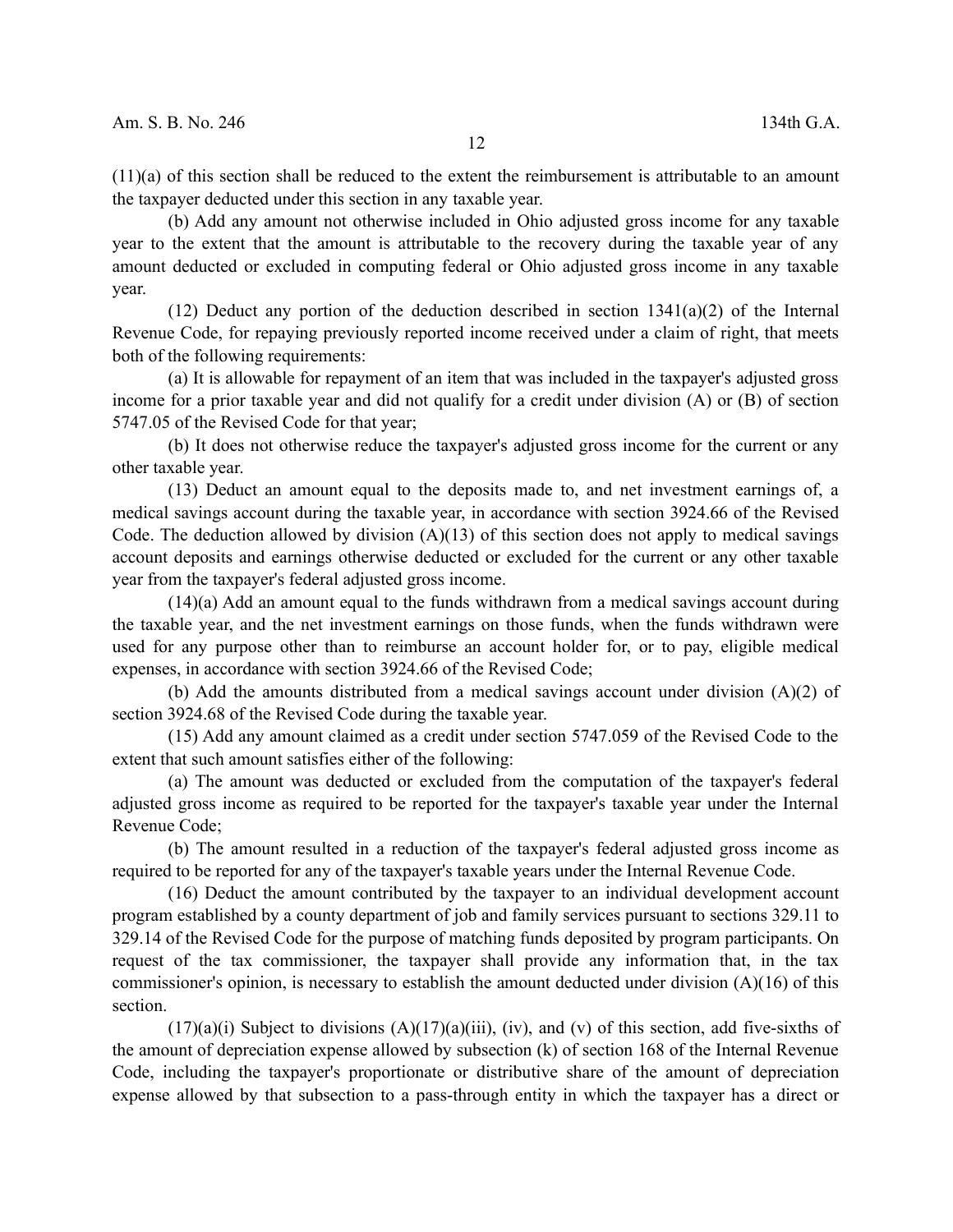indirect ownership interest.

(ii) Subject to divisions  $(A)(17)(a)(iii)$ , (iv), and (v) of this section, add five-sixths of the amount of qualifying section 179 depreciation expense, including the taxpayer's proportionate or distributive share of the amount of qualifying section 179 depreciation expense allowed to any passthrough entity in which the taxpayer has a direct or indirect ownership interest.

(iii) Subject to division  $(A)(17)(a)(v)$  of this section, for taxable years beginning in 2012 or thereafter, if the increase in income taxes withheld by the taxpayer is equal to or greater than ten per cent of income taxes withheld by the taxpayer during the taxpayer's immediately preceding taxable year, "two-thirds" shall be substituted for "five-sixths" for the purpose of divisions  $(A)(17)(a)(i)$  and (ii) of this section.

(iv) Subject to division  $(A)(17)(a)(v)$  of this section, for taxable years beginning in 2012 or thereafter, a taxpayer is not required to add an amount under division (A)(17) of this section if the increase in income taxes withheld by the taxpayer and by any pass-through entity in which the taxpayer has a direct or indirect ownership interest is equal to or greater than the sum of (I) the amount of qualifying section 179 depreciation expense and (II) the amount of depreciation expense allowed to the taxpayer by subsection (k) of section 168 of the Internal Revenue Code, and including the taxpayer's proportionate or distributive shares of such amounts allowed to any such pass-through entities.

(v) If a taxpayer directly or indirectly incurs a net operating loss for the taxable year for federal income tax purposes, to the extent such loss resulted from depreciation expense allowed by subsection (k) of section 168 of the Internal Revenue Code and by qualifying section 179 depreciation expense, "the entire" shall be substituted for "five-sixths of the" for the purpose of divisions  $(A)(17)(a)(i)$  and  $(ii)$  of this section.

The tax commissioner, under procedures established by the commissioner, may waive the add-backs related to a pass-through entity if the taxpayer owns, directly or indirectly, less than five per cent of the pass-through entity.

(b) Nothing in division (A)(17) of this section shall be construed to adjust or modify the adjusted basis of any asset.

(c) To the extent the add-back required under division  $(A)(17)(a)$  of this section is attributable to property generating nonbusiness income or loss allocated under section 5747.20 of the Revised Code, the add-back shall be sitused to the same location as the nonbusiness income or loss generated by the property for the purpose of determining the credit under division (A) of section 5747.05 of the Revised Code. Otherwise, the add-back shall be apportioned, subject to one or more of the four alternative methods of apportionment enumerated in section 5747.21 of the Revised Code.

(d) For the purposes of division  $(A)(17)(a)(v)$  of this section, net operating loss carryback and carryforward shall not include the allowance of any net operating loss deduction carryback or carryforward to the taxable year to the extent such loss resulted from depreciation allowed by section 168(k) of the Internal Revenue Code and by the qualifying section 179 depreciation expense amount.

(e) For the purposes of divisions  $(A)(17)$  and  $(18)$  of this section:

(i) "Income taxes withheld" means the total amount withheld and remitted under sections 5747.06 and 5747.07 of the Revised Code by an employer during the employer's taxable year.

(ii) "Increase in income taxes withheld" means the amount by which the amount of income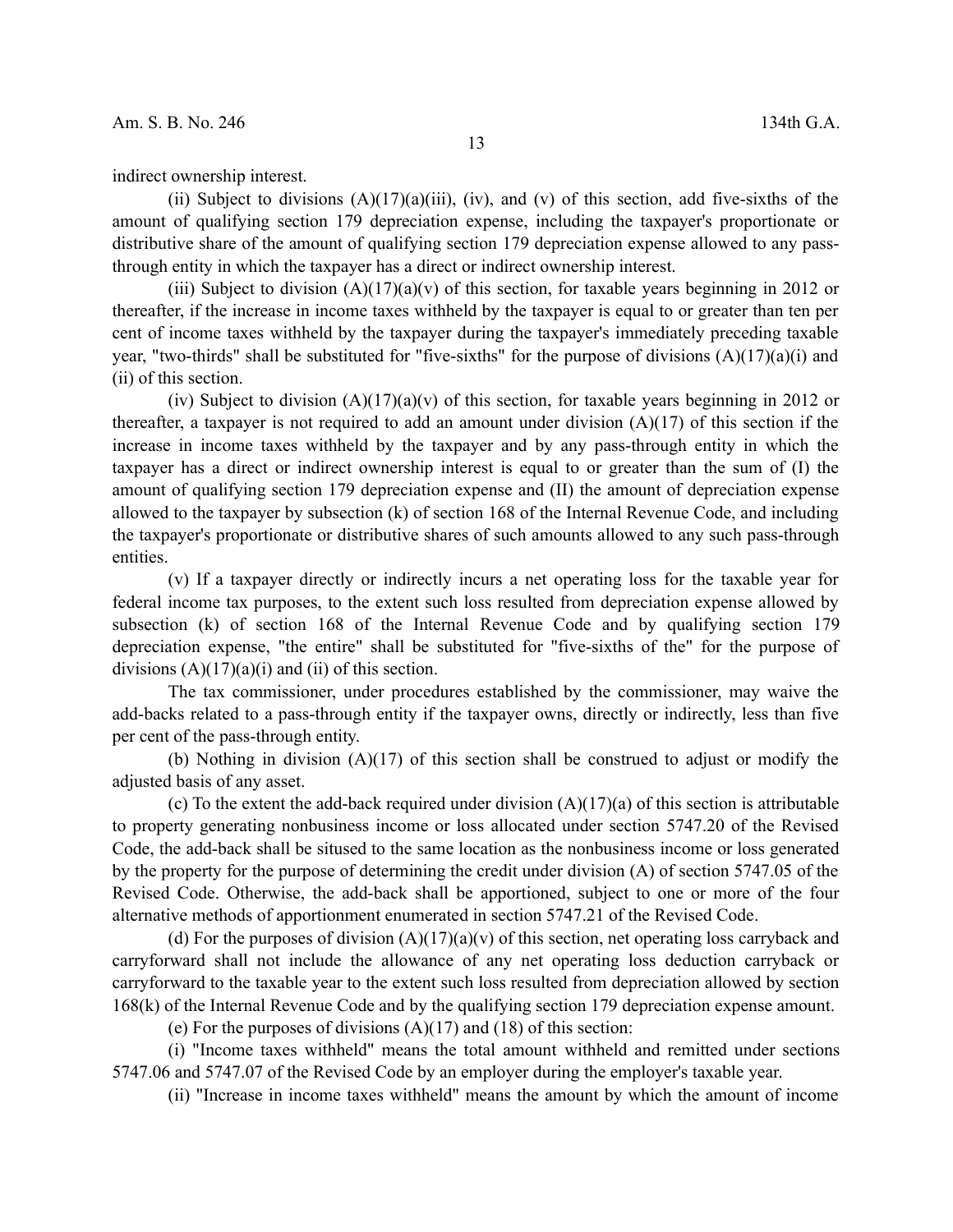taxes withheld by an employer during the employer's current taxable year exceeds the amount of income taxes withheld by that employer during the employer's immediately preceding taxable year.

(iii) "Qualifying section 179 depreciation expense" means the difference between (I) the amount of depreciation expense directly or indirectly allowed to a taxpayer under section 179 of the Internal Revised Code, and (II) the amount of depreciation expense directly or indirectly allowed to the taxpayer under section 179 of the Internal Revenue Code as that section existed on December 31, 2002.

 $(18)(a)$  If the taxpayer was required to add an amount under division  $(A)(17)(a)$  of this section for a taxable year, deduct one of the following:

(i) One-fifth of the amount so added for each of the five succeeding taxable years if the amount so added was five-sixths of qualifying section 179 depreciation expense or depreciation expense allowed by subsection (k) of section 168 of the Internal Revenue Code;

(ii) One-half of the amount so added for each of the two succeeding taxable years if the amount so added was two-thirds of such depreciation expense;

(iii) One-sixth of the amount so added for each of the six succeeding taxable years if the entire amount of such depreciation expense was so added.

(b) If the amount deducted under division  $(A)(18)(a)$  of this section is attributable to an addback allocated under division (A)(17)(c) of this section, the amount deducted shall be sitused to the same location. Otherwise, the add-back shall be apportioned using the apportionment factors for the taxable year in which the deduction is taken, subject to one or more of the four alternative methods of apportionment enumerated in section 5747.21 of the Revised Code.

(c) No deduction is available under division  $(A)(18)(a)$  of this section with regard to any depreciation allowed by section 168(k) of the Internal Revenue Code and by the qualifying section 179 depreciation expense amount to the extent that such depreciation results in or increases a federal net operating loss carryback or carryforward. If no such deduction is available for a taxable year, the taxpayer may carry forward the amount not deducted in such taxable year to the next taxable year and add that amount to any deduction otherwise available under division (A)(18)(a) of this section for that next taxable year. The carryforward of amounts not so deducted shall continue until the entire addition required by division  $(A)(17)(a)$  of this section has been deducted.

(19) Deduct, to the extent not otherwise deducted or excluded in computing federal or Ohio adjusted gross income for the taxable year, the amount the taxpayer received during the taxable year as reimbursement for life insurance premiums under section 5919.31 of the Revised Code.

(20) Deduct, to the extent not otherwise deducted or excluded in computing federal or Ohio adjusted gross income for the taxable year, the amount the taxpayer received during the taxable year as a death benefit paid by the adjutant general under section 5919.33 of the Revised Code.

(21) Deduct, to the extent included in federal adjusted gross income and not otherwise allowable as a deduction or exclusion in computing federal or Ohio adjusted gross income for the taxable year, military pay and allowances received by the taxpayer during the taxable year for active duty service in the United States army, air force, navy, marine corps, or coast guard or reserve components thereof or the national guard. The deduction may not be claimed for military pay and allowances received by the taxpayer while the taxpayer is stationed in this state.

(22) Deduct, to the extent not otherwise allowable as a deduction or exclusion in computing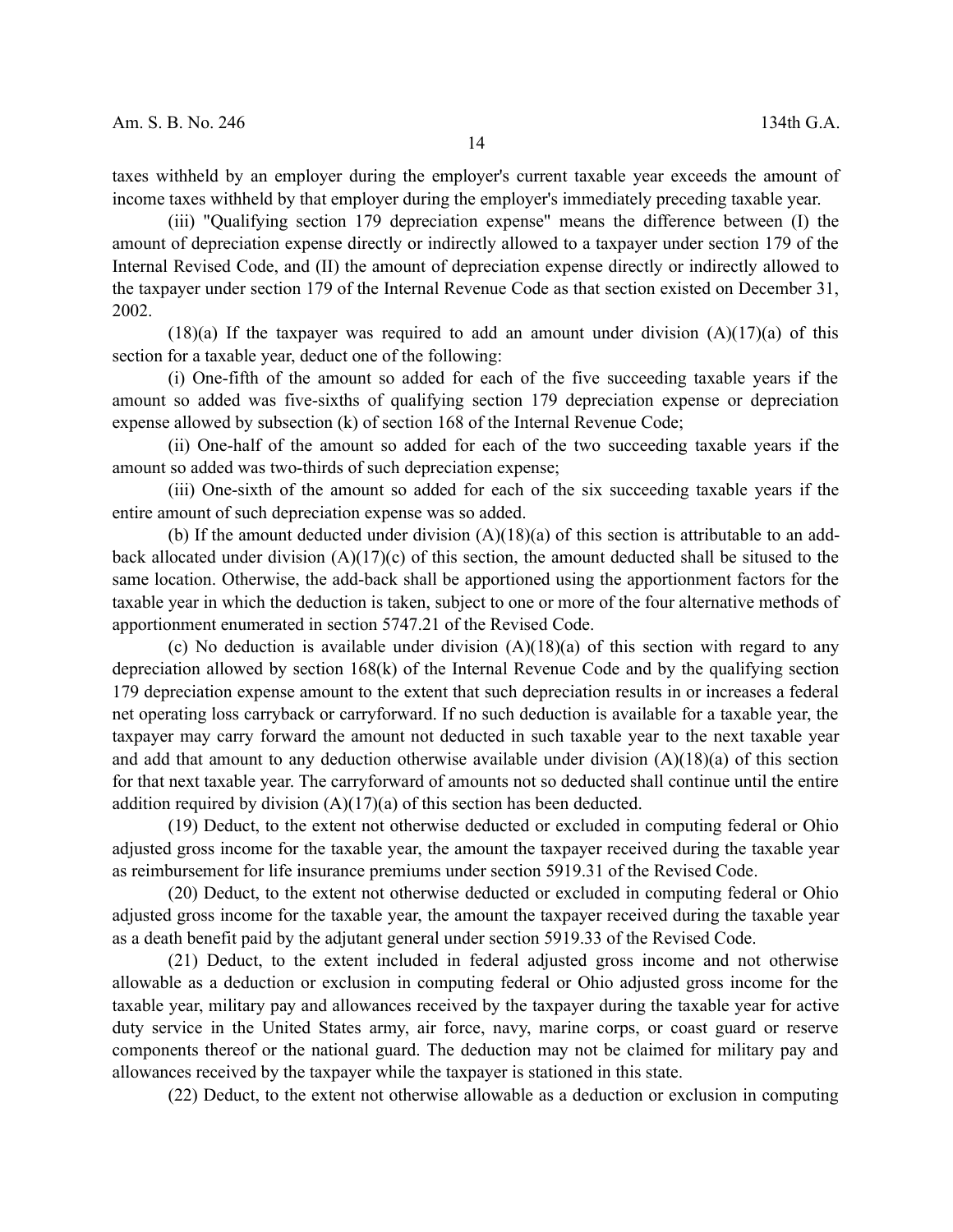federal or Ohio adjusted gross income for the taxable year and not otherwise compensated for by any other source, the amount of qualified organ donation expenses incurred by the taxpayer during the taxable year, not to exceed ten thousand dollars. A taxpayer may deduct qualified organ donation expenses only once for all taxable years beginning with taxable years beginning in 2007.

For the purposes of division  $(A)(22)$  of this section:

(a) "Human organ" means all or any portion of a human liver, pancreas, kidney, intestine, or lung, and any portion of human bone marrow.

(b) "Qualified organ donation expenses" means travel expenses, lodging expenses, and wages and salary forgone by a taxpayer in connection with the taxpayer's donation, while living, of one or more of the taxpayer's human organs to another human being.

(23) Deduct, to the extent not otherwise deducted or excluded in computing federal or Ohio adjusted gross income for the taxable year, amounts received by the taxpayer as retired personnel pay for service in the uniformed services or reserve components thereof, or the national guard, or received by the surviving spouse or former spouse of such a taxpayer under the survivor benefit plan on account of such a taxpayer's death. If the taxpayer receives income on account of retirement paid under the federal civil service retirement system or federal employees retirement system, or under any successor retirement program enacted by the congress of the United States that is established and maintained for retired employees of the United States government, and such retirement income is based, in whole or in part, on credit for the taxpayer's uniformed service, the deduction allowed under this division shall include only that portion of such retirement income that is attributable to the taxpayer's uniformed service, to the extent that portion of such retirement income is otherwise included in federal adjusted gross income and is not otherwise deducted under this section. Any amount deducted under division (A)(23) of this section is not included in a taxpayer's adjusted gross income for the purposes of section 5747.055 of the Revised Code. No amount may be deducted under division  $(A)(23)$  of this section on the basis of which a credit was claimed under section 5747.055 of the Revised Code.

(24) Deduct, to the extent not otherwise deducted or excluded in computing federal or Ohio adjusted gross income for the taxable year, the amount the taxpayer received during the taxable year from the military injury relief fund created in section 5902.05 of the Revised Code.

(25) Deduct, to the extent not otherwise deducted or excluded in computing federal or Ohio adjusted gross income for the taxable year, the amount the taxpayer received as a veterans bonus during the taxable year from the Ohio department of veterans services as authorized by Section 2r of Article VIII, Ohio Constitution.

(26) Deduct, to the extent not otherwise deducted or excluded in computing federal or Ohio adjusted gross income for the taxable year, any income derived from a transfer agreement or from the enterprise transferred under that agreement under section 4313.02 of the Revised Code.

(27) Deduct, to the extent not otherwise deducted or excluded in computing federal or Ohio adjusted gross income for the taxable year, Ohio college opportunity or federal Pell grant amounts received by the taxpayer or the taxpayer's spouse or dependent pursuant to section 3333.122 of the Revised Code or 20 U.S.C. 1070a, et seq., and used to pay room or board furnished by the educational institution for which the grant was awarded at the institution's facilities, including meal plans administered by the institution. For the purposes of this division, receipt of a grant includes the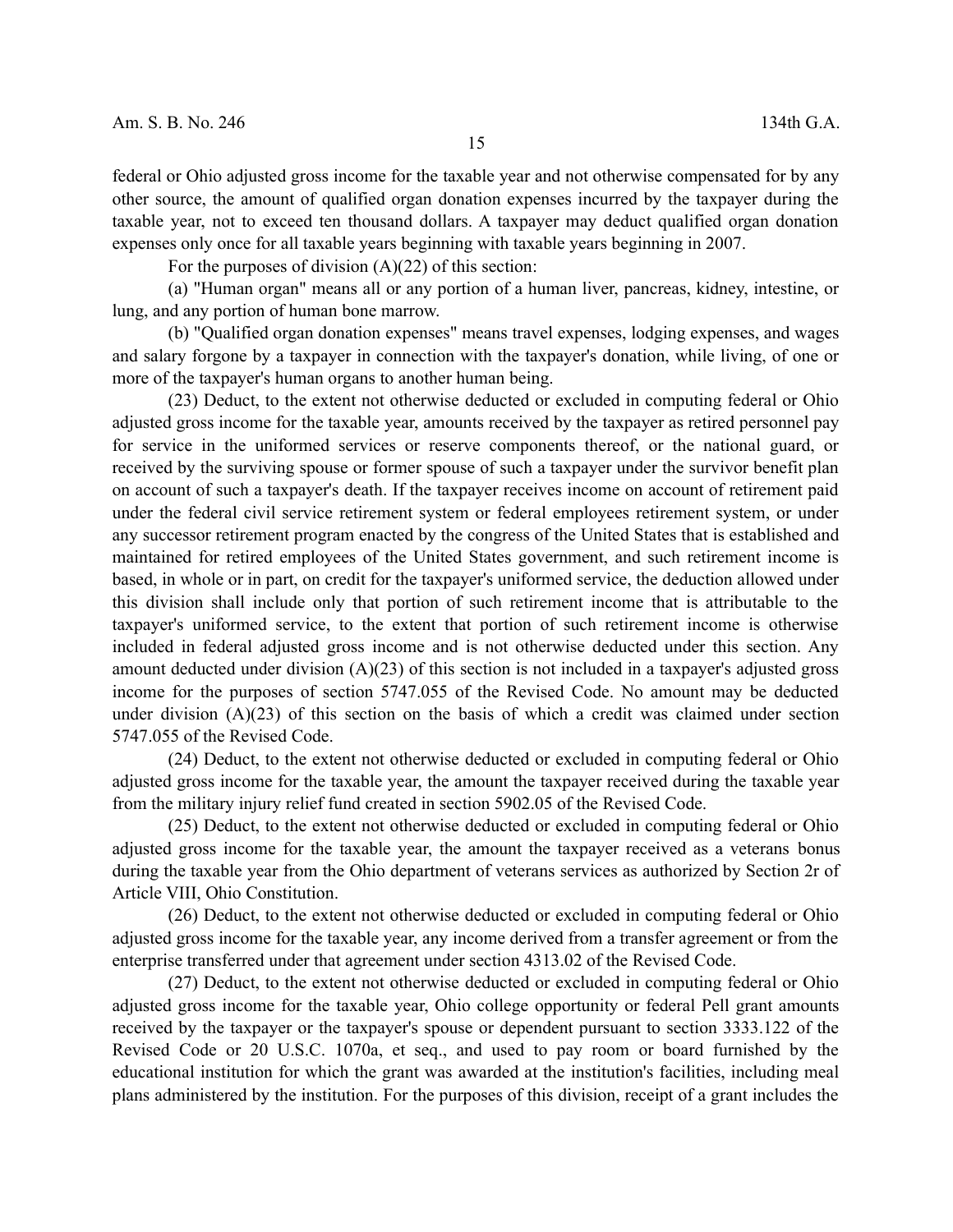distribution of a grant directly to an educational institution and the crediting of the grant to the enrollee's account with the institution.

(28) Deduct from the portion of an individual's federal adjusted gross income that is business income, to the extent not otherwise deducted or excluded in computing federal adjusted gross income for the taxable year, one hundred twenty-five thousand dollars for each spouse if spouses file separate returns under section 5747.08 of the Revised Code or two hundred fifty thousand dollars for all other individuals.

(29) Deduct, as provided under section 5747.78 of the Revised Code, contributions to ABLE savings accounts made in accordance with sections 113.50 to 113.56 of the Revised Code.

(30)(a) Deduct, to the extent not otherwise deducted or excluded in computing federal or Ohio adjusted gross income during the taxable year, all of the following:

(i) Compensation paid to a qualifying employee described in division  $(A)(14)(a)$  of section 5703.94 of the Revised Code to the extent such compensation is for disaster work conducted in this state during a disaster response period pursuant to a qualifying solicitation received by the employee's employer;

(ii) Compensation paid to a qualifying employee described in division  $(A)(14)(b)$  of section 5703.94 of the Revised Code to the extent such compensation is for disaster work conducted in this state by the employee during the disaster response period on critical infrastructure owned or used by the employee's employer;

(iii) Income received by an out-of-state disaster business for disaster work conducted in this state during a disaster response period, or, if the out-of-state disaster business is a pass-through entity, a taxpayer's distributive share of the pass-through entity's income from the business conducting disaster work in this state during a disaster response period, if, in either case, the disaster work is conducted pursuant to a qualifying solicitation received by the business.

(b) All terms used in division (A)(30) of this section have the same meanings as in section 5703.94 of the Revised Code.

(31) For a taxpayer who is a qualifying Ohio educator, deduct, to the extent not otherwise deducted or excluded in computing federal or Ohio adjusted gross income for the taxable year, the lesser of two hundred fifty dollars or the amount of expenses described in subsections  $(a)(2)(D)(i)$ and (ii) of section 62 of the Internal Revenue Code paid or incurred by the taxpayer during the taxpayer's taxable year in excess of the amount the taxpayer is authorized to deduct for that taxable year under subsection  $(a)(2)(D)$  of that section.

(32) Deduct, to the extent not otherwise deducted or excluded in computing federal or Ohio adjusted gross income for the taxable year, amounts received by the taxpayer as a disability severance payment, computed under 10 U.S.C. 1212, following discharge or release under honorable conditions from the armed forces, as defined by 10 U.S.C. 101.

(33) Deduct, to the extent not otherwise deducted or excluded in computing federal adjusted gross income or Ohio adjusted gross income, amounts not subject to tax due to an agreement entered into under division (A)(2) of section 5747.05 of the Revised Code.

(34) Deduct amounts as provided under section 5747.79 of the Revised Code related to the taxpayer's qualifying capital gains and deductible payroll.

To the extent a qualifying capital gain described under division  $(A)(34)$  of this section is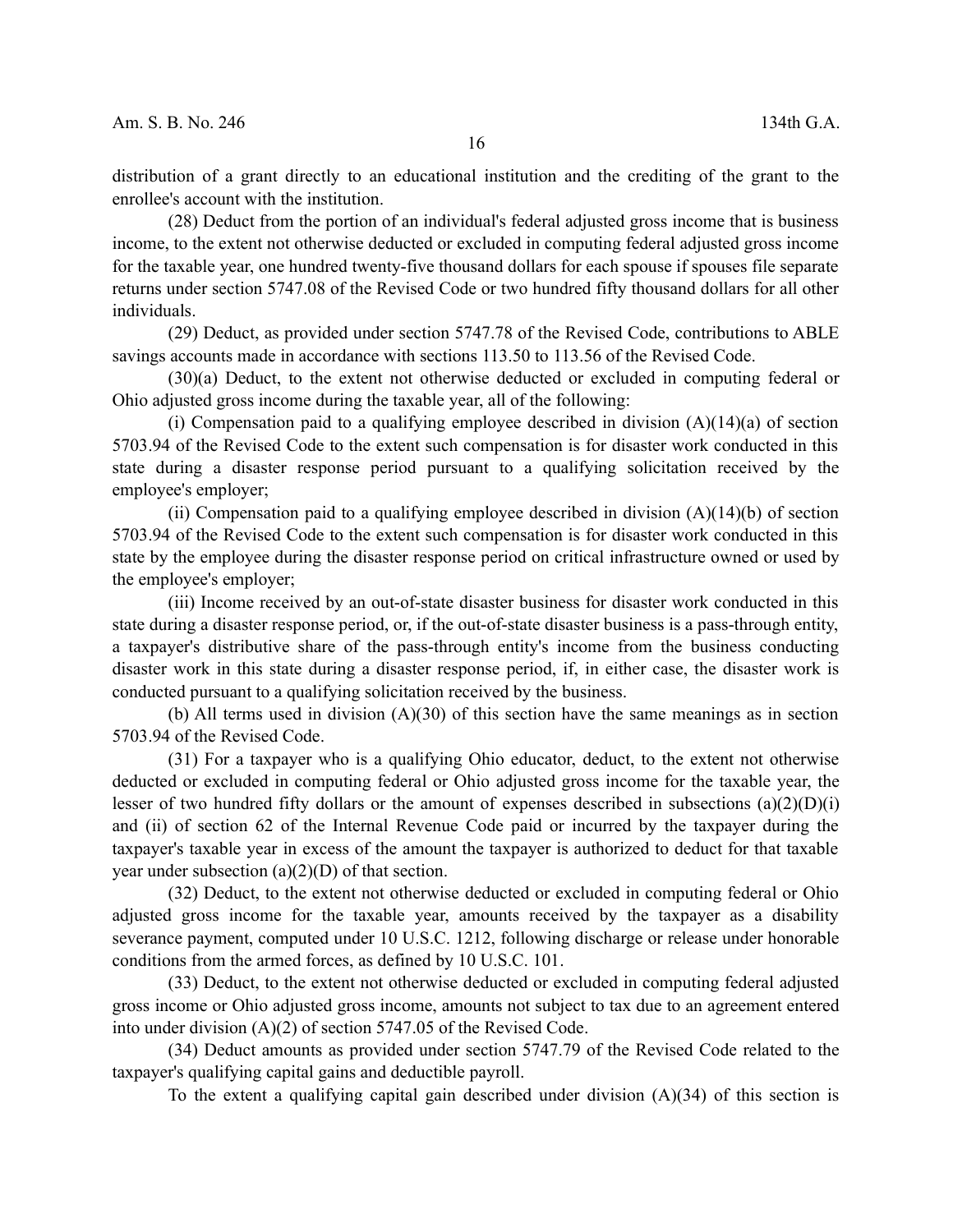business income, the taxpayer shall deduct those gains under this division before deducting any such gains under division (A)(28) of this section.

(35)(a) For taxable years beginning in or after 2026, deduct, to the extent not otherwise deducted or excluded in computing federal or Ohio adjusted gross income for the taxable year:

(i) One hundred per cent of the capital gain received by the taxpayer in the taxable year from a qualifying interest in an Ohio venture capital operating company attributable to the company's investments in Ohio businesses during the period for which the company was an Ohio venture operating company; and

(ii) Fifty per cent of the capital gain received by the taxpayer in the taxable year from a qualifying interest in an Ohio venture capital operating company attributable to the company's investments in all other businesses during the period for which the company was an Ohio venture operating company.

(b) Add amounts previously deducted by the taxpayer under division  $(A)(35)(a)$  of this section if the director of development certifies to the tax commissioner that the requirements for the deduction were not met.

(c) All terms used in division (A)(35) of this section have the same meanings as in section 122.851 of the Revised Code.

(d) To the extent a capital gain described in division  $(A)(35)(a)$  of this section is business income, the taxpayer shall apply that division before applying division (A)(28) of this section.

(36) Add, to the extent not otherwise included in computing federal or Ohio adjusted gross income for any taxable year, the taxpayer's proportionate share of the amount of the tax levied under section 5747.38 of the Revised Code and paid by an electing pass-through entity for the taxable year.

(B) "Business income" means income, including gain or loss, arising from transactions, activities, and sources in the regular course of a trade or business and includes income, gain, or loss from real property, tangible property, and intangible property if the acquisition, rental, management, and disposition of the property constitute integral parts of the regular course of a trade or business operation. "Business income" includes income, including gain or loss, from a partial or complete liquidation of a business, including, but not limited to, gain or loss from the sale or other disposition of goodwill.

(C) "Nonbusiness income" means all income other than business income and may include, but is not limited to, compensation, rents and royalties from real or tangible personal property, capital gains, interest, dividends and distributions, patent or copyright royalties, or lottery winnings, prizes, and awards.

(D) "Compensation" means any form of remuneration paid to an employee for personal services.

(E) "Fiduciary" means a guardian, trustee, executor, administrator, receiver, conservator, or any other person acting in any fiduciary capacity for any individual, trust, or estate.

(F) "Fiscal year" means an accounting period of twelve months ending on the last day of any month other than December.

(G) "Individual" means any natural person.

(H) "Internal Revenue Code" means the "Internal Revenue Code of 1986," 100 Stat. 2085, 26 U.S.C.A. 1, as amended.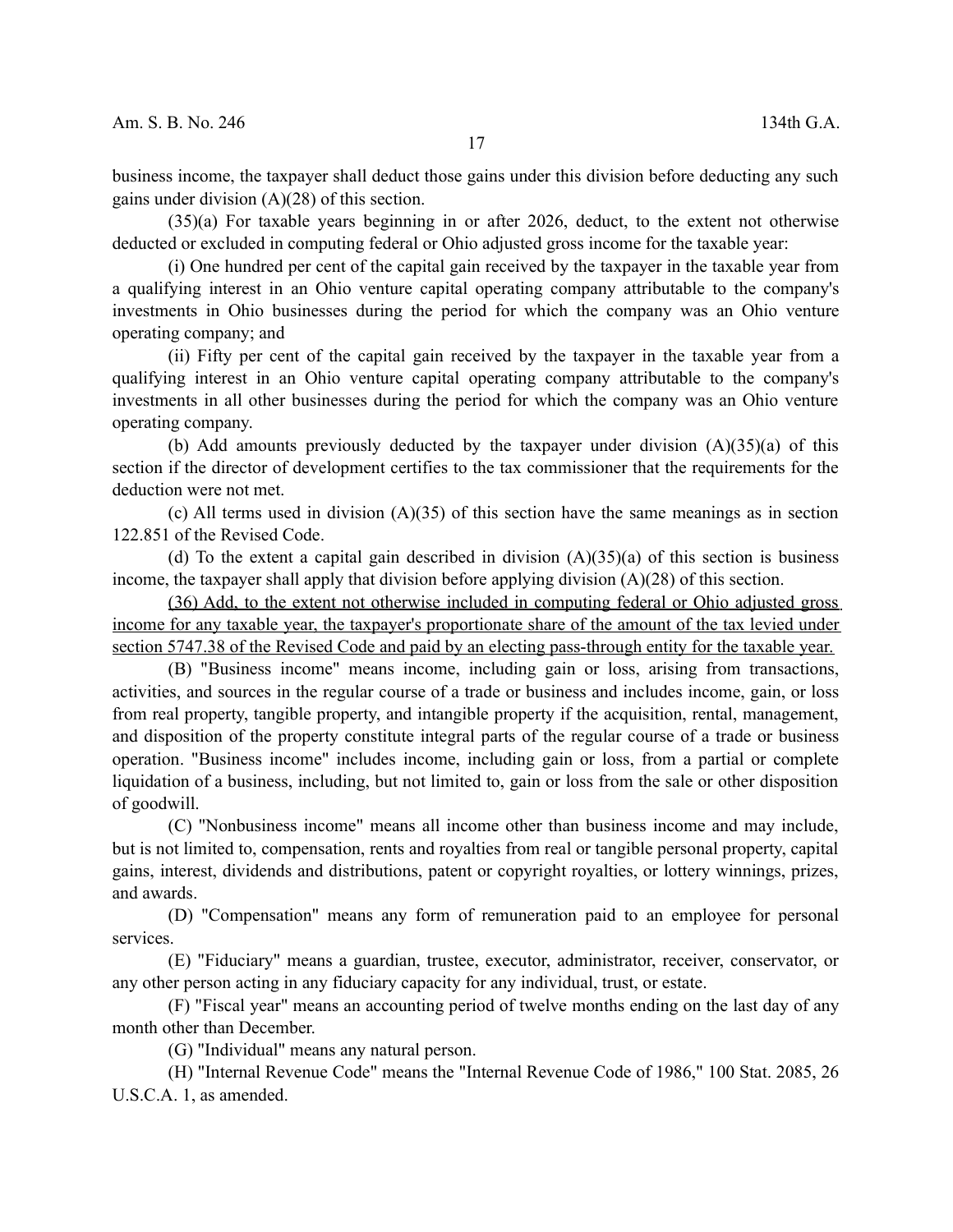(I) "Resident" means any of the following:

(1) An individual who is domiciled in this state, subject to section 5747.24 of the Revised Code;

(2) The estate of a decedent who at the time of death was domiciled in this state. The domicile tests of section 5747.24 of the Revised Code are not controlling for purposes of division (I) (2) of this section.

(3) A trust that, in whole or part, resides in this state. If only part of a trust resides in this state, the trust is a resident only with respect to that part.

For the purposes of division  $(I)(3)$  of this section:

(a) A trust resides in this state for the trust's current taxable year to the extent, as described in division  $(I)(3)(d)$  of this section, that the trust consists directly or indirectly, in whole or in part, of assets, net of any related liabilities, that were transferred, or caused to be transferred, directly or indirectly, to the trust by any of the following:

(i) A person, a court, or a governmental entity or instrumentality on account of the death of a decedent, but only if the trust is described in division  $(I)(3)(e)(i)$  or (ii) of this section;

(ii) A person who was domiciled in this state for the purposes of this chapter when the person directly or indirectly transferred assets to an irrevocable trust, but only if at least one of the trust's qualifying beneficiaries is domiciled in this state for the purposes of this chapter during all or some portion of the trust's current taxable year;

(iii) A person who was domiciled in this state for the purposes of this chapter when the trust document or instrument or part of the trust document or instrument became irrevocable, but only if at least one of the trust's qualifying beneficiaries is a resident domiciled in this state for the purposes of this chapter during all or some portion of the trust's current taxable year. If a trust document or instrument became irrevocable upon the death of a person who at the time of death was domiciled in this state for purposes of this chapter, that person is a person described in division  $(I)(3)(a)(iii)$  of this section.

(b) A trust is irrevocable to the extent that the transferor is not considered to be the owner of the net assets of the trust under sections 671 to 678 of the Internal Revenue Code.

(c) With respect to a trust other than a charitable lead trust, "qualifying beneficiary" has the same meaning as "potential current beneficiary" as defined in section 1361(e)(2) of the Internal Revenue Code, and with respect to a charitable lead trust "qualifying beneficiary" is any current, future, or contingent beneficiary, but with respect to any trust "qualifying beneficiary" excludes a person or a governmental entity or instrumentality to any of which a contribution would qualify for the charitable deduction under section 170 of the Internal Revenue Code.

(d) For the purposes of division  $(I)(3)(a)$  of this section, the extent to which a trust consists directly or indirectly, in whole or in part, of assets, net of any related liabilities, that were transferred directly or indirectly, in whole or part, to the trust by any of the sources enumerated in that division shall be ascertained by multiplying the fair market value of the trust's assets, net of related liabilities, by the qualifying ratio, which shall be computed as follows:

(i) The first time the trust receives assets, the numerator of the qualifying ratio is the fair market value of those assets at that time, net of any related liabilities, from sources enumerated in division (I)(3)(a) of this section. The denominator of the qualifying ratio is the fair market value of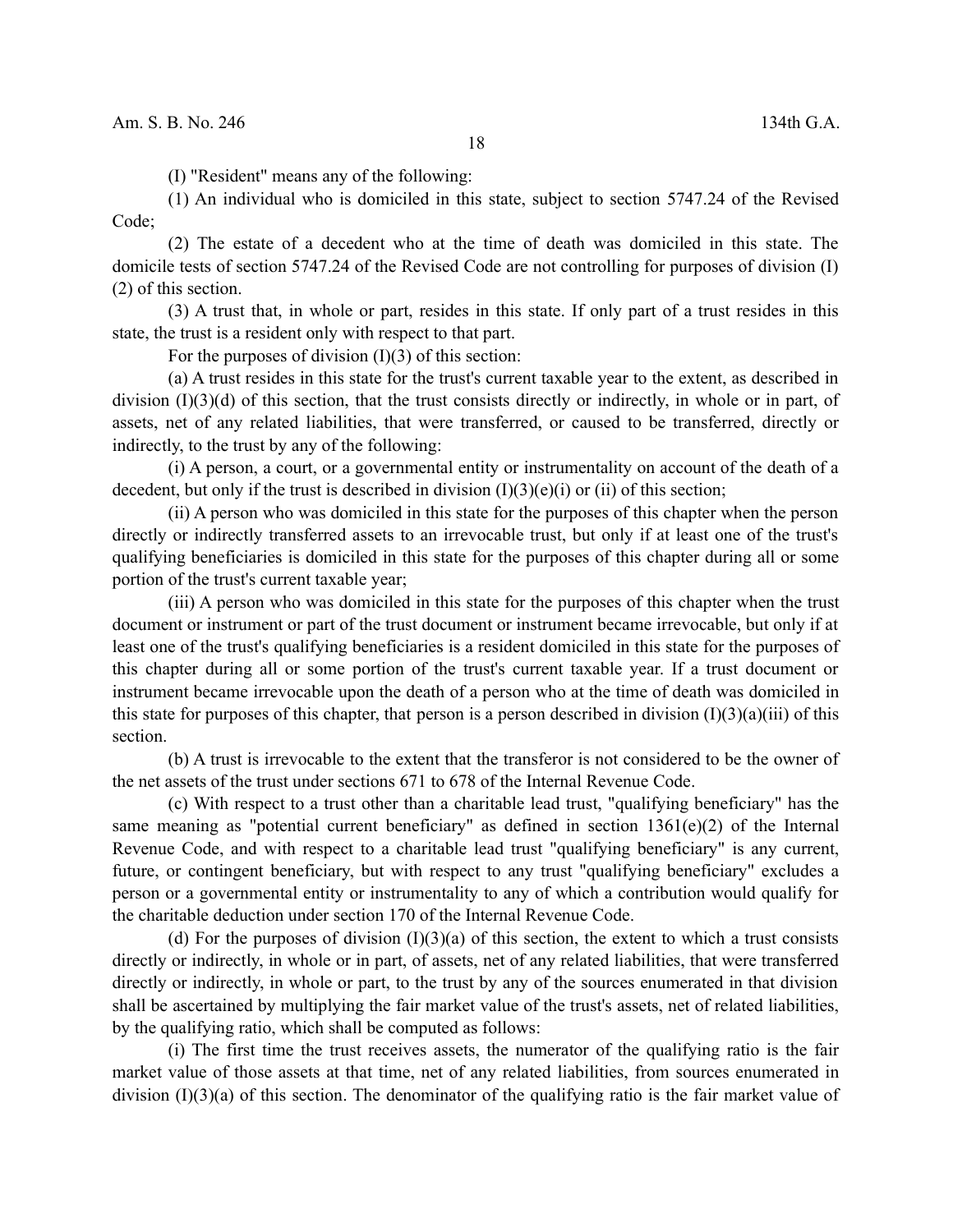19

all the trust's assets at that time, net of any related liabilities.

(ii) Each subsequent time the trust receives assets, a revised qualifying ratio shall be computed. The numerator of the revised qualifying ratio is the sum of (1) the fair market value of the trust's assets immediately prior to the subsequent transfer, net of any related liabilities, multiplied by the qualifying ratio last computed without regard to the subsequent transfer, and (2) the fair market value of the subsequently transferred assets at the time transferred, net of any related liabilities, from sources enumerated in division  $(I)(3)(a)$  of this section. The denominator of the revised qualifying ratio is the fair market value of all the trust's assets immediately after the subsequent transfer, net of any related liabilities.

(iii) Whether a transfer to the trust is by or from any of the sources enumerated in division (I) (3)(a) of this section shall be ascertained without regard to the domicile of the trust's beneficiaries.

(e) For the purposes of division  $(I)(3)(a)(i)$  of this section:

(i) A trust is described in division  $(I)(3)(e)(i)$  of this section if the trust is a testamentary trust and the testator of that testamentary trust was domiciled in this state at the time of the testator's death for purposes of the taxes levied under Chapter 5731. of the Revised Code.

(ii) A trust is described in division  $(I)(3)(e)(ii)$  of this section if the transfer is a qualifying transfer described in any of divisions  $(I)(3)(f)(i)$  to (vi) of this section, the trust is an irrevocable inter vivos trust, and at least one of the trust's qualifying beneficiaries is domiciled in this state for purposes of this chapter during all or some portion of the trust's current taxable year.

(f) For the purposes of division  $(I)(3)(e)(ii)$  of this section, a "qualifying transfer" is a transfer of assets, net of any related liabilities, directly or indirectly to a trust, if the transfer is described in any of the following:

(i) The transfer is made to a trust, created by the decedent before the decedent's death and while the decedent was domiciled in this state for the purposes of this chapter, and, prior to the death of the decedent, the trust became irrevocable while the decedent was domiciled in this state for the purposes of this chapter.

(ii) The transfer is made to a trust to which the decedent, prior to the decedent's death, had directly or indirectly transferred assets, net of any related liabilities, while the decedent was domiciled in this state for the purposes of this chapter, and prior to the death of the decedent the trust became irrevocable while the decedent was domiciled in this state for the purposes of this chapter.

(iii) The transfer is made on account of a contractual relationship existing directly or indirectly between the transferor and either the decedent or the estate of the decedent at any time prior to the date of the decedent's death, and the decedent was domiciled in this state at the time of death for purposes of the taxes levied under Chapter 5731. of the Revised Code.

(iv) The transfer is made to a trust on account of a contractual relationship existing directly or indirectly between the transferor and another person who at the time of the decedent's death was domiciled in this state for purposes of this chapter.

(v) The transfer is made to a trust on account of the will of a testator who was domiciled in this state at the time of the testator's death for purposes of the taxes levied under Chapter 5731. of the Revised Code.

(vi) The transfer is made to a trust created by or caused to be created by a court, and the trust was directly or indirectly created in connection with or as a result of the death of an individual who,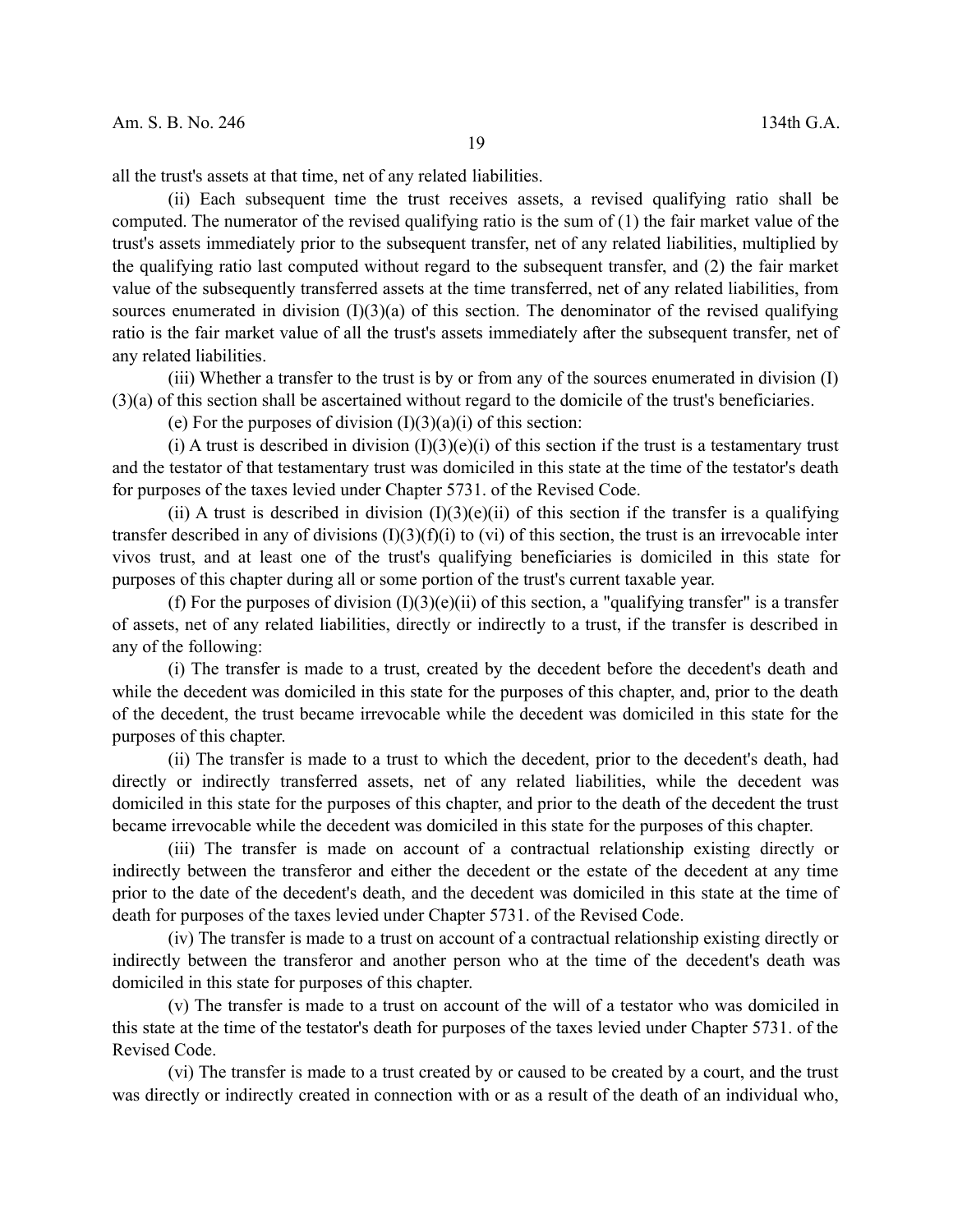for purposes of the taxes levied under Chapter 5731. of the Revised Code, was domiciled in this state at the time of the individual's death.

20

(g) The tax commissioner may adopt rules to ascertain the part of a trust residing in this state.

(J) "Nonresident" means an individual or estate that is not a resident. An individual who is a resident for only part of a taxable year is a nonresident for the remainder of that taxable year.

(K) "Pass-through entity" has the same meaning as in section 5733.04 of the Revised Code.

(L) "Return" means the notifications and reports required to be filed pursuant to this chapter for the purpose of reporting the tax due and includes declarations of estimated tax when so required.

(M) "Taxable year" means the calendar year or the taxpayer's fiscal year ending during the calendar year, or fractional part thereof, upon which the adjusted gross income is calculated pursuant to this chapter.

(N) "Taxpayer" means any person subject to the tax imposed by section 5747.02 of the Revised Code or any pass-through entity that makes the election under division (D) of section 5747.08 of the Revised Code.

(O) "Dependents" means one of the following:

(1) For taxable years beginning on or after January 1, 2018, and before January 1, 2026, dependents as defined in the Internal Revenue Code;

(2) For all other taxable years, dependents as defined in the Internal Revenue Code and as claimed in the taxpayer's federal income tax return for the taxable year or which the taxpayer would have been permitted to claim had the taxpayer filed a federal income tax return.

(P) "Principal county of employment" means, in the case of a nonresident, the county within the state in which a taxpayer performs services for an employer or, if those services are performed in more than one county, the county in which the major portion of the services are performed.

(Q) As used in sections 5747.50 to 5747.55 of the Revised Code:

(1) "Subdivision" means any county, municipal corporation, park district, or township.

(2) "Essential local government purposes" includes all functions that any subdivision is required by general law to exercise, including like functions that are exercised under a charter adopted pursuant to the Ohio Constitution.

(R) "Overpayment" means any amount already paid that exceeds the figure determined to be the correct amount of the tax.

(S) "Taxable income" or "Ohio taxable income" applies only to estates and trusts, and means federal taxable income, as defined and used in the Internal Revenue Code, adjusted as follows:

(1) Add interest or dividends, net of ordinary, necessary, and reasonable expenses not deducted in computing federal taxable income, on obligations or securities of any state or of any political subdivision or authority of any state, other than this state and its subdivisions and authorities, but only to the extent that such net amount is not otherwise includible in Ohio taxable income and is described in either division  $(S)(1)(a)$  or (b) of this section:

(a) The net amount is not attributable to the S portion of an electing small business trust and has not been distributed to beneficiaries for the taxable year;

(b) The net amount is attributable to the S portion of an electing small business trust for the taxable year.

(2) Add interest or dividends, net of ordinary, necessary, and reasonable expenses not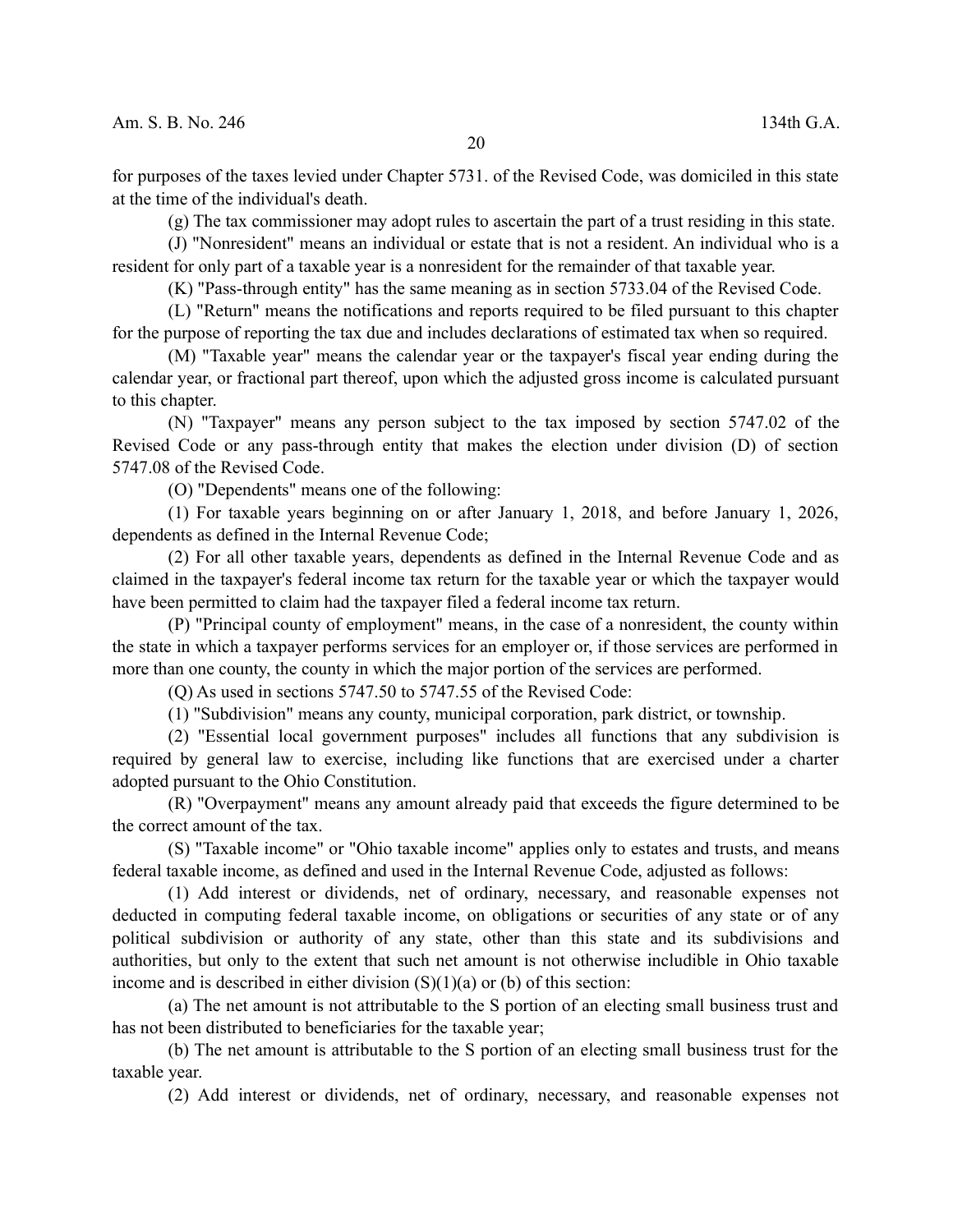deducted in computing federal taxable income, on obligations of any authority, commission, instrumentality, territory, or possession of the United States to the extent that the interest or dividends are exempt from federal income taxes but not from state income taxes, but only to the extent that such net amount is not otherwise includible in Ohio taxable income and is described in either division  $(S)(1)(a)$  or (b) of this section;

(3) Add the amount of personal exemption allowed to the estate pursuant to section 642(b) of the Internal Revenue Code;

(4) Deduct interest or dividends, net of related expenses deducted in computing federal taxable income, on obligations of the United States and its territories and possessions or of any authority, commission, or instrumentality of the United States to the extent that the interest or dividends are exempt from state taxes under the laws of the United States, but only to the extent that such amount is included in federal taxable income and is described in either division (S)(1)(a) or (b) of this section;

(5) Deduct the amount of wages and salaries, if any, not otherwise allowable as a deduction but that would have been allowable as a deduction in computing federal taxable income for the taxable year, had the work opportunity tax credit allowed under sections 38, 51, and 52 of the Internal Revenue Code not been in effect, but only to the extent such amount relates either to income included in federal taxable income for the taxable year or to income of the S portion of an electing small business trust for the taxable year;

(6) Deduct any interest or interest equivalent, net of related expenses deducted in computing federal taxable income, on public obligations and purchase obligations, but only to the extent that such net amount relates either to income included in federal taxable income for the taxable year or to income of the S portion of an electing small business trust for the taxable year;

(7) Add any loss or deduct any gain resulting from sale, exchange, or other disposition of public obligations to the extent that such loss has been deducted or such gain has been included in computing either federal taxable income or income of the S portion of an electing small business trust for the taxable year;

(8) Except in the case of the final return of an estate, add any amount deducted by the taxpayer on both its Ohio estate tax return pursuant to section 5731.14 of the Revised Code, and on its federal income tax return in determining federal taxable income;

(9)(a) Deduct any amount included in federal taxable income solely because the amount represents a reimbursement or refund of expenses that in a previous year the decedent had deducted as an itemized deduction pursuant to section 63 of the Internal Revenue Code and applicable treasury regulations. The deduction otherwise allowed under division (S)(9)(a) of this section shall be reduced to the extent the reimbursement is attributable to an amount the taxpayer or decedent deducted under this section in any taxable year.

(b) Add any amount not otherwise included in Ohio taxable income for any taxable year to the extent that the amount is attributable to the recovery during the taxable year of any amount deducted or excluded in computing federal or Ohio taxable income in any taxable year, but only to the extent such amount has not been distributed to beneficiaries for the taxable year.

 $(10)$  Deduct any portion of the deduction described in section  $1341(a)(2)$  of the Internal Revenue Code, for repaying previously reported income received under a claim of right, that meets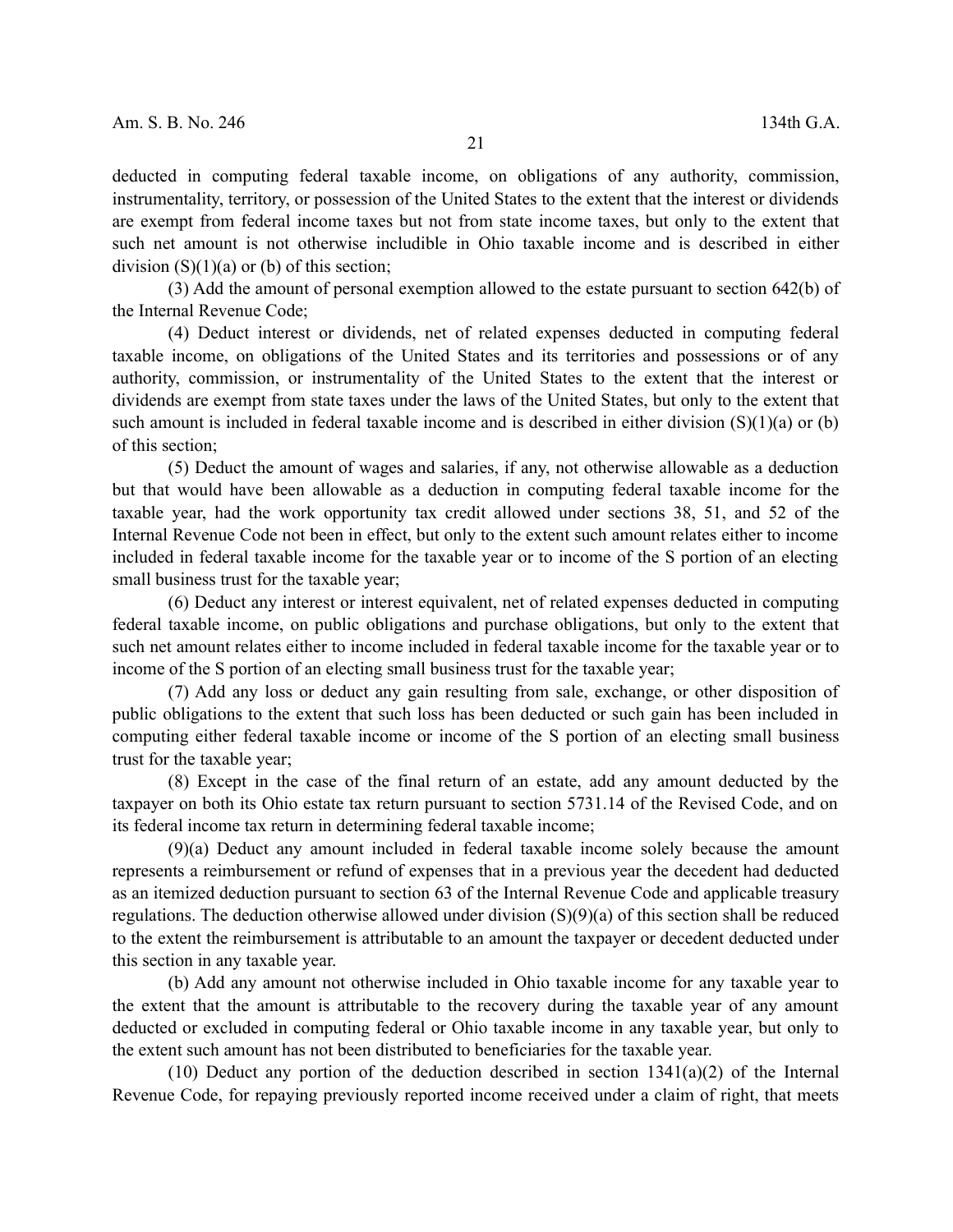both of the following requirements:

(a) It is allowable for repayment of an item that was included in the taxpayer's taxable income or the decedent's adjusted gross income for a prior taxable year and did not qualify for a credit under division (A) or (B) of section 5747.05 of the Revised Code for that year.

(b) It does not otherwise reduce the taxpayer's taxable income or the decedent's adjusted gross income for the current or any other taxable year.

(11) Add any amount claimed as a credit under section 5747.059 of the Revised Code to the extent that the amount satisfies either of the following:

(a) The amount was deducted or excluded from the computation of the taxpayer's federal taxable income as required to be reported for the taxpayer's taxable year under the Internal Revenue Code;

(b) The amount resulted in a reduction in the taxpayer's federal taxable income as required to be reported for any of the taxpayer's taxable years under the Internal Revenue Code.

(12) Deduct any amount, net of related expenses deducted in computing federal taxable income, that a trust is required to report as farm income on its federal income tax return, but only if the assets of the trust include at least ten acres of land satisfying the definition of "land devoted exclusively to agricultural use" under section 5713.30 of the Revised Code, regardless of whether the land is valued for tax purposes as such land under sections 5713.30 to 5713.38 of the Revised Code. If the trust is a pass-through entity investor, section 5747.231 of the Revised Code applies in ascertaining if the trust is eligible to claim the deduction provided by division (S)(12) of this section in connection with the pass-through entity's farm income.

Except for farm income attributable to the S portion of an electing small business trust, the deduction provided by division (S)(12) of this section is allowed only to the extent that the trust has not distributed such farm income.

(13) Add the net amount of income described in section 641(c) of the Internal Revenue Code to the extent that amount is not included in federal taxable income.

(14) Add or deduct the amount the taxpayer would be required to add or deduct under division (A)(17) or (18) of this section if the taxpayer's Ohio taxable income were computed in the same manner as an individual's Ohio adjusted gross income is computed under this section.

(15) Add, to the extent not otherwise included in computing taxable income or Ohio taxable income for any taxable year, the taxpayer's proportionate share of the amount of the tax levied under section 5747.38 of the Revised Code and paid by an electing pass-through entity for the taxable year.

(T) "School district income" and "school district income tax" have the same meanings as in section 5748.01 of the Revised Code.

(U) As used in divisions  $(A)(7)$ ,  $(A)(8)$ ,  $(S)(6)$ , and  $(S)(7)$  of this section, "public obligations," "purchase obligations," and "interest or interest equivalent" have the same meanings as in section 5709.76 of the Revised Code.

(V) "Limited liability company" means any limited liability company formed under Chapter 1705. or 1706. of the Revised Code or under the laws of any other state.

(W) "Pass-through entity investor" means any person who, during any portion of a taxable year of a pass-through entity, is a partner, member, shareholder, or equity investor in that passthrough entity.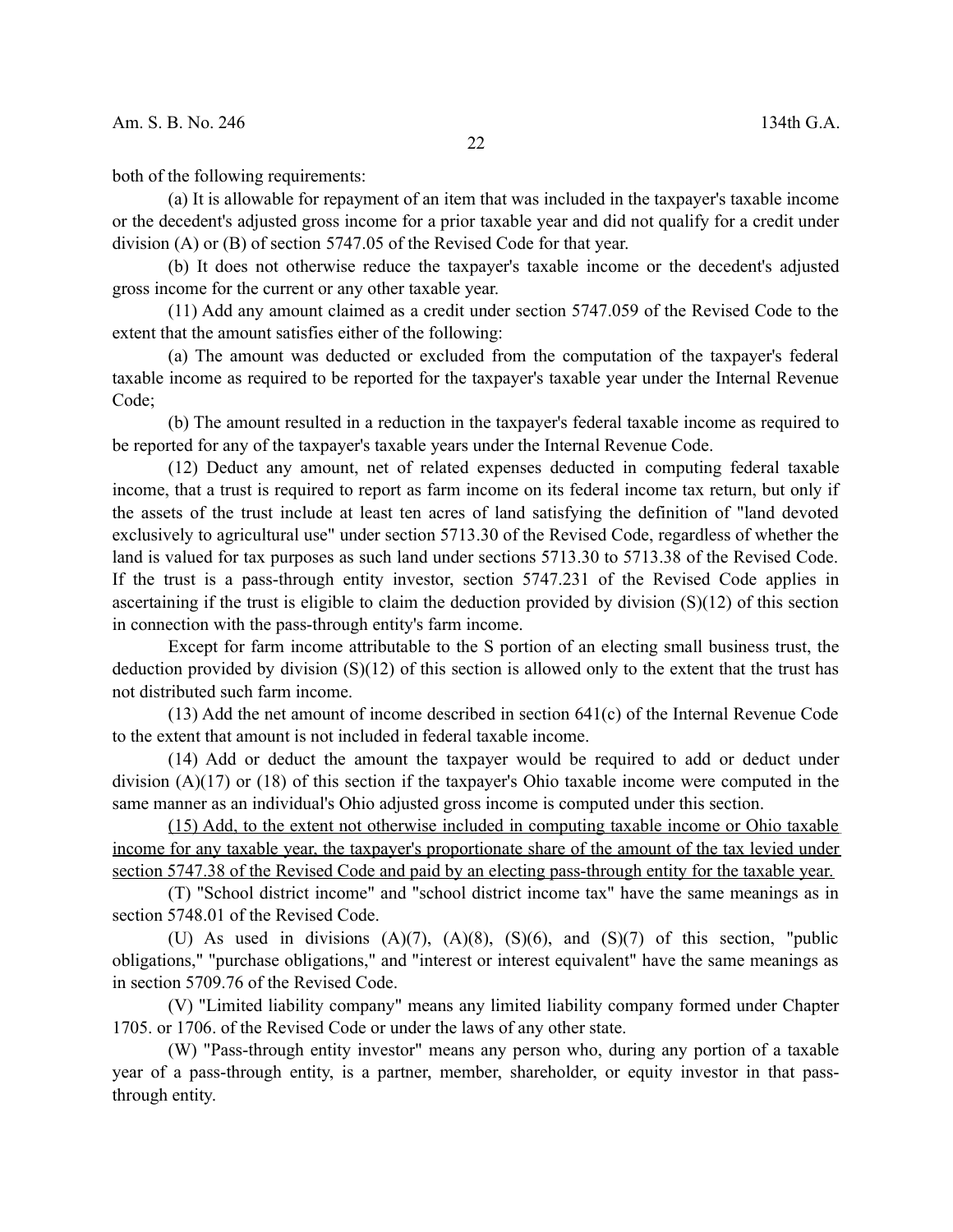(X) "Banking day" has the same meaning as in section 1304.01 of the Revised Code.

(Y) "Month" means a calendar month.

(Z) "Quarter" means the first three months, the second three months, the third three months, or the last three months of the taxpayer's taxable year.

(AA)(1) "Modified business income" means the business income included in a trust's Ohio taxable income after such taxable income is first reduced by the qualifying trust amount, if any.

(2) "Qualifying trust amount" of a trust means capital gains and losses from the sale, exchange, or other disposition of equity or ownership interests in, or debt obligations of, a qualifying investee to the extent included in the trust's Ohio taxable income, but only if the following requirements are satisfied:

(a) The book value of the qualifying investee's physical assets in this state and everywhere, as of the last day of the qualifying investee's fiscal or calendar year ending immediately prior to the date on which the trust recognizes the gain or loss, is available to the trust.

(b) The requirements of section 5747.011 of the Revised Code are satisfied for the trust's taxable year in which the trust recognizes the gain or loss.

Any gain or loss that is not a qualifying trust amount is modified business income, qualifying investment income, or modified nonbusiness income, as the case may be.

(3) "Modified nonbusiness income" means a trust's Ohio taxable income other than modified business income, other than the qualifying trust amount, and other than qualifying investment income, as defined in section 5747.012 of the Revised Code, to the extent such qualifying investment income is not otherwise part of modified business income.

(4) "Modified Ohio taxable income" applies only to trusts, and means the sum of the amounts described in divisions  $(AA)(4)(a)$  to (c) of this section:

(a) The fraction, calculated under section 5747.013, and applying section 5747.231 of the Revised Code, multiplied by the sum of the following amounts:

(i) The trust's modified business income;

(ii) The trust's qualifying investment income, as defined in section 5747.012 of the Revised Code, but only to the extent the qualifying investment income does not otherwise constitute modified business income and does not otherwise constitute a qualifying trust amount.

(b) The qualifying trust amount multiplied by a fraction, the numerator of which is the sum of the book value of the qualifying investee's physical assets in this state on the last day of the qualifying investee's fiscal or calendar year ending immediately prior to the day on which the trust recognizes the qualifying trust amount, and the denominator of which is the sum of the book value of the qualifying investee's total physical assets everywhere on the last day of the qualifying investee's fiscal or calendar year ending immediately prior to the day on which the trust recognizes the qualifying trust amount. If, for a taxable year, the trust recognizes a qualifying trust amount with respect to more than one qualifying investee, the amount described in division (AA)(4)(b) of this section shall equal the sum of the products so computed for each such qualifying investee.

(c)(i) With respect to a trust or portion of a trust that is a resident as ascertained in accordance with division  $(I)(3)(d)$  of this section, its modified nonbusiness income.

(ii) With respect to a trust or portion of a trust that is not a resident as ascertained in accordance with division  $(I)(3)(d)$  of this section, the amount of its modified nonbusiness income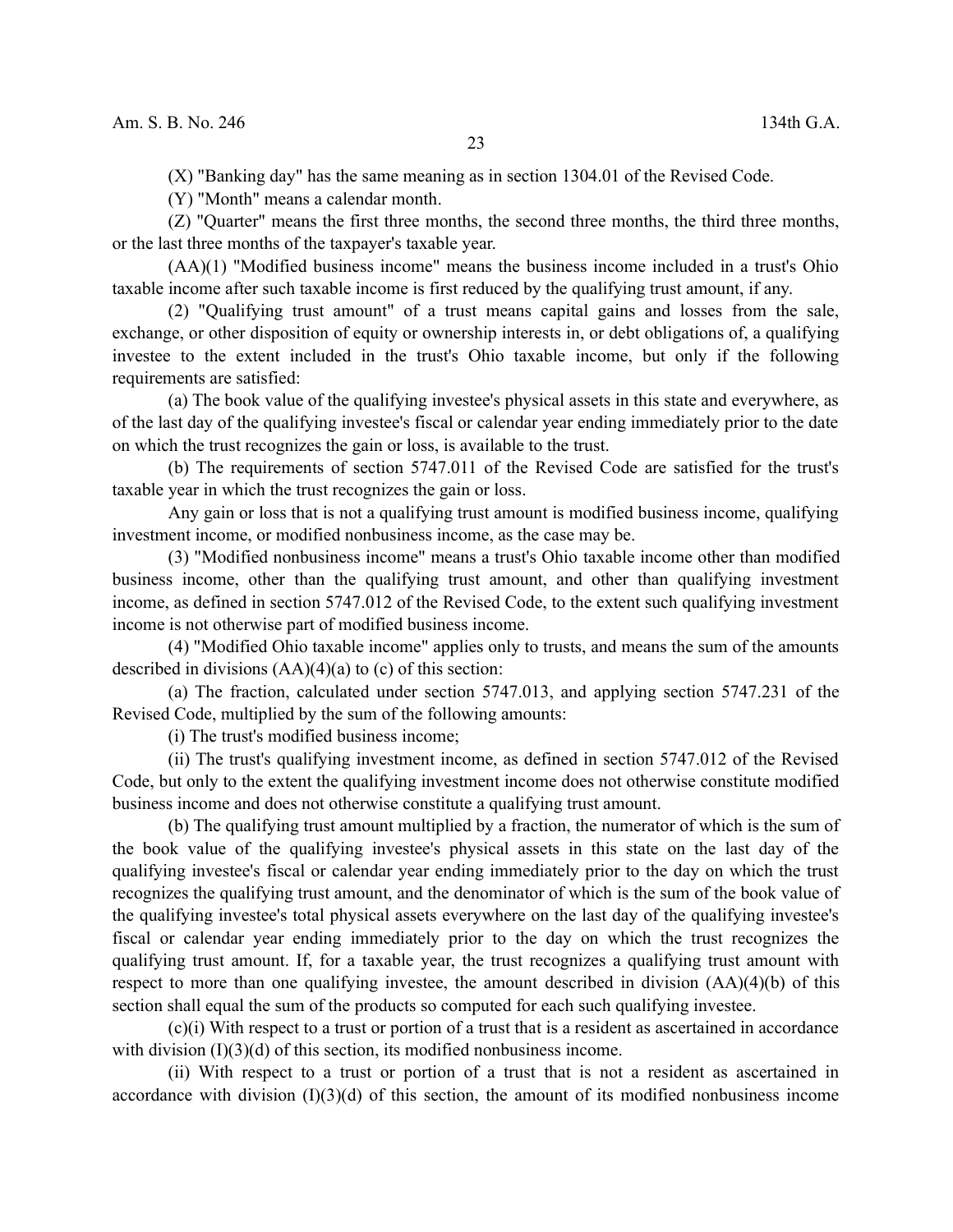satisfying the descriptions in divisions  $(B)(2)$  to (5) of section 5747.20 of the Revised Code, except as otherwise provided in division  $(AA)(4)(c)(ii)$  of this section. With respect to a trust or portion of a trust that is not a resident as ascertained in accordance with division  $(I)(3)(d)$  of this section, the trust's portion of modified nonbusiness income recognized from the sale, exchange, or other disposition of a debt interest in or equity interest in a section 5747.212 entity, as defined in section 5747.212 of the Revised Code, without regard to division (A) of that section, shall not be allocated to this state in accordance with section 5747.20 of the Revised Code but shall be apportioned to this state in accordance with division (B) of section 5747.212 of the Revised Code without regard to division (A) of that section.

If the allocation and apportionment of a trust's income under divisions  $(AA)(4)(a)$  and (c) of this section do not fairly represent the modified Ohio taxable income of the trust in this state, the alternative methods described in division (C) of section 5747.21 of the Revised Code may be applied in the manner and to the same extent provided in that section.

 $(5)(a)$  Except as set forth in division  $(AA)(5)(b)$  of this section, "qualifying investee" means a person in which a trust has an equity or ownership interest, or a person or unit of government the debt obligations of either of which are owned by a trust. For the purposes of division (AA)(2)(a) of this section and for the purpose of computing the fraction described in division (AA)(4)(b) of this section, all of the following apply:

(i) If the qualifying investee is a member of a qualifying controlled group on the last day of the qualifying investee's fiscal or calendar year ending immediately prior to the date on which the trust recognizes the gain or loss, then "qualifying investee" includes all persons in the qualifying controlled group on such last day.

(ii) If the qualifying investee, or if the qualifying investee and any members of the qualifying controlled group of which the qualifying investee is a member on the last day of the qualifying investee's fiscal or calendar year ending immediately prior to the date on which the trust recognizes the gain or loss, separately or cumulatively own, directly or indirectly, on the last day of the qualifying investee's fiscal or calendar year ending immediately prior to the date on which the trust recognizes the qualifying trust amount, more than fifty per cent of the equity of a pass-through entity, then the qualifying investee and the other members are deemed to own the proportionate share of the pass-through entity's physical assets which the pass-through entity directly or indirectly owns on the last day of the pass-through entity's calendar or fiscal year ending within or with the last day of the qualifying investee's fiscal or calendar year ending immediately prior to the date on which the trust recognizes the qualifying trust amount.

(iii) For the purposes of division  $(AA)(5)(a)(iii)$  of this section, "upper level pass-through entity" means a pass-through entity directly or indirectly owning any equity of another pass-through entity, and "lower level pass-through entity" means that other pass-through entity.

An upper level pass-through entity, whether or not it is also a qualifying investee, is deemed to own, on the last day of the upper level pass-through entity's calendar or fiscal year, the proportionate share of the lower level pass-through entity's physical assets that the lower level passthrough entity directly or indirectly owns on the last day of the lower level pass-through entity's calendar or fiscal year ending within or with the last day of the upper level pass-through entity's fiscal or calendar year. If the upper level pass-through entity directly and indirectly owns less than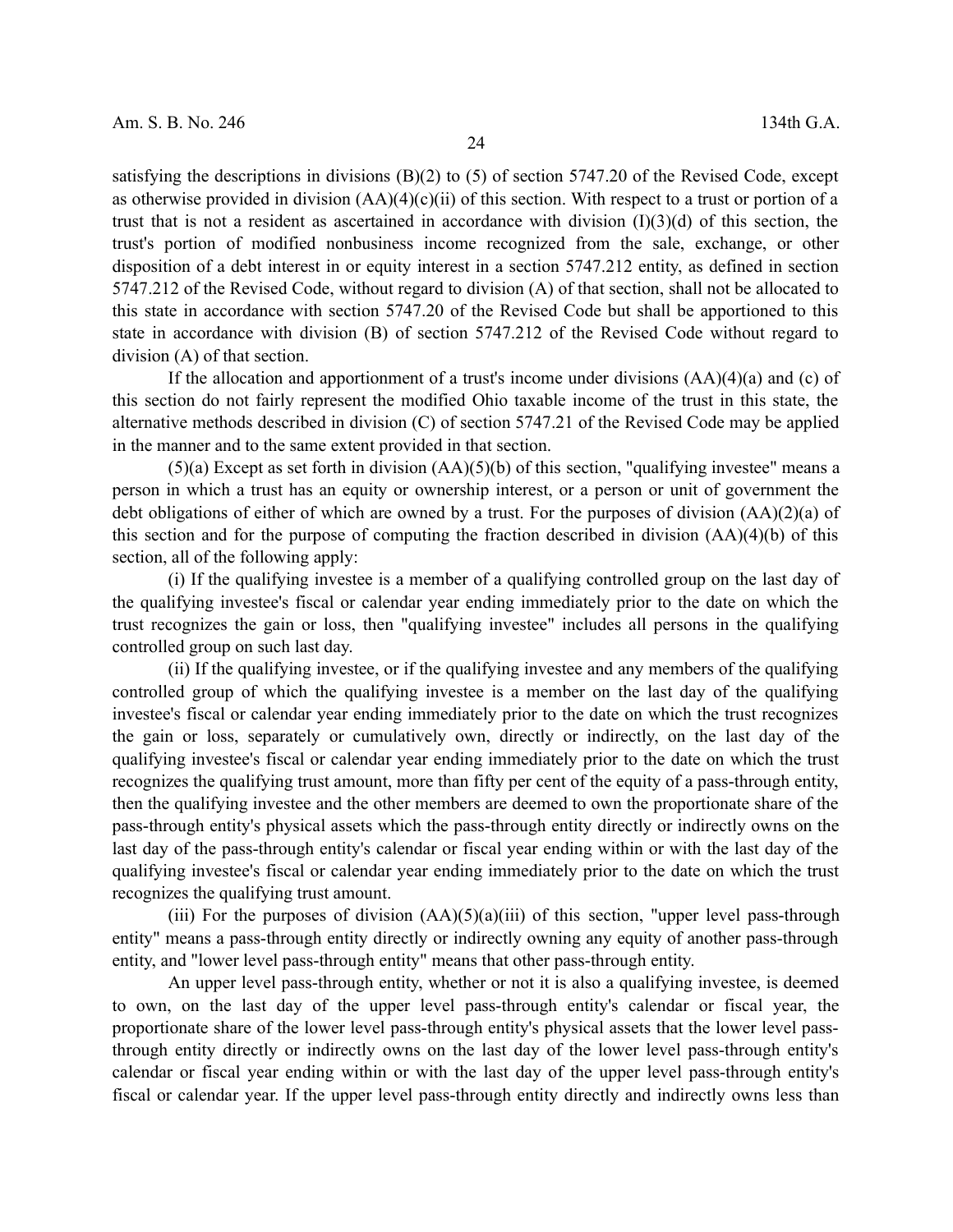fifty per cent of the equity of the lower level pass-through entity on each day of the upper level passthrough entity's calendar or fiscal year in which or with which ends the calendar or fiscal year of the lower level pass-through entity and if, based upon clear and convincing evidence, complete information about the location and cost of the physical assets of the lower pass-through entity is not available to the upper level pass-through entity, then solely for purposes of ascertaining if a gain or loss constitutes a qualifying trust amount, the upper level pass-through entity shall be deemed as owning no equity of the lower level pass-through entity for each day during the upper level passthrough entity's calendar or fiscal year in which or with which ends the lower level pass-through entity's calendar or fiscal year. Nothing in division  $(AA)(5)(a)(iii)$  of this section shall be construed to provide for any deduction or exclusion in computing any trust's Ohio taxable income.

(b) With respect to a trust that is not a resident for the taxable year and with respect to a part of a trust that is not a resident for the taxable year, "qualifying investee" for that taxable year does not include a C corporation if both of the following apply:

(i) During the taxable year the trust or part of the trust recognizes a gain or loss from the sale, exchange, or other disposition of equity or ownership interests in, or debt obligations of, the C corporation.

(ii) Such gain or loss constitutes nonbusiness income.

(6) "Available" means information is such that a person is able to learn of the information by the due date plus extensions, if any, for filing the return for the taxable year in which the trust recognizes the gain or loss.

(BB) "Qualifying controlled group" has the same meaning as in section 5733.04 of the Revised Code.

(CC) "Related member" has the same meaning as in section 5733.042 of the Revised Code.

(DD)(1) For the purposes of division (DD) of this section:

(a) "Qualifying person" means any person other than a qualifying corporation.

(b) "Qualifying corporation" means any person classified for federal income tax purposes as an association taxable as a corporation, except either of the following:

(i) A corporation that has made an election under subchapter S, chapter one, subtitle A, of the Internal Revenue Code for its taxable year ending within, or on the last day of, the investor's taxable year;

(ii) A subsidiary that is wholly owned by any corporation that has made an election under subchapter S, chapter one, subtitle A of the Internal Revenue Code for its taxable year ending within, or on the last day of, the investor's taxable year.

(2) For the purposes of this chapter, unless expressly stated otherwise, no qualifying person indirectly owns any asset directly or indirectly owned by any qualifying corporation.

(EE) For purposes of this chapter and Chapter 5751. of the Revised Code:

(1) "Trust" does not include a qualified pre-income tax trust.

(2) A "qualified pre-income tax trust" is any pre-income tax trust that makes a qualifying preincome tax trust election as described in division (EE)(3) of this section.

(3) A "qualifying pre-income tax trust election" is an election by a pre-income tax trust to subject to the tax imposed by section 5751.02 of the Revised Code the pre-income tax trust and all pass-through entities of which the trust owns or controls, directly, indirectly, or constructively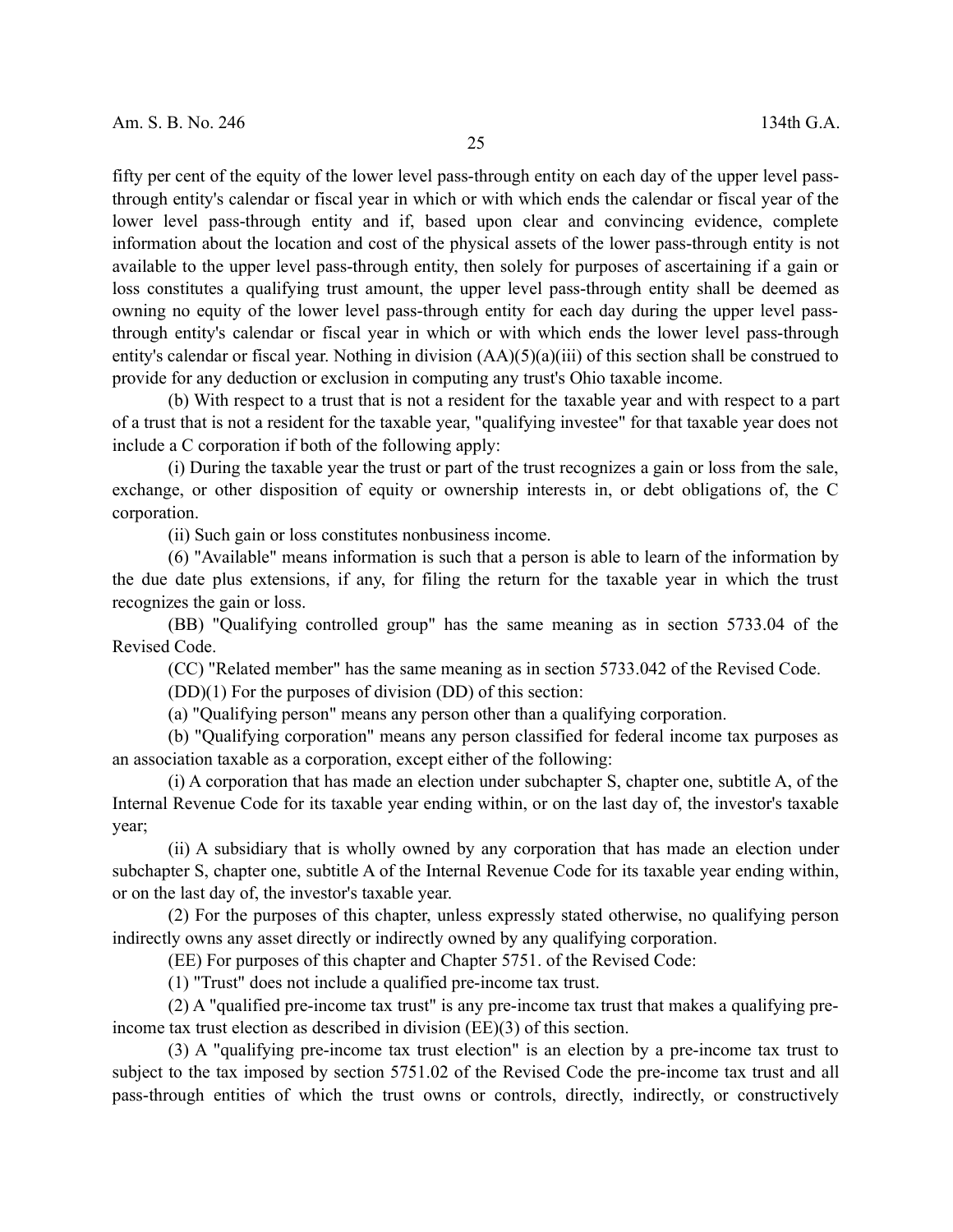through related interests, five per cent or more of the ownership or equity interests. The trustee shall notify the tax commissioner in writing of the election on or before April 15, 2006. The election, if timely made, shall be effective on and after January 1, 2006, and shall apply for all tax periods and tax years until revoked by the trustee of the trust.

(4) A "pre-income tax trust" is a trust that satisfies all of the following requirements:

(a) The document or instrument creating the trust was executed by the grantor before January 1, 1972;

(b) The trust became irrevocable upon the creation of the trust; and

(c) The grantor was domiciled in this state at the time the trust was created.

(FF) "Uniformed services" has the same meaning as in 10 U.S.C. 101.

(GG) "Taxable business income" means the amount by which an individual's business income that is included in federal adjusted gross income exceeds the amount of business income the individual is authorized to deduct under division (A)(28) of this section for the taxable year.

(HH) "Employer" does not include a franchisor with respect to the franchisor's relationship with a franchisee or an employee of a franchisee, unless the franchisor agrees to assume that role in writing or a court of competent jurisdiction determines that the franchisor exercises a type or degree of control over the franchisee or the franchisee's employees that is not customarily exercised by a franchisor for the purpose of protecting the franchisor's trademark, brand, or both. For purposes of this division, "franchisor" and "franchisee" have the same meanings as in 16 C.F.R. 436.1.

(II) "Modified adjusted gross income" means Ohio adjusted gross income plus any amount deducted under divisions (A)(28) and (34) of this section for the taxable year.

(JJ) "Qualifying Ohio educator" means an individual who, for a taxable year, qualifies as an eligible educator, as that term is defined in section 62 of the Internal Revenue Code, and who holds a certificate, license, or permit described in Chapter 3319. or section 3301.071 of the Revised Code.

Sec. 5747.03. (A)(1) All money collected under this chapter arising from the taxes imposed by section 5747.02-or, 5747.38, or 5747.41 of the Revised Code shall be credited to the general revenue fund and distributed pursuant to division (F) of section 321.24 and section 323.156 of the Revised Code; to make subsidy payments to institutions of higher education from appropriations to the department of higher education; to support expenditures for programs and services for the mentally ill, persons with developmental disabilities, and the elderly; for primary and secondary education; for medical assistance; and for any other purposes authorized by law, subject to the limitation that at least fifty per cent of the income tax collected by the state from the tax imposed by section 5747.02 of the Revised Code shall be returned pursuant to Section 9 of Article XII, Ohio Constitution.

(2) To ensure that such constitutional requirement is satisfied the tax commissioner shall, on or before the thirtieth day of June of each year, from the best information available to the tax commissioner, determine and certify for each county to the director of budget and management the amount of taxes collected under this chapter from the tax imposed under section 5747.02 of the Revised Code during the preceding calendar year that are required to be returned to the county by Section 9 of Article XII, Ohio Constitution. The director shall provide for payment from the general revenue fund to the county in the amount, if any, that the sum of the amount so certified for that county exceeds the sum of the following: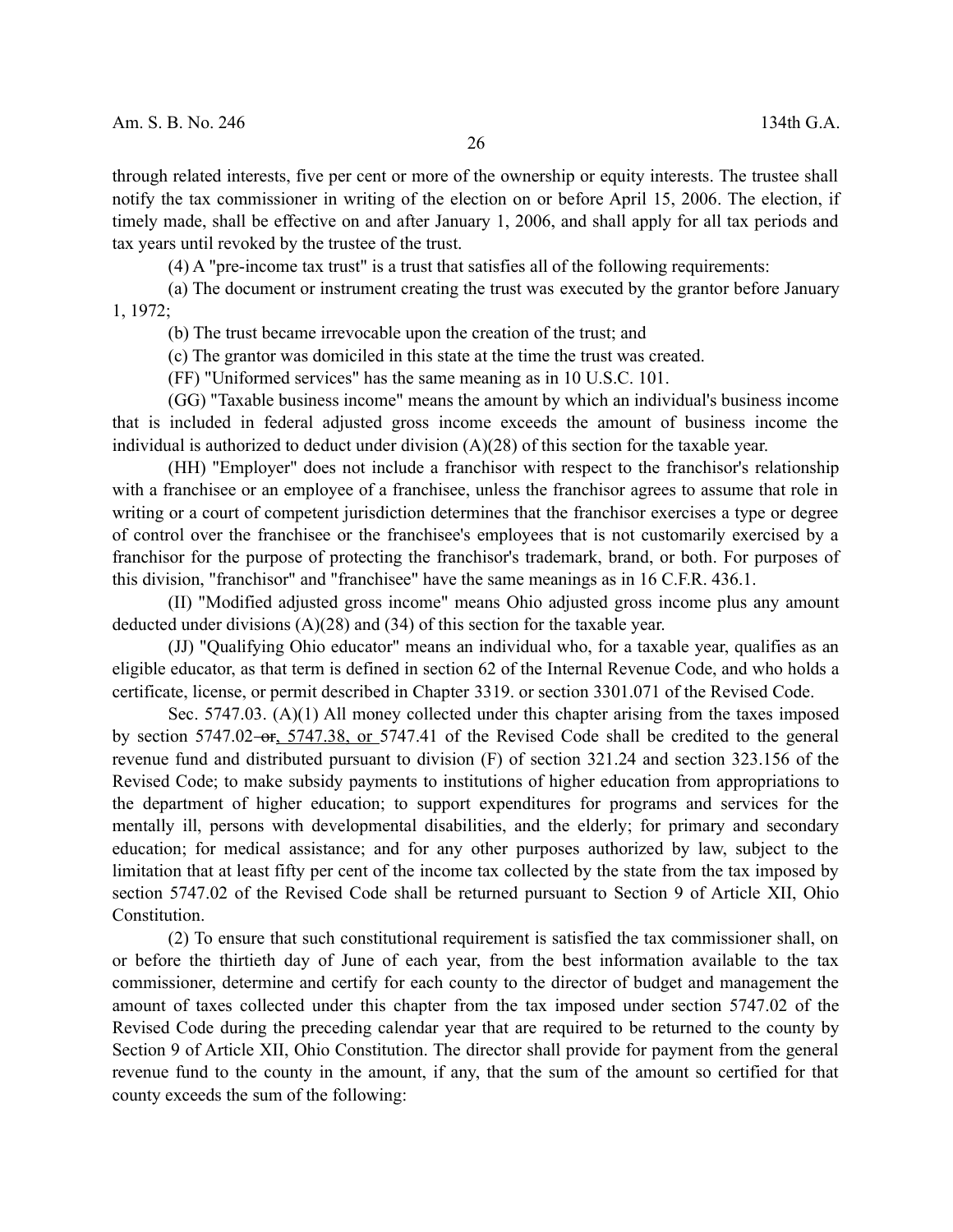(a) The sum of the payments from the general revenue fund for the preceding calendar year credited to the county's undivided income tax fund pursuant to division (F) of section 321.24 and section 323.156 of the Revised Code or made directly from the general revenue fund to political subdivisions located in the county;

(b) The sum of the amounts from the general revenue fund distributed in the county during the preceding calendar year for subsidy payments to institutions of higher education from appropriations to the department of higher education; for programs and services for mentally ill persons, persons with developmental disabilities, and elderly persons; for primary and secondary education; and for medical assistance.

(c) In the case of payments made by the director under this division in 2007, the total amount distributed to the county during the preceding calendar year from the local government fund and the local government revenue assistance fund, and, in the case of payments made by the director under this division in subsequent calendar years, the amount distributed to the county from the local government fund;

(d) In the case of payments made by the director under this division, the total amount distributed to the county during the preceding calendar year from the public library fund.

Payments under this division shall be credited to the county's undivided income tax fund, except that, notwithstanding section 5705.14 of the Revised Code, such payments may be transferred by the board of county commissioners to the county general fund by resolution adopted with the affirmative vote of two-thirds of the members thereof.

(B) All payments received in each month from taxes imposed under Chapter 5748. of the Revised Code and any penalties or interest thereon shall be paid into the school district income tax fund, which is hereby created in the state treasury, except that an amount equal to the following portion of such payments shall be paid into the general school district income tax administrative fund, which is hereby created in the state treasury:

(1) One and three-quarters of one per cent of those received in fiscal year 1996;

(2) One and one-half per cent of those received in fiscal year 1997 and thereafter.

Money in the school district income tax administrative fund shall be used by the tax commissioner to defray costs incurred in administering the school district's income tax, including the cost of providing employers with information regarding the rate of tax imposed by any school district. Any moneys remaining in the fund after such use shall be deposited in the school district income tax fund.

All interest earned on moneys in the school district income tax fund shall be credited to the fund.

 $(C)(1)(a)$  Within thirty days of the end of each calendar quarter ending on the last day of March, June, September, and December, the director of budget and management shall make a payment from the school district income tax fund to each school district for which school district income tax revenue was received during that quarter. The amount of the payment shall equal the balance in the school district's account at the end of that quarter.

(b) After a school district ceases to levy an income tax, the director of budget and management shall adjust the payments under division  $(C)(1)(a)$  of this section to retain sufficient money in the school district's account to pay refunds. For the calendar quarters ending on the last day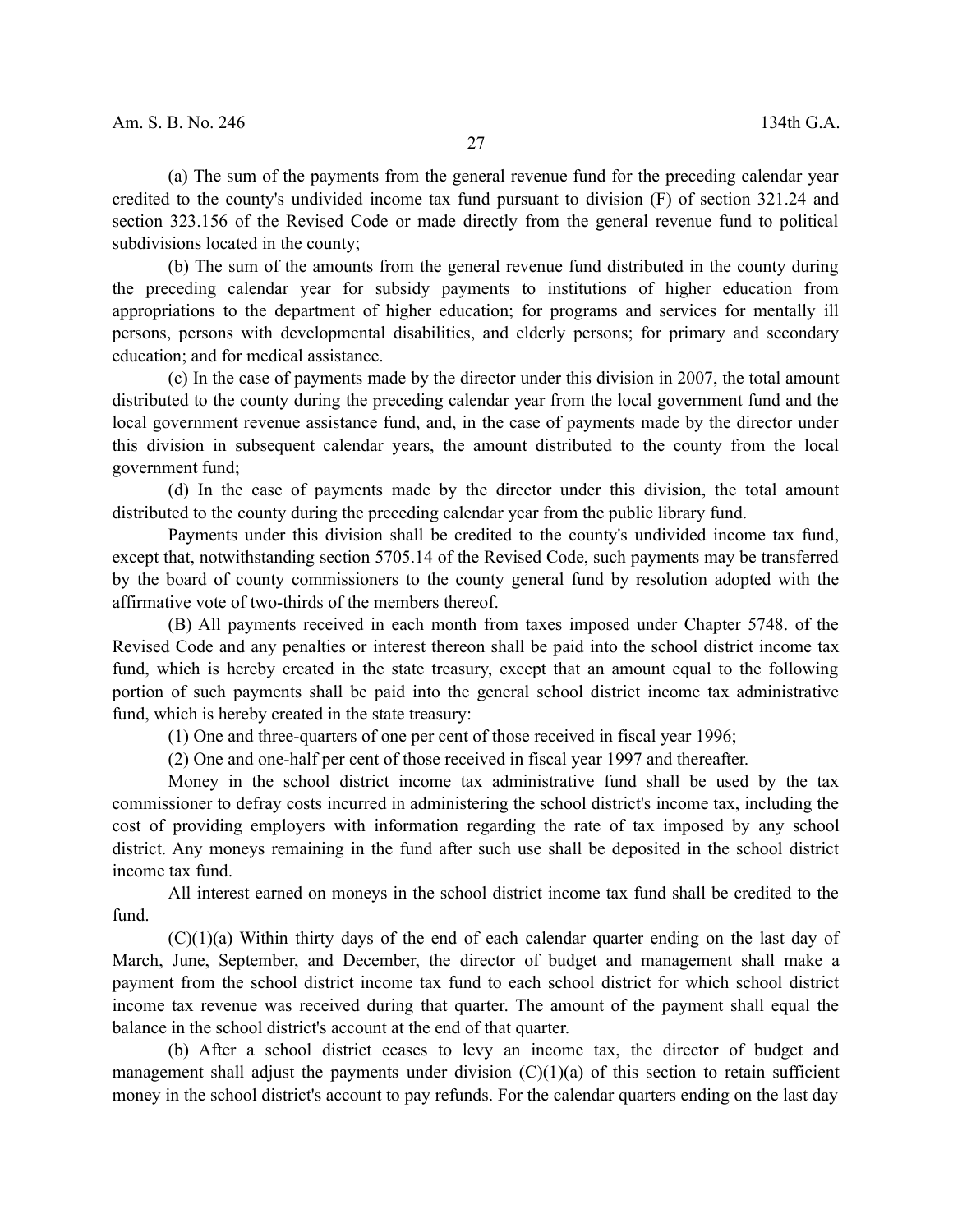of March and December of the calendar year following the last calendar year the tax is levied, the director shall make the payments in the amount required under division (C)(1)(a) of this section. For the calendar quarter ending on the last day of June of the calendar year following the last calendar year the tax is levied, the director shall make a payment equal to nine-tenths of the balance in the account at the end of that quarter. For the calendar quarter ending on the last day of September of the calendar year following the last calendar year the tax is levied, the director shall make no payment. For the second and succeeding calendar years following the last calendar year the tax is levied, the director shall make one payment each year, within thirty days of the last day of June, in an amount equal to the balance in the district's account on the last day of June.

(2) Moneys paid to a school district under this division shall be deposited in its school district income tax fund. All interest earned on moneys in the school district income tax fund shall be apportioned by the tax commissioner pro rata among the school districts in the proportions and at the times the districts are entitled to receive payments under this division.

Sec. 5747.08. An annual return with respect to the tax imposed by section 5747.02 of the Revised Code and each tax imposed under Chapter 5748. of the Revised Code shall be made by every taxpayer for any taxable year for which the taxpayer is liable for the tax imposed by that section or under that chapter, unless the total credits allowed under division (E) of section 5747.05 and divisions (F) and (G) of section 5747.055 of the Revised Code for the year are equal to or exceed the tax imposed by section 5747.02 of the Revised Code, in which case no return shall be required unless the taxpayer is liable for a tax imposed pursuant to Chapter 5748. of the Revised Code.

(A) If an individual is deceased, any return or notice required of that individual under this chapter shall be made and filed by that decedent's executor, administrator, or other person charged with the property of that decedent.

(B) If an individual is unable to make a return or notice required by this chapter, the return or notice required of that individual shall be made and filed by the individual's duly authorized agent, guardian, conservator, fiduciary, or other person charged with the care of the person or property of that individual.

(C) Returns or notices required of an estate or a trust shall be made and filed by the fiduciary of the estate or trust.

 $(D)(1)(a)$  Except as otherwise provided in division  $(D)(1)(b)$  of this section, any pass-through entity may file a single return on behalf of one or more of the entity's investors other than an investor that is a person subject to the tax imposed under section 5733.06 of the Revised Code. The single return shall set forth the name, address, and social security number or other identifying number of each of those pass-through entity investors and shall indicate the distributive share of each of those pass-through entity investor's income taxable in this state in accordance with sections 5747.20 to 5747.231 of the Revised Code. Such pass-through entity investors for whom the pass-through entity elects to file a single return are not entitled to the exemption or credit provided for by sections 5747.02 and 5747.022 of the Revised Code; shall calculate the tax before business credits at the highest rate of tax set forth in section 5747.02 of the Revised Code for the taxable year for which the return is filed; and are entitled to only their distributive share of the business credits as defined in division (D)(2) of this section. A single check drawn by the pass-through entity shall accompany the return in full payment of the tax due, as shown on the single return, for such investors, other than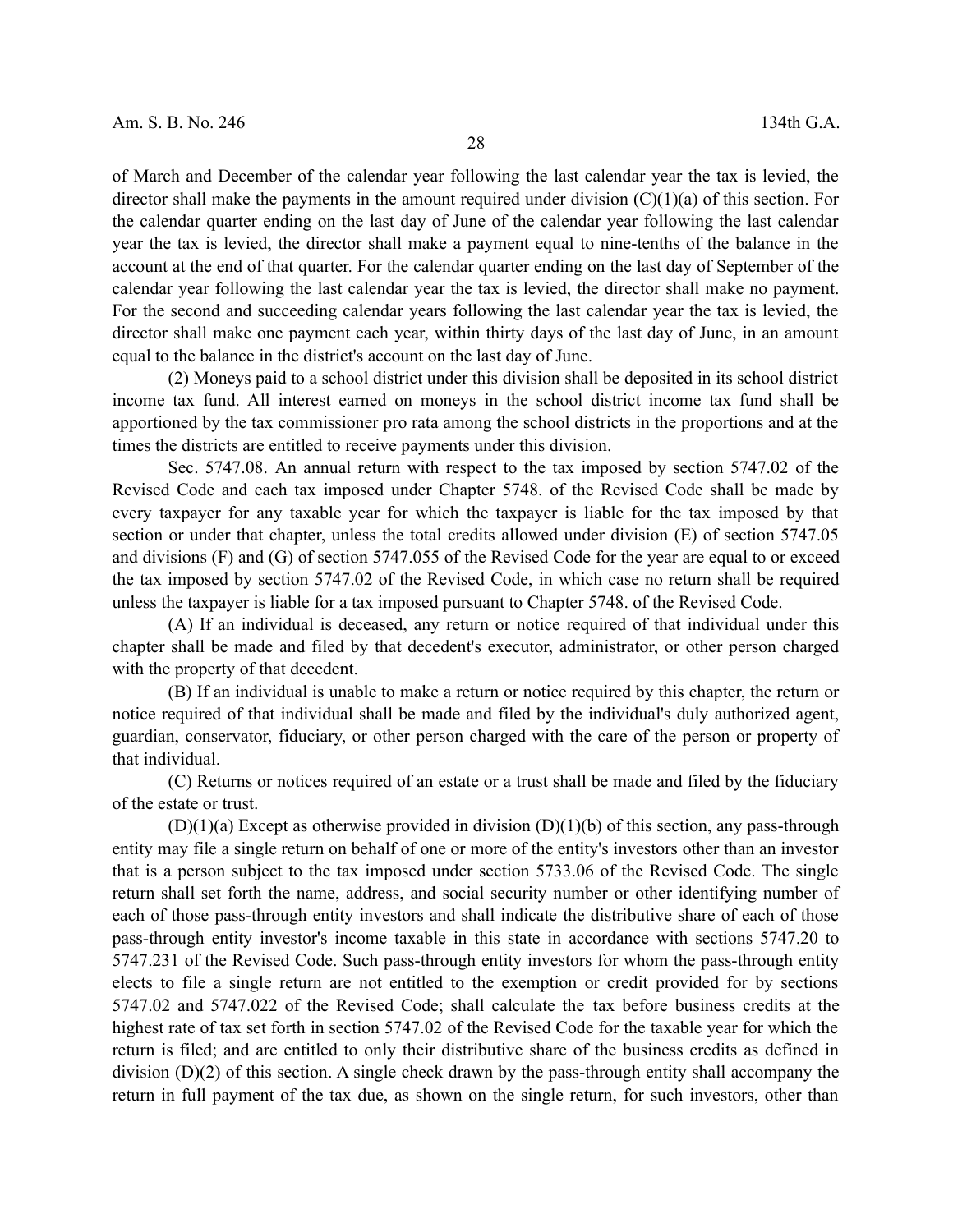investors who are persons subject to the tax imposed under section 5733.06 of the Revised Code.

(b)(i) A pass-through entity shall not include in such a single return any investor that is a trust to the extent that any direct or indirect current, future, or contingent beneficiary of the trust is a person subject to the tax imposed under section 5733.06 of the Revised Code.

(ii) A pass-through entity shall not include in such a single return any investor that is itself a pass-through entity to the extent that any direct or indirect investor in the second pass-through entity is a person subject to the tax imposed under section 5733.06 of the Revised Code.

(c) Nothing Except as provided by division (L) of this section, nothing in division (D) of this section precludes the tax commissioner from requiring such investors to file the return and make the payment of taxes and related interest, penalty, and interest penalty required by this section or section 5747.02, 5747.09, or 5747.15 of the Revised Code. Nothing in division (D) of this section precludes such an investor from filing the annual return under this section, utilizing the refundable credit equal to the investor's proportionate share of the tax paid by the pass-through entity on behalf of the investor under division (I) of this section, and making the payment of taxes imposed under section 5747.02 of the Revised Code. Nothing in division (D) of this section shall be construed to provide to such an investor or pass-through entity any additional deduction or credit, other than the credit provided by division (I) of this section, solely on account of the entity's filing a return in accordance with this section. Such a pass-through entity also shall make the filing and payment of estimated taxes on behalf of the pass-through entity investors other than an investor that is a person subject to the tax imposed under section 5733.06 of the Revised Code.

(2) For the purposes of this section, "business credits" means the credits listed in section 5747.98 of the Revised Code excluding the following credits:

(a) The retirement income credit under division (B) of section 5747.055 of the Revised Code;

(b) The senior citizen credit under division (F) of section 5747.055 of the Revised Code;

(c) The lump sum distribution credit under division (G) of section 5747.055 of the Revised Code;

(d) The dependent care credit under section 5747.054 of the Revised Code;

(e) The lump sum retirement income credit under division (C) of section 5747.055 of the Revised Code;

(f) The lump sum retirement income credit under division (D) of section 5747.055 of the Revised Code;

(g) The lump sum retirement income credit under division (E) of section 5747.055 of the Revised Code;

(h) The credit for displaced workers who pay for job training under section 5747.27 of the Revised Code;

(i) The twenty-dollar personal exemption credit under section 5747.022 of the Revised Code;

(j) The joint filing credit under division (E) of section 5747.05 of the Revised Code;

(k) The nonresident credit under division (A) of section 5747.05 of the Revised Code;

(l) The credit for a resident's out-of-state income under division (B) of section 5747.05 of the Revised Code;

(m) The earned income tax credit under section 5747.71 of the Revised Code;

(n) The lead abatement credit under section 5747.26 of the Revised Code;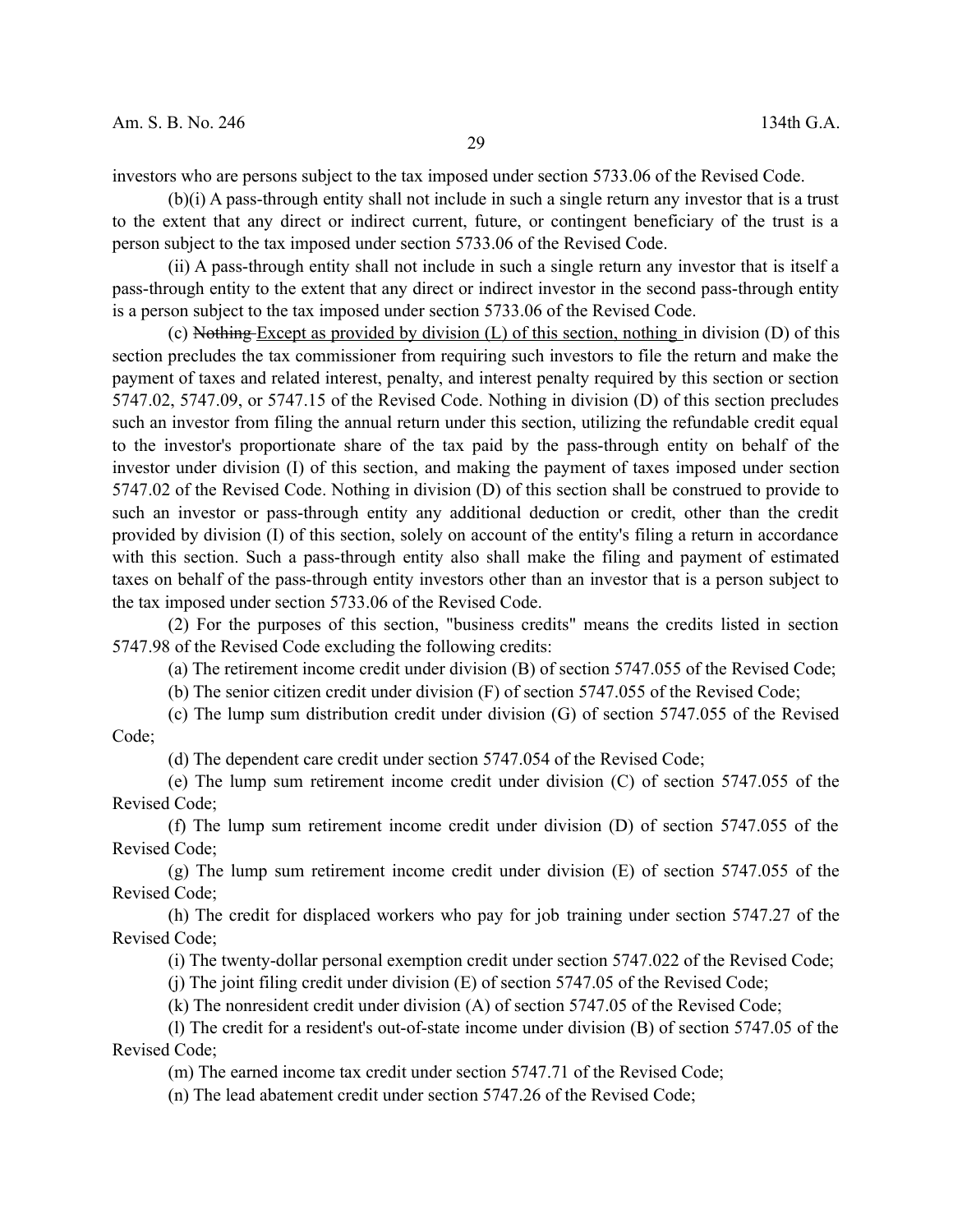(o) The credit for education expenses under section 5747.72 of the Revised Code;

(p) The credit for tuition paid to a nonchartered nonpublic school under section 5747.75 of the Revised Code.

(3) The election provided for under division (D) of this section applies only to the taxable year for which the election is made by the pass-through entity. Unless the tax commissioner provides otherwise, this election, once made, is binding and irrevocable for the taxable year for which the election is made. Nothing in this division shall be construed to provide for any deduction or credit that would not be allowable if a nonresident pass-through entity investor were to file an annual return.

(4) If a pass-through entity makes the election provided for under division (D) of this section, the pass-through entity shall be liable for any additional taxes, interest, interest penalty, or penalties imposed by this chapter if the tax commissioner finds that the single return does not reflect the correct tax due by the pass-through entity investors covered by that return. Nothing in this division shall be construed to limit or alter the liability, if any, imposed on pass-through entity investors for unpaid or underpaid taxes, interest, interest penalty, or penalties as a result of the pass-through entity's making the election provided for under division (D) of this section. For the purposes of division (D) of this section, "correct tax due" means the tax that would have been paid by the passthrough entity had the single return been filed in a manner reflecting the commissioner's findings. Nothing in division (D) of this section shall be construed to make or hold a pass-through entity liable for tax attributable to a pass-through entity investor's income from a source other than the passthrough entity electing to file the single return.

(E) If a husband and wife file a joint federal income tax return for a taxable year, they shall file a joint return under this section for that taxable year, and their liabilities are joint and several, but, if the federal income tax liability of either spouse is determined on a separate federal income tax return, they shall file separate returns under this section.

If either spouse is not required to file a federal income tax return and either or both are required to file a return pursuant to this chapter, they may elect to file separate or joint returns, and, pursuant to that election, their liabilities are separate or joint and several. If a husband and wife file separate returns pursuant to this chapter, each must claim the taxpayer's own exemption, but not both, as authorized under section 5747.02 of the Revised Code on the taxpayer's own return.

(F) Each return or notice required to be filed under this section shall contain the signature of the taxpayer or the taxpayer's duly authorized agent and of the person who prepared the return for the taxpayer, and shall include the taxpayer's social security number. Each return shall be verified by a declaration under the penalties of perjury. The tax commissioner shall prescribe the form that the signature and declaration shall take.

(G) Each return or notice required to be filed under this section shall be made and filed as required by section 5747.04 of the Revised Code, on or before the fifteenth day of April of each year, on forms that the tax commissioner shall prescribe, together with remittance made payable to the treasurer of state in the combined amount of the state and all school district income taxes shown to be due on the form.

Upon good cause shown, the commissioner may extend the period for filing any notice or return required to be filed under this section and may adopt rules relating to extensions. If the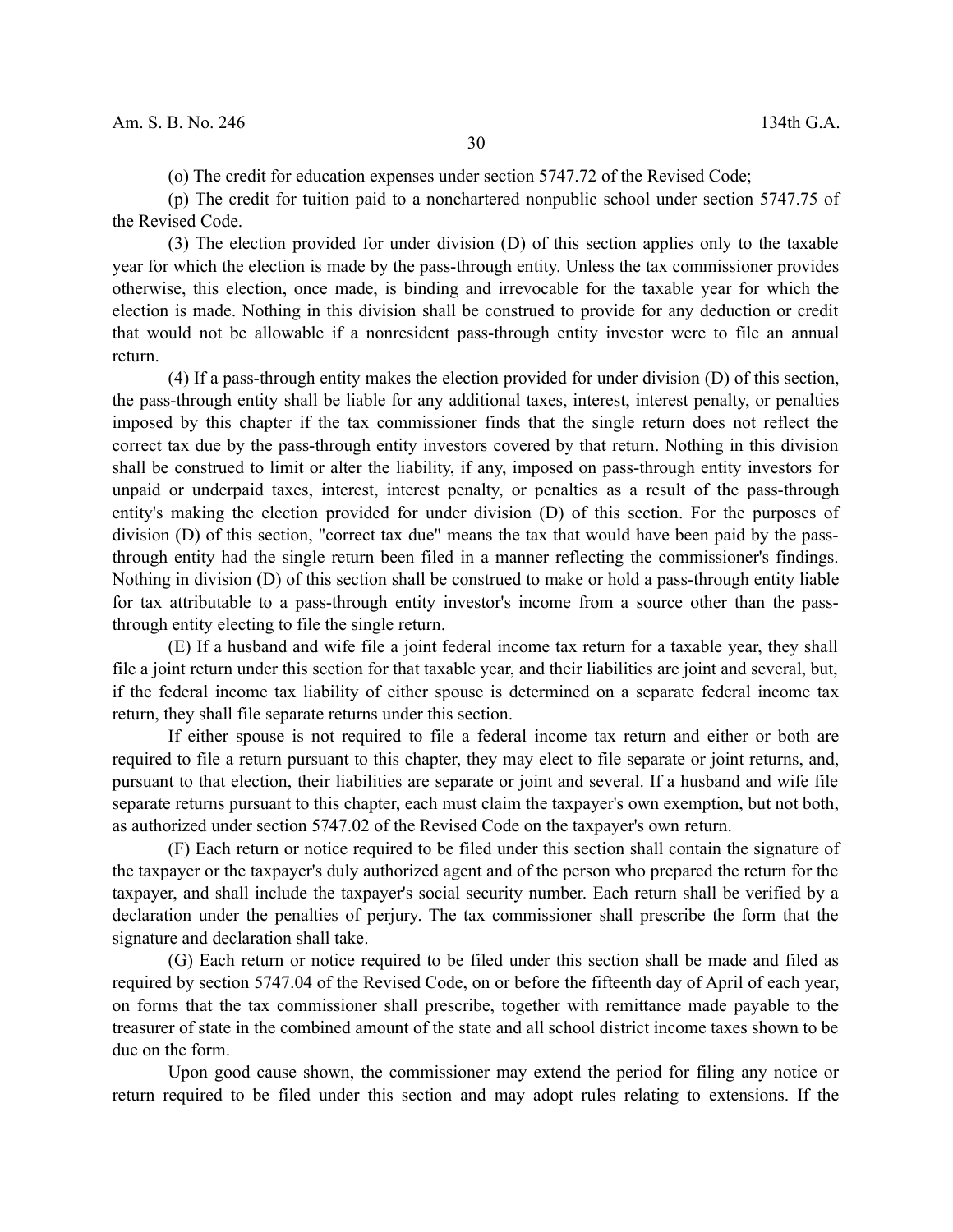extension results in an extension of time for the payment of any state or school district income tax liability with respect to which the return is filed, the taxpayer shall pay at the time the tax liability is paid an amount of interest computed at the rate per annum prescribed by section 5703.47 of the Revised Code on that liability from the time that payment is due without extension to the time of actual payment. Except as provided in section 5747.132 of the Revised Code, in addition to all other interest charges and penalties, all taxes imposed under this chapter or Chapter 5748. of the Revised Code and remaining unpaid after they become due, except combined amounts due of one dollar or less, bear interest at the rate per annum prescribed by section 5703.47 of the Revised Code until paid or until the day an assessment is issued under section 5747.13 of the Revised Code, whichever occurs first.

If the commissioner considers it necessary in order to ensure the payment of the tax imposed by section 5747.02 of the Revised Code or any tax imposed under Chapter 5748. of the Revised Code, the commissioner may require returns and payments to be made otherwise than as provided in this section.

To the extent that any provision in this division conflicts with any provision in section 5747.026 of the Revised Code, the provision in that section prevails.

(H) The amounts withheld pursuant to section 5747.06, 5747.062, 5747.063, 5747.064, 5747.065, or 5747.071 of the Revised Code shall be allowed to the ultimate recipient of the income as credits against payment of the appropriate taxes imposed on the ultimate recipient by section 5747.02 and under Chapter 5748. of the Revised Code. As used in this division, "ultimate recipient" means the person who is required to report income from which amounts are withheld pursuant to section 5747.06, 5747.062, 5747.063, 5747.064, 5747.065, or 5747.071 of the Revised Code on the annual return required to be filed under this section.

(I) If a pass-through entity elects to file a single return under division (D) of this section and if any investor is required to file the annual return and make the payment of taxes required by this chapter on account of the investor's other income that is not included in a single return filed by a pass-through entity or any other investor elects to file the annual return, the investor is entitled to a refundable credit equal to the investor's proportionate share of the tax paid by the pass-through entity on behalf of the investor. The investor shall claim the credit for the investor's taxable year in which or with which ends the taxable year of the pass-through entity. Nothing in this chapter shall be construed to allow any credit provided in this chapter to be claimed more than once. For the purpose of computing any interest, penalty, or interest penalty, the investor shall be deemed to have paid the refundable credit provided by this division on the day that the pass-through entity paid the estimated tax or the tax giving rise to the credit.

(J) The tax commissioner shall ensure that each return required to be filed under this section includes a box that the taxpayer may check to authorize a paid tax preparer who prepared the return to communicate with the department of taxation about matters pertaining to the return. The return or instructions accompanying the return shall indicate that by checking the box the taxpayer authorizes the department of taxation to contact the preparer concerning questions that arise during the processing of the return and authorizes the preparer only to provide the department with information that is missing from the return, to contact the department for information about the processing of the return or the status of the taxpayer's refund or payments, and to respond to notices about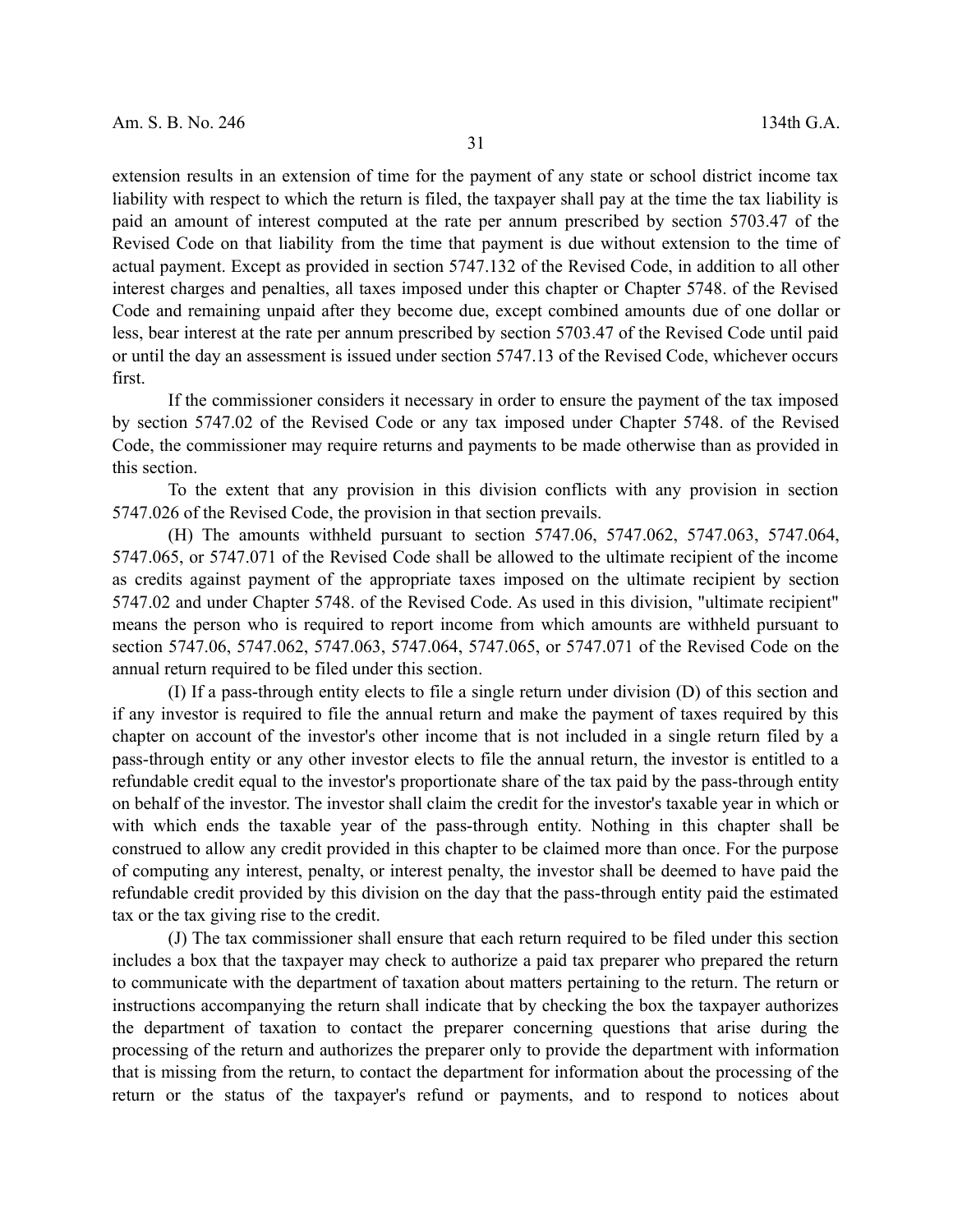mathematical errors, offsets, or return preparation that the taxpayer has received from the department and has shown to the preparer.

(K) The tax commissioner shall permit individual taxpayers to instruct the department of taxation to cause any refund of overpaid taxes to be deposited directly into a checking account, savings account, or an individual retirement account or individual retirement annuity, or preexisting college savings plan or program account offered by the Ohio tuition trust authority under Chapter 3334. of the Revised Code, as designated by the taxpayer, when the taxpayer files the annual return required by this section electronically.

(L) If, for the taxable year, a nonresident or trust that is the owner of an electing pass-through entity, as defined in section 5747.38 of the Revised Code, does not have Ohio adjusted gross income or, in the case of a trust, modified Ohio taxable income other than from one or more electing passthrough entities, the nonresident or trust shall not be required to file an annual return under this section. Nothing in this division precludes such an owner from filing the annual return under this section, utilizing the refundable credit under section 5747.39 of the Revised Code equal to the owner's proportionate share of the tax levied under section 5747.38 of the Revised Code and paid by the electing pass-through entity, and making the payment of taxes imposed under section 5747.02 of the Revised Code.

(M) The tax commissioner may adopt rules to administer this section.

Sec. 5747.11. (A) The tax commissioner shall refund to employers, qualifying entities, electing pass-through entities, or taxpayers subject to a tax imposed under section 5733.41, 5747.02, 5747.38, or 5747.41, or Chapter 5748. of the Revised Code the amount of any overpayment of such tax.

(B) Except as otherwise provided under divisions (D) and (E) of this section, applications for refund shall be filed with the tax commissioner, on the form prescribed by the commissioner, within four years from the date of the illegal, erroneous, or excessive payment of the tax, or within any additional period allowed by division (B)(3)(b) of section 5747.05, division (E) of section 5747.10, division (A) of section 5747.13, or division (C) of section 5747.45 of the Revised Code.

On filing of the refund application, the commissioner shall determine the amount of refund due and, if that amount exceeds one dollar, certify such amount to the director of budget and management and treasurer of state for payment from the tax refund fund created by section 5703.052 of the Revised Code. Payment shall be made as provided in division (C) of section 126.35 of the Revised Code.

(C)(1) Interest shall be allowed and paid at the rate per annum prescribed by section 5703.47 of the Revised Code on amounts refunded with respect to the tax imposed under section 5747.02 or Chapter 5748. of the Revised Code from the date of the overpayment until the date of the refund of the overpayment, except that if any overpayment is refunded within ninety days after the final filing date of the annual return or ninety days after the return is filed, whichever is later, no interest shall be allowed on such overpayment. If the overpayment results from the carryback of a net operating loss or net capital loss to a previous taxable year, the overpayment is deemed not to have been made prior to the filing date, including any extension thereof, for the taxable year in which the net operating loss or net capital loss arises. For purposes of the payment of interest on overpayments, no amount of tax, for any taxable year, shall be treated as having been paid before the date on which the tax return for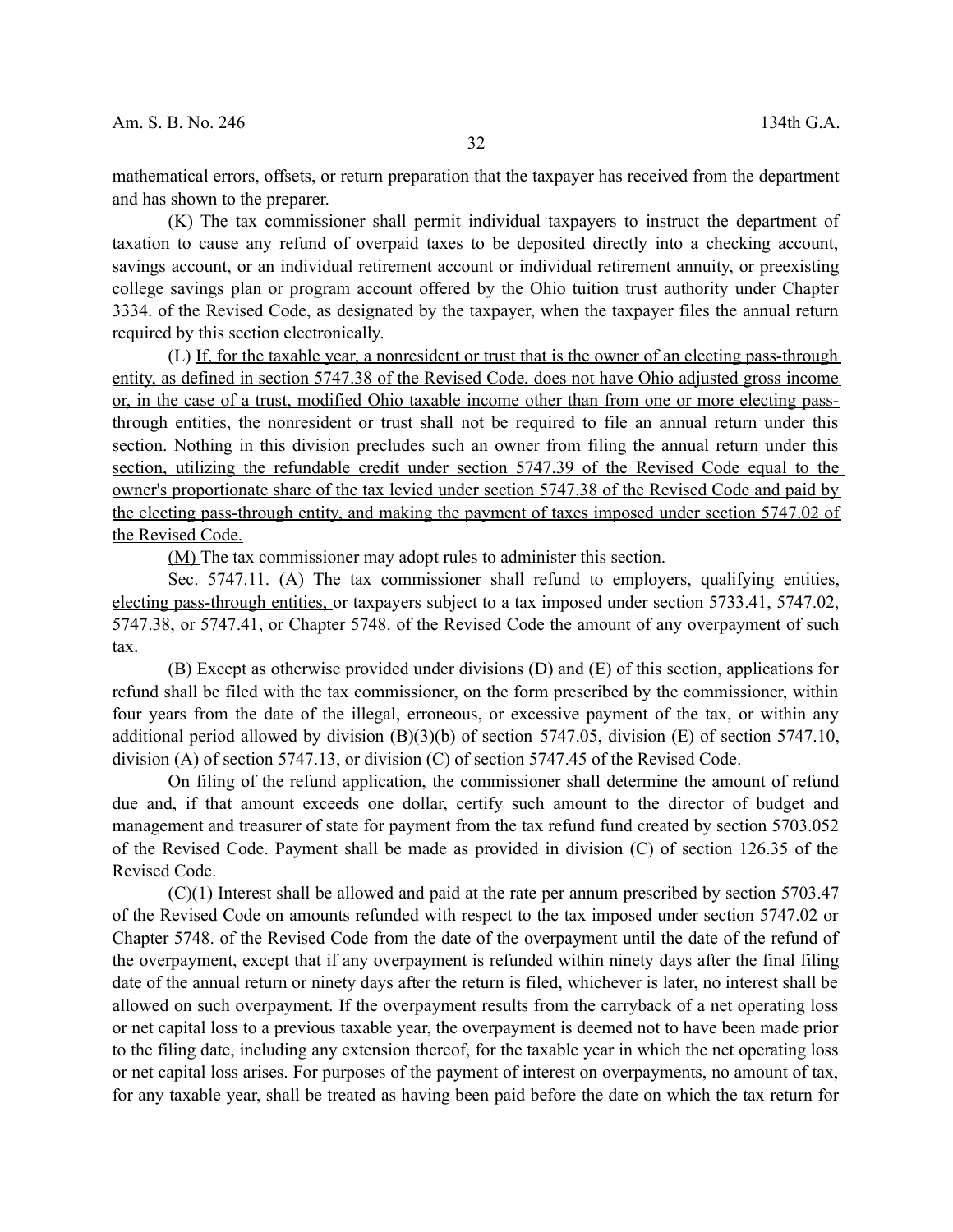that year was due without regard to any extension of time for filing such return.

(2) Interest shall be allowed at the rate per annum prescribed by section 5703.47 of the Revised Code on amounts refunded with respect to the taxes imposed under sections 5733.41 and 5747.41 or under section 5747.38 of the Revised Code. The interest shall run from whichever of the following days is the latest until the day the refund is paid: the day the illegal, erroneous, or excessive payment was made; the ninetieth day after the final day the annual report was required to be filed under section 5747.42 of the Revised Code; or the ninetieth day after the day that report was filed.

(D) "Ninety days" shall be substituted for "four years" in division (B) of this section if the taxpayer satisfies both of the following conditions:

(1) The taxpayer has applied for a refund based in whole or in part upon section 5747.059 of the Revised Code;

(2) The taxpayer asserts that either the imposition or collection of the tax imposed or charged by this chapter or any portion of such tax violates the Constitution of the United States or the Constitution of Ohio.

 $(E)(1)$  Division  $(E)(2)$  of this section applies only if all of the following conditions are satisfied:

(a) A qualifying entity pays an amount of the tax imposed by section 5733.41 or 5747.41 of the Revised Code;

(b) The taxpayer is a qualifying investor as to that qualifying entity;

(c) The taxpayer did not claim the credit provided for in section 5747.059 of the Revised Code as to the tax described in division  $(E)(1)(a)$  of this section;

(d) The four-year period described in division (B) of this section has ended as to the taxable year for which the taxpayer otherwise would have claimed that credit.

(2) A taxpayer shall file an application for refund pursuant to division (E) of this section within one year after the date the payment described in division  $(E)(1)(a)$  of this section is made. An application filed under division (E)(2) of this section shall claim refund only of overpayments resulting from the taxpayer's failure to claim the credit described in division  $(E)(1)(c)$  of this section. Nothing in division (E) of this section shall be construed to relieve a taxpayer from complying with division (A)(15) of section 5747.01 of the Revised Code.

Sec. 5747.13. (A) If any employer collects the tax imposed by section 5747.02 or under Chapter 5748. of the Revised Code and fails to remit the tax as required by law, or fails to collect the tax, the employer is personally liable for any amount collected that the employer fails to remit, or any amount that the employer fails to collect. If any taxpayer fails to file a return or fails to pay the tax imposed by section 5747.02 or under Chapter 5748. of the Revised Code, the taxpayer is personally liable for the amount of the tax.

If any employer, taxpayer, or qualifying entity, or electing pass-through entity required to file a return under this chapter fails to file the return within the time prescribed, files an incorrect return, fails to remit the full amount of the taxes due for the period covered by the return, or fails to remit any additional tax due as a result of a reduction in the amount of the credit allowed under division (B) of section 5747.05 of the Revised Code together with interest on the additional tax within the time prescribed by that division, the tax commissioner may make an assessment against any person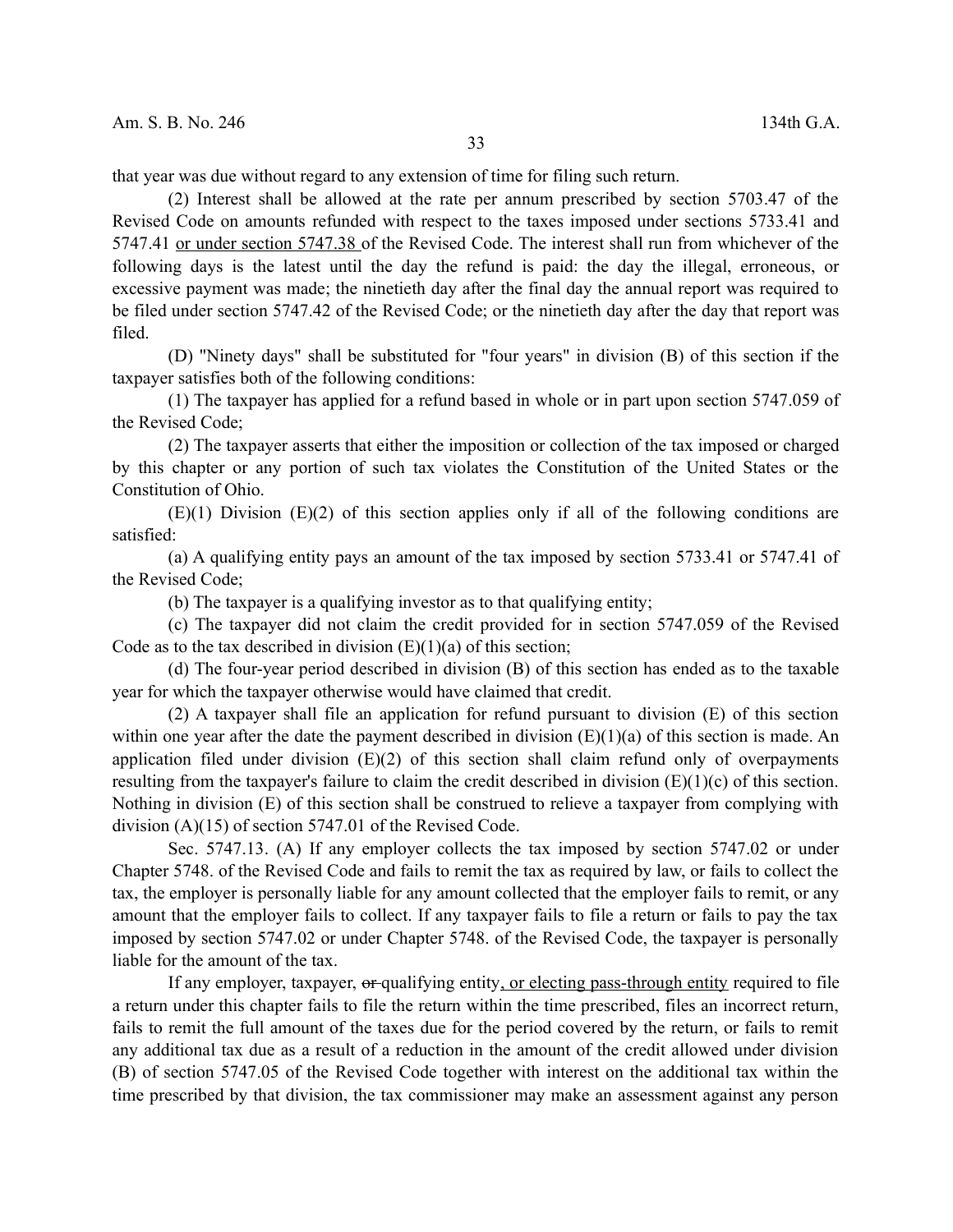liable for any deficiency for the period for which the return is or taxes are due, based upon any information in the commissioner's possession.

An assessment issued against either the employer or the taxpayer pursuant to this section shall not be considered an election of remedies or a bar to an assessment against the other for failure to report or pay the same tax. No assessment shall be issued against any person if the tax actually has been paid by another.

No assessment shall be made or issued against an employer,  $\underline{a}$  taxpayer,  $\theta$ r  $\underline{a}$  qualifying entity, or an electing pass-through entity more than four years after the final date the return subject to assessment was required to be filed or the date the return was filed, whichever is later. However, the commissioner may assess any balance due as the result of a reduction in the credit allowed under division (B) of section 5747.05 of the Revised Code, including applicable penalty and interest, within four years of the date on which the taxpayer reports a change in either the portion of the taxpayer's adjusted gross income subjected to an income tax or tax measured by income in another state or the District of Columbia, or the amount of liability for an income tax or tax measured by income to another state or the District of Columbia, as required by division (B)(3) of section 5747.05 of the Revised Code. Such time limits may be extended if both the employer, taxpayer, or qualifying entity, or electing pass-through entity and the commissioner consent in writing to the extension or if an agreement waiving or extending the time limits has been entered into pursuant to section 122.171 of the Revised Code. Any such extension shall extend the four-year time limit in division (B) of section 5747.11 of the Revised Code for the same period of time. There shall be no bar or limit to an assessment against an employer for taxes withheld from employees and not remitted to the state, against an employer,  $\underline{a}$  taxpayer,  $\underline{a}$  qualifying entity, or an electing pass-through entity that fails to file a return subject to assessment as required by this chapter, or against an employer,  $a$  taxpayer,  $a + a$ qualifying entity, or an electing pass-through entity that files a fraudulent return.

The commissioner shall give the party assessed written notice of the assessment in the manner provided in section 5703.37 of the Revised Code. With the notice, the commissioner shall provide instructions on how to petition for reassessment and request a hearing on the petition.

(B) Unless the party assessed files with the tax commissioner within sixty days after service of the notice of assessment, either personally or by certified mail, a written petition for reassessment, signed by the party assessed or that party's authorized agent having knowledge of the facts, the assessment becomes final, and the amount of the assessment is due and payable from the party assessed to the commissioner with remittance made payable to the treasurer of state. The petition shall indicate the objections of the party assessed, but additional objections may be raised in writing if received by the commissioner prior to the date shown on the final determination. If the petition has been properly filed, the commissioner shall proceed under section 5703.60 of the Revised Code.

(C) After an assessment becomes final, if any portion of the assessment remains unpaid, including accrued interest, a certified copy of the tax commissioner's entry making the assessment final may be filed in the office of the clerk of the court of common pleas in the county in which the employer's, taxpayer's, or qualifying entity's, or electing pass-through entity's place of business is located or the county in which the party assessed resides. If the party assessed is not a resident of this state, the certified copy of the entry may be filed in the office of the clerk of the court of common pleas of Franklin county.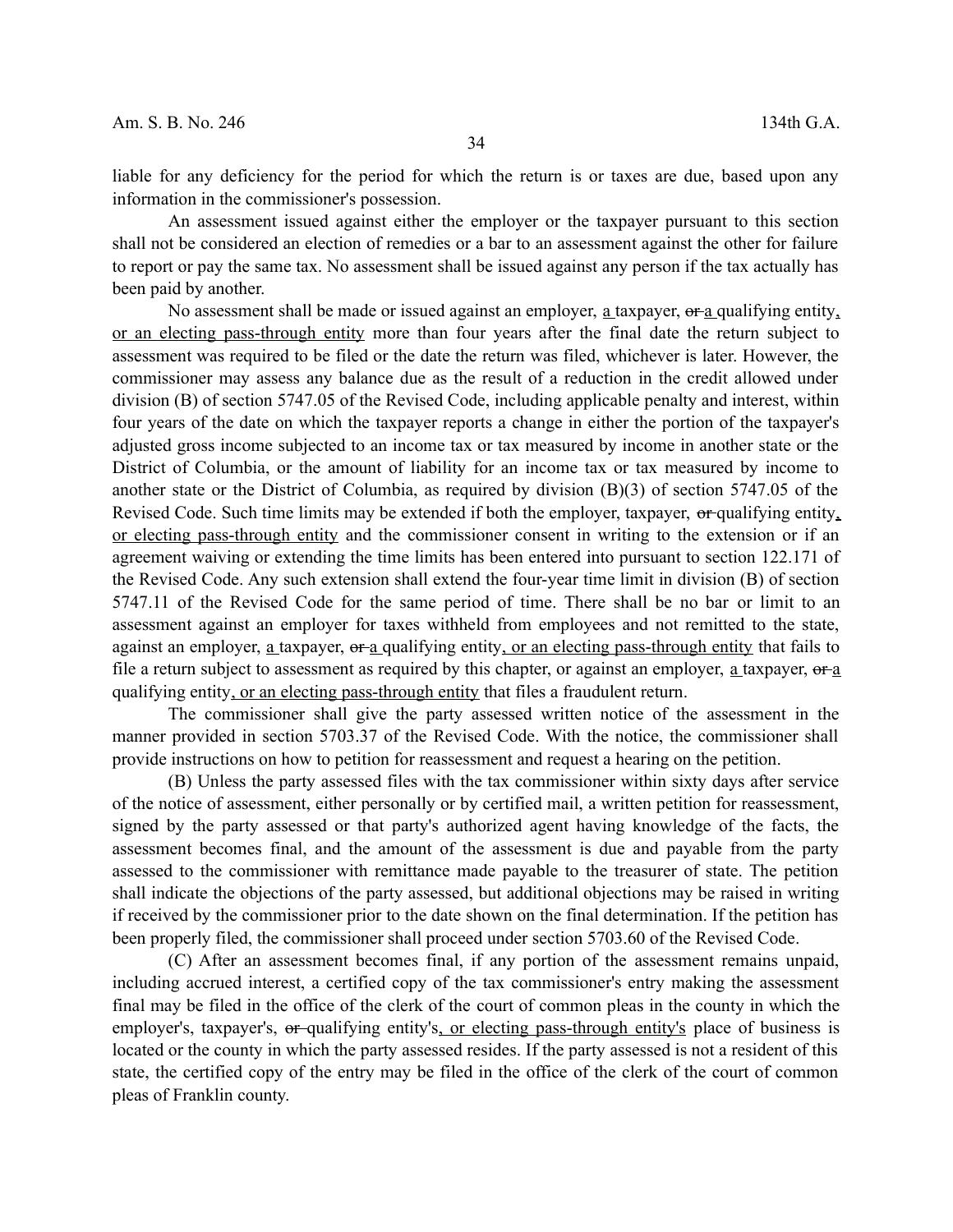Immediately upon the filing of the entry, the clerk shall enter a judgment against the party assessed in the amount shown on the entry. The judgment shall be filed by the clerk in one of two loose-leaf books, one entitled "special judgments for state and school district income taxes," and the other entitled "special judgments for qualifying entity and electing pass-through entity taxes." The judgment shall have the same effect as other judgments. Execution shall issue upon the judgment upon the request of the tax commissioner, and all laws applicable to sales on execution shall apply to sales made under the judgment.

If the assessment is not paid in its entirety within sixty days after the assessment was issued, the portion of the assessment consisting of tax due shall bear interest at the rate per annum prescribed by section 5703.47 of the Revised Code from the day the tax commissioner issues the assessment until it is paid or until it is certified to the attorney general for collection under section 131.02 of the Revised Code, whichever comes first. If the unpaid portion of the assessment is certified to the attorney general for collection, the entire unpaid portion of the assessment shall bear interest at the rate per annum prescribed by section 5703.47 of the Revised Code from the date of certification until the date it is paid in its entirety. Interest shall be paid in the same manner as the tax and may be collected by the issuance of an assessment under this section.

(D) All money collected under this section shall be considered as revenue arising from the taxes imposed by this chapter or Chapter 5733. or 5748. of the Revised Code, as appropriate.

(E) If the party assessed files a petition for reassessment under division (B) of this section, the person, on or before the last day the petition may be filed, shall pay the assessed amount, including assessed interest and assessed penalties, if any of the following conditions exists:

(1) The person files a tax return reporting Ohio adjusted gross income, less the exemptions allowed by section 5747.025 of the Revised Code, in an amount less than one cent, and the reported amount is not based on the computations required under division (A) of section 5747.01 or section 5747.025 of the Revised Code.

(2) The person files a tax return that the tax commissioner determines to be incomplete, false, fraudulent, or frivolous.

(3) The person fails to file a tax return, and the basis for this failure is not either of the following:

(a) An assertion that the person has no nexus with this state;

(b) The computations required under division (A) of section 5747.01 of the Revised Code or the application of credits allowed under this chapter has the result that the person's tax liability is less than one dollar and one cent.

(F) Notwithstanding the fact that a petition for reassessment is pending, the petitioner may pay all or a portion of the assessment that is the subject of the petition. The acceptance of a payment by the treasurer of state does not prejudice any claim for refund upon final determination of the petition.

If upon final determination of the petition an error in the assessment is corrected by the tax commissioner, upon petition so filed or pursuant to a decision of the board of tax appeals or any court to which the determination or decision has been appealed, so that the amount due from the party assessed under the corrected assessment is less than the portion paid, there shall be issued to the petitioner or to the petitioner's assigns or legal representative a refund in the amount of the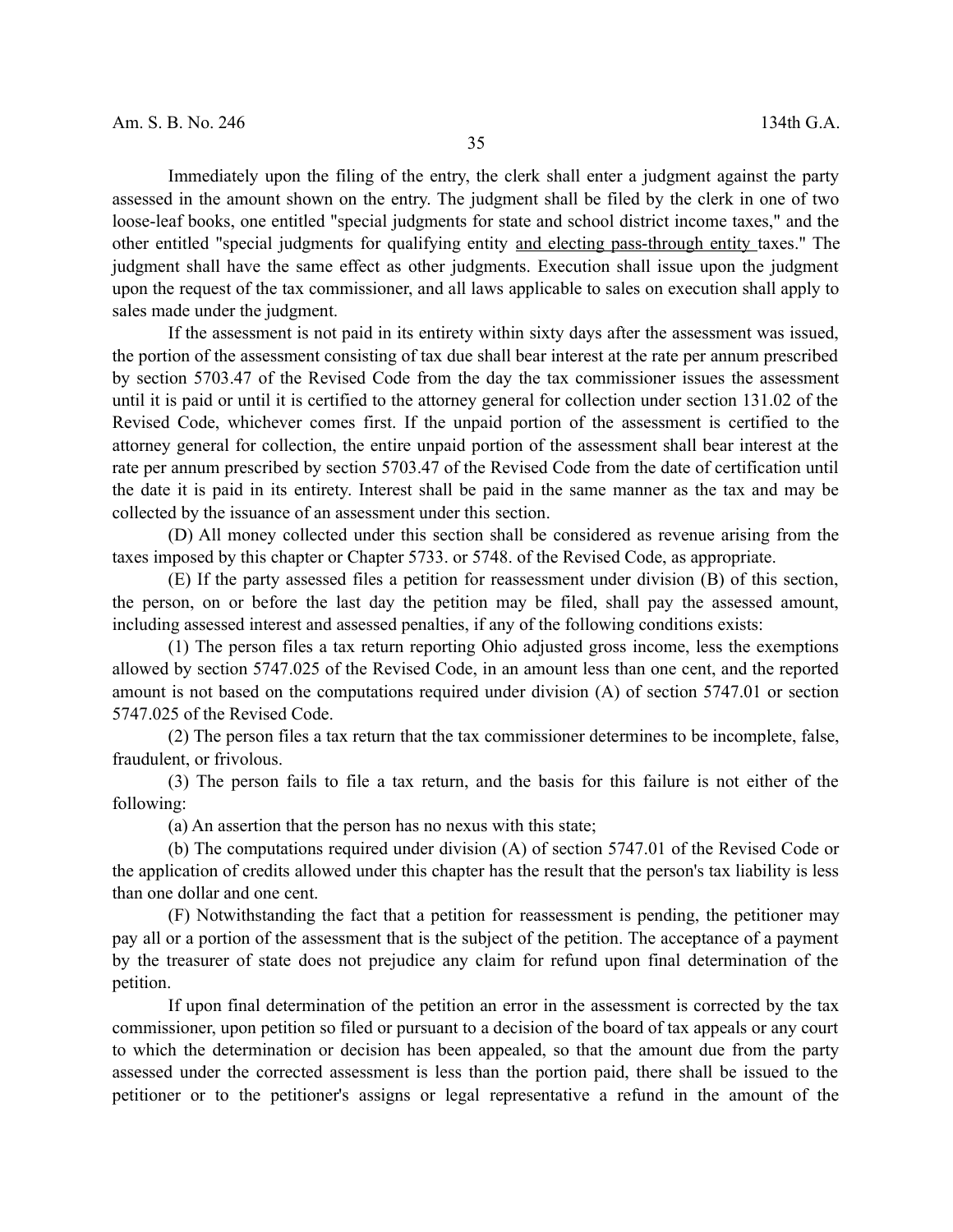overpayment as provided by section 5747.11 of the Revised Code, with interest on that amount as provided by such section, subject to section 5747.12 of the Revised Code.

Sec. 5747.132. (A) As used in this section:

(1) "Qualifying taxpayer" means a taxpayer, an employer,  $\theta$  a qualifying entity, or an electing pass-through entity.

(2) "Qualifying refund overpayment" means an amount received by a qualifying taxpayer in excess of a refund or request for payment claimed or made by or on behalf of the qualifying taxpayer on a return, report, or other document filed with the tax commissioner.

(B) A qualifying taxpayer is not liable for any interest or penalty with respect to the repayment of a qualifying refund overpayment if the taxpayer pays the entire amount of the overpayment to the tax commissioner not later than thirty days after the taxpayer receives an assessment for it. If the taxpayer does not pay the entire amount of the overpayment to the commissioner within the time prescribed by this section, interest shall accrue on the amount of the deficiency pursuant to section 5747.13 of the Revised Code from the day the commissioner issues the assessment until the deficiency is paid.

Sec. 5747.14. If the tax commissioner finds that an employer, a qualifying entity, an electing pass-through entity, or a taxpayer liable for any tax imposed under section 5733.41, this chapter, or Chapter 5748. of the Revised Code is about to depart from the state, to remove the employer's, qualifying entity's, electing pass-through entity's, or taxpayer's property therefrom, to conceal the employer's, qualifying entity's, electing pass-through entity's, or taxpayer's self or the employer's, qualifying entity's, electing pass-through entity's, or taxpayer's property, or to do any other act tending to prejudice or render wholly or partly ineffectual proceedings to collect such tax, unless such proceedings are brought without delay, or if the commissioner believes that the collection of the amount due from any employer, qualifying entity, electing pass-through entity, or taxpayer will be jeopardized by delay, the commissioner shall give notice of such findings to such employer, qualifying entity, electing pass-through entity, or taxpayer together with the demand for an immediate return and immediate payment of such tax, with an assessment and penalty, if applicable as provided in section 5747.13 of the Revised Code, whereupon such tax shall become immediately due and payable. In such cases the commissioner may immediately file the commissioner's entry with the clerk of the court of common pleas in the same manner and with the same effect as provided in section 5747.13 of the Revised Code, provided that if such employer, qualifying entity, electing passthrough entity, or taxpayer, within five days from notice of the assessment, furnishes evidence satisfactory to the commissioner, under the rules prescribed by the commissioner, that the employer, qualifying entity, electing pass-through entity, or taxpayer is not in default in making returns or paying or collecting any tax prescribed by this chapter or that the employer, qualifying entity, electing pass-through entity, or taxpayer will duly return and pay, or post bond satisfactory to the commissioner conditioned upon payment of the tax finally determined to be due, such tax shall not be payable prior to the time and manner otherwise fixed for payment under section 5747.13 of the Revised Code, and the person assessed shall be restored to the rights granted the person under such section. Upon satisfaction of the assessment the commissioner shall order the bond canceled, securities released, and judgment vacated.

Sec. 5747.15. (A) In addition to any other penalty imposed by this chapter or Chapter 5703.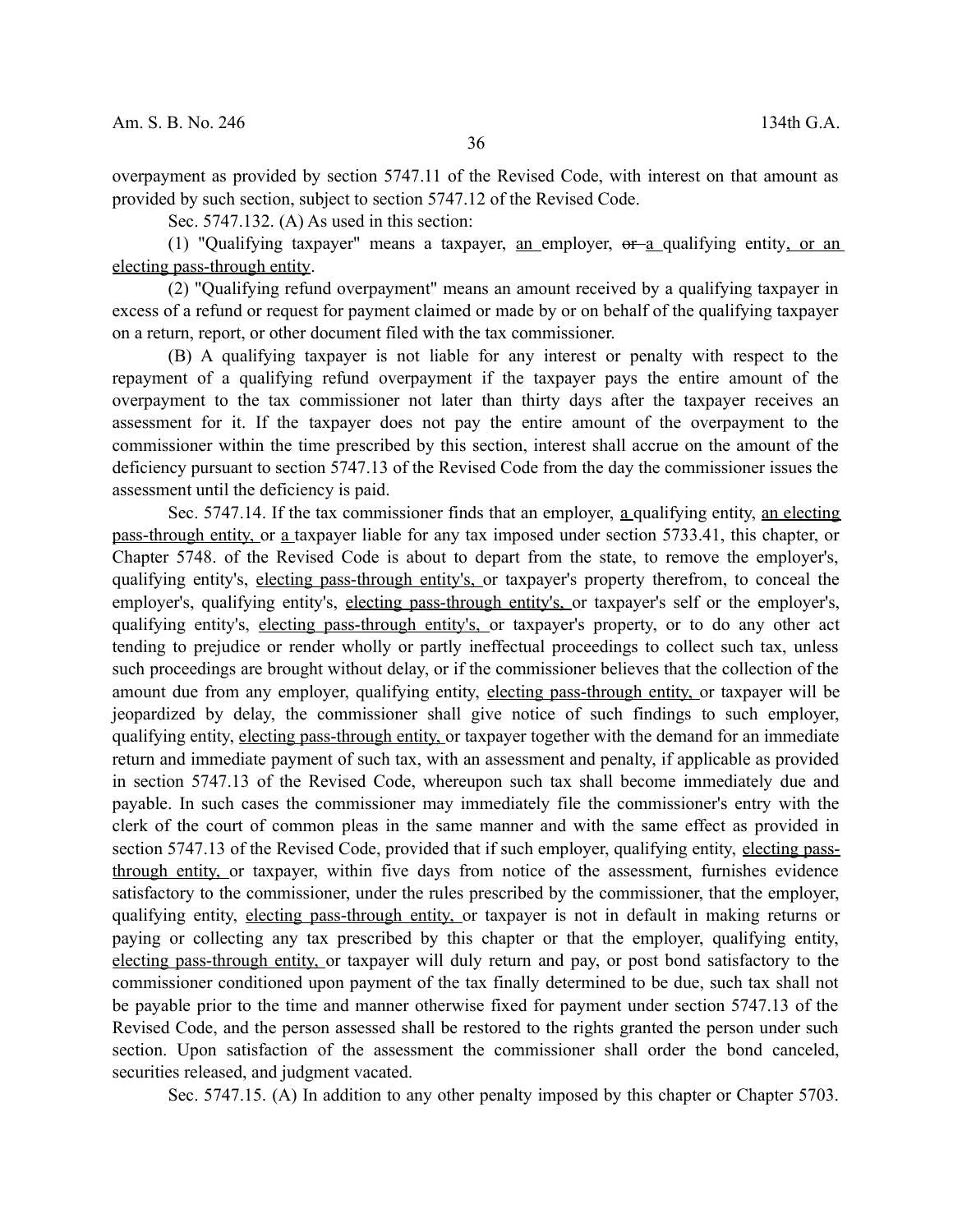of the Revised Code, the following penalties shall apply:

(1) If a taxpayer,  $\underline{a}$  qualifying entity, an electing pass-through entity, or an employer required to file any report or return, including an informational notice, report, or return, under this chapter fails to make and file the report or return within the time prescribed, including any extensions of time granted by the tax commissioner, a penalty may be imposed not exceeding the greater of fifty dollars per month or fraction of a month, not to exceed five hundred dollars, or five per cent per month or fraction of a month, not to exceed fifty per cent, of the sum of the taxes required to be shown on the report or return, for each month or fraction of a month elapsing between the due date, including extensions of the due date, and the date on which filed.

(2) If a taxpayer fails to pay any amount of tax required to be paid under section 5733.41 or Chapters 5747. or 5748. of the Revised Code, except estimated tax under section 5747.09 or 5747.43 of the Revised Code, by the dates prescribed for payment, a penalty may be imposed not exceeding twice the applicable interest charged under division (G) of section 5747.08 of the Revised Code for the delinquent payment.

(3)(a) If an employer fails to pay any amount of tax imposed by section 5747.02 of the Revised Code and required to be paid under this chapter by the dates prescribed for payment, a penalty may be imposed not exceeding the sum of ten per cent of the delinquent payment plus twice the interest charged under division (F)(5) of section 5747.07 of the Revised Code for the delinquent payment.

(b) If a qualifying entity or an electing pass-through entity fails to pay any amount of tax imposed by section 5733.41, 5747.38, or 5747.41 of the Revised Code and required to be paid under this chapter by the dates prescribed for payment, a penalty may be imposed not exceeding the sum of ten per cent of the delinquent payment plus twice the applicable interest charged under division (G) of section 5747.08 of the Revised Code for the delinquent payment.

(4)(a) If an employer withholds from employees the tax imposed by section 5747.02 of the Revised Code and fails to remit the tax withheld to the state as required by this chapter on or before the dates prescribed for payment, a penalty may be imposed not exceeding fifty per cent of the delinquent payment.

(b) If a qualifying entity withholds any amount of tax imposed under section 5747.41 of the Revised Code from an individual's qualifying amount and fails to remit that amount to the state as required by sections 5747.42 to 5747.453 of the Revised Code on or before the dates prescribed for payment, a penalty may be imposed not exceeding fifty per cent of the delinquent payment.

(5) If a taxpayer, a qualifying entity, an electing pass-through entity, or an employer files what purports to be a return required by this chapter that does not contain information upon which the substantial correctness of the return may be judged or contains information that on its face indicates that the return is substantially incorrect, and the filing of the return in that manner is due to a position that is frivolous or a desire that is apparent from the return to delay or impede the administration of the tax levied by section 5733.41, 5747.02, 5747.38, or 5747.41, or Chapter 5748. of the Revised Code, a penalty of up to five hundred dollars may be imposed.

(6) If a taxpayer- $\sigma$ r, a qualifying entity, or an electing pass-through entity makes a fraudulent attempt to evade the reporting or payment of the tax required to be shown on any return required under this chapter, a penalty may be imposed not exceeding the greater of one thousand dollars or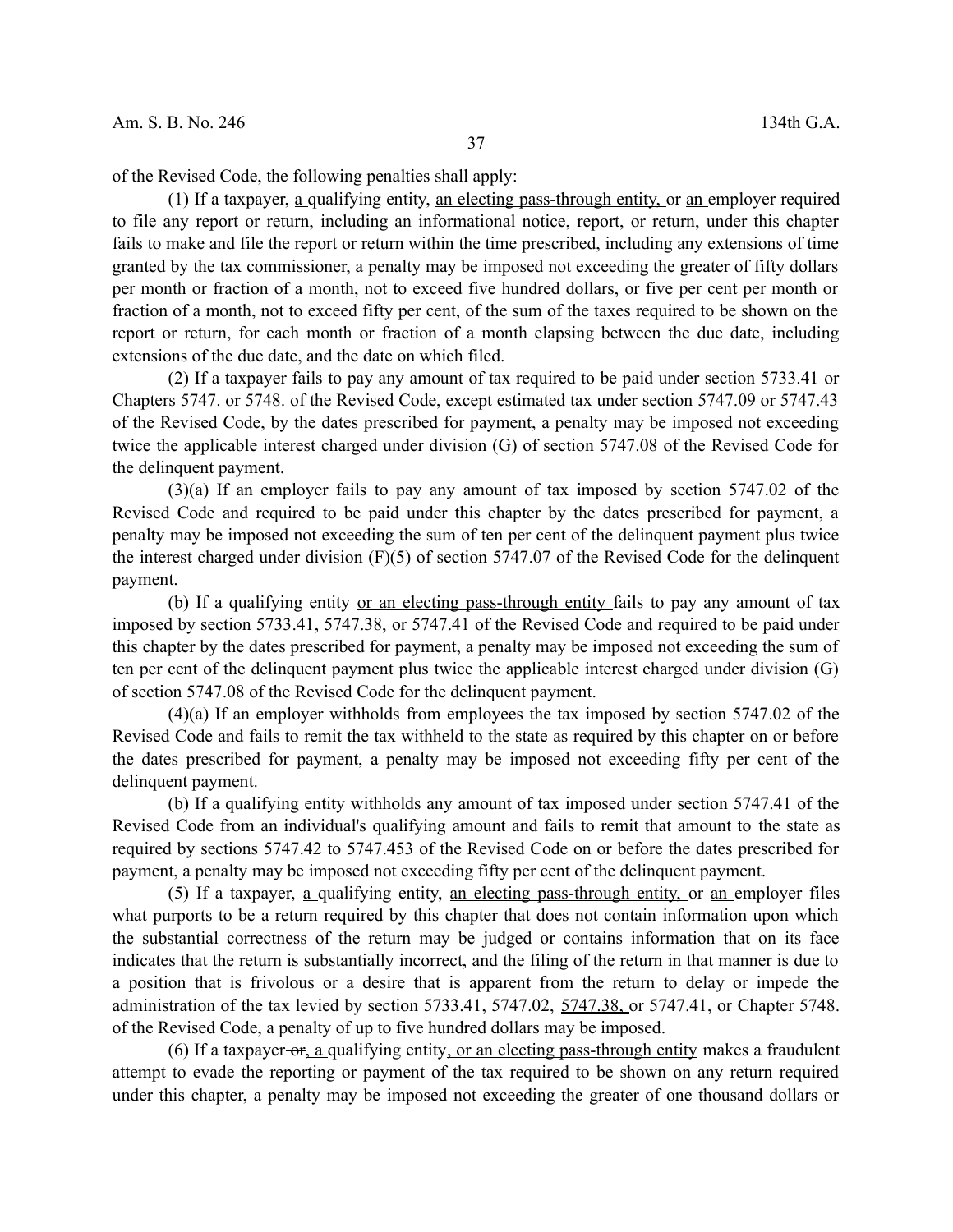38

one hundred per cent of the tax required to be shown on the return.

(7) If any person makes a false or fraudulent claim for a refund under this chapter, a penalty may be imposed not exceeding the greater of one thousand dollars or one hundred per cent of the claim. The penalty imposed under division  $(A)(7)$  of this section, any refund issued on the claim, and interest on any refund from the date of the refund, may be assessed under section 5747.13 of the Revised Code as tax, penalty, or interest imposed under section 5733.41, 5747.02, 5747.38, or 5747.41 of the Revised Code, without regard to whether the person making the claim is otherwise subject to the provisions of this chapter or Chapter 5733. of the Revised Code, and without regard to any time limitation for the assessment imposed by division (A) of section 5747.13 of the Revised Code.

(B) For purposes of this section, the taxes required to be shown on the return shall be reduced by the amount of any part of the taxes paid on or before the date, including any extensions of the date, prescribed for filing the return.

(C) Any penalty imposed under this section shall be in addition to all other penalties imposed under this section. All or part of any penalty imposed under this section may be abated by the commissioner. All or part of any penalty imposed under this section may be abated by the commissioner if the taxpayer, qualifying entity, electing pass-through entity, or employer shows that the failure to comply with the provisions of this chapter is due to reasonable cause and not willful neglect.

 Sec. 5747.38. (A) As used in this section and section 5747.39 of the Revised Code and in other sections of Chapter 5747. of the Revised Code in the context of the tax imposed under this section:

(1) "Electing pass-through entity" means a qualifying pass-through entity that elects to be subject to the tax levied under this section for a taxable year pursuant to division (C) of this section.

(2) "Owner" means a person that is a partner, member, shareholder, or investor in an electing pass-through entity for any portion of the taxable year.

(3) "Income" means the sum of owners' distributive shares of the income, gain, expense, or loss of an electing pass-through entity for the taxable year, as reported for federal income tax purposes.

(4) "Qualifying taxable income" means the sum of the following:

(a) The portion of an electing pass-through entity's income that is business income, subject to the applicable adjustments in divisions  $(A)(2)$  to  $(7)$  of section 5733.40 of the Revised Code, multiplied by the fraction described in division  $(B)(1)$  of that section;

(b) The portion of the electing pass-through entity's income that is nonbusiness income allocated to this state under section 5747.20 of the Revised Code.

(B) For the same purposes for which the tax is levied under section 5747.02 of the Revised Code, a tax is hereby levied on each electing pass-through entity on the entity's qualifying taxable income for the taxable year, at the following rates:

(1) For an electing pass-through entity's taxable year that begins in 2022, five per cent;

(2) For an electing pass-through entity's taxable year that begins in 2023 and in any year thereafter, the rate equal to the tax rate imposed on taxable business income under division  $(A)(4)(a)$ of section 5747.02 of the Revised Code applicable to that taxable year.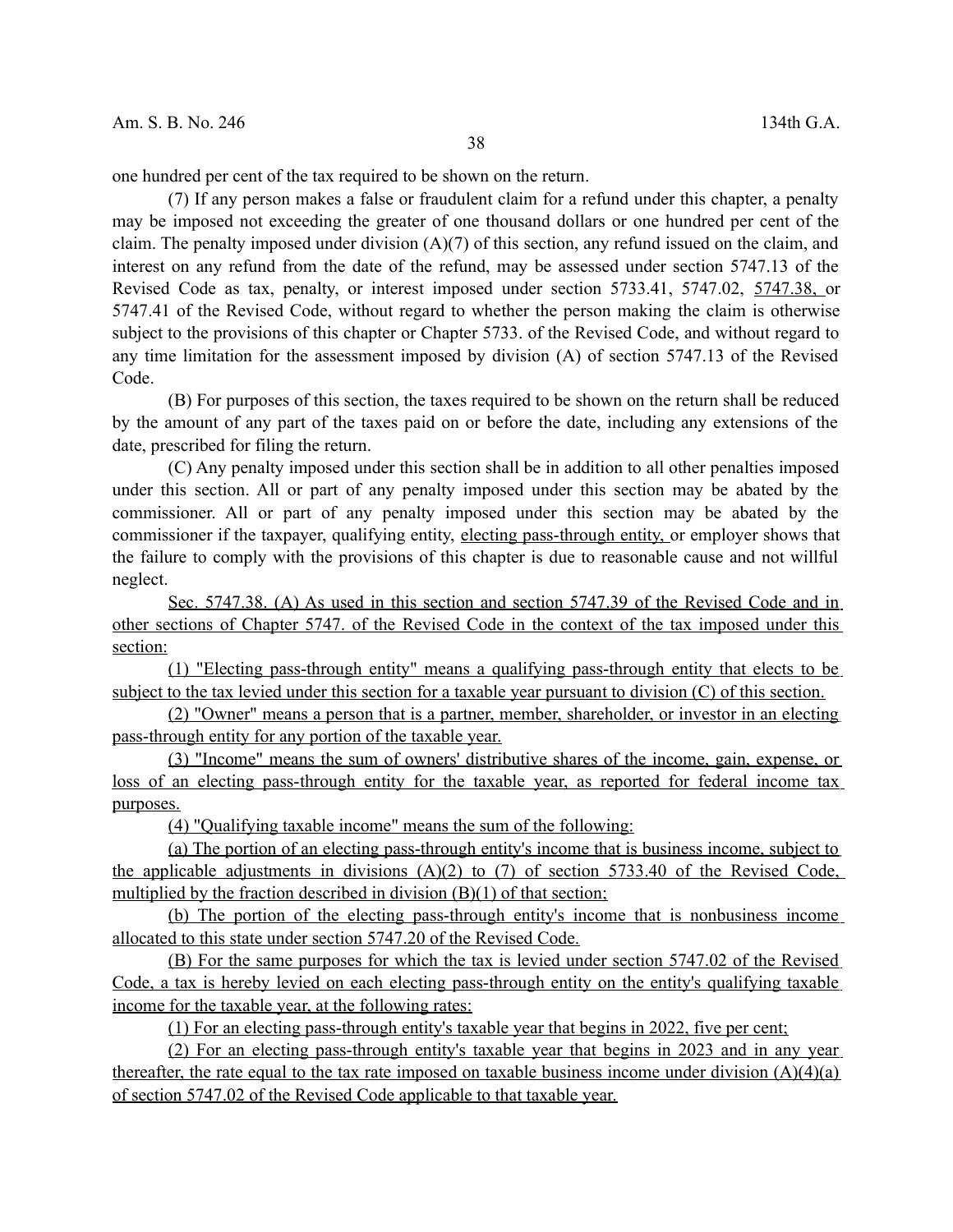(C) A pass-through entity that is not a disregarded entity, as defined in section 5733.01 of the Revised Code, may elect to be subject to the tax levied under this section by filing with the tax commissioner a form prescribed by the commissioner making such election on or before the deadline to file the return under section 5747.42 of the Revised Code for the taxable year. Such election applies only to the taxable year for which the election is made and is, once made, irrevocable for that year.

(D) The tax levied under this section shall be calculated without regard to any deductions or credits otherwise permitted to be claimed by an owner of the electing pass-through entity in computing the owner's aggregate tax liability under section 5747.02 of the Revised Code.

(E) The tax levied under this section is intended to comply with the provisions of internal revenue service notice 2020-75 in which such tax paid by an electing pass-through entity is deductible to the entity for federal income tax purposes.

(F) The tax commissioner shall adopt rules to administer the tax levied under this section. Such rules shall include a description of how the adjustments to income under divisions (A)(36) and (S)(15) of section 5747.01 of the Revised Code and the credit under section 5747.39 of the Revised Code apply to direct or indirect owners of an electing pass-through entity based on various ownership structures. Any rule adopted under this section is not a regulatory restriction for the purpose of section 121.95 of the Revised Code.

 Sec. 5747.39. There is hereby allowed a refundable credit against a taxpayer's aggregate tax liability under section 5747.02 of the Revised Code for a taxpayer who is an owner of an electing pass-through entity. The credit shall equal the owner's proportionate share of the tax levied under section 5747.38 of the Revised Code remitted by the owner's electing pass-through entity for the taxable year.

The credit shall be claimed for the taxpayer's taxable year that includes the last day of the electing pass-through entity's taxable year for which the tax levied under that section was paid and in the order required under section 5747.98 of the Revised Code. If the credit exceeds the aggregate amount of tax otherwise due, the excess shall be refunded to the taxpayer.

The tax commissioner may request that a taxpayer claiming a credit under this section furnish information as is necessary to support the claim for the credit under this section, and no credit shall be allowed unless the requested information is provided.

Sec. 5747.41. For the same purposes for which the tax is levied under section 5747.02 of the Revised Code, there is hereby levied a withholding tax on every qualifying pass-through entity having at least one qualifying investor who is an individual and on every qualifying trust having at least one qualifying beneficiary who is an individual. The withholding tax imposed by this section is imposed on the sum of the adjusted qualifying amounts of a qualifying pass-through entity's qualifying investors who are individuals and on the sum of the adjusted qualifying amounts of a qualifying trust's qualifying beneficiaries, at a rate equal to the tax rate imposed on taxable business income under division (A)(4)(a) of section 5747.02 of the Revised Code.

The tax imposed by this section applies only if the qualifying entity has nexus with this state under the Constitution of the United States for any portion of the qualifying entity's qualifying taxable year, and the sum of the qualifying entity's adjusted qualifying amounts exceeds one thousand dollars for the qualifying entity's qualifying taxable year.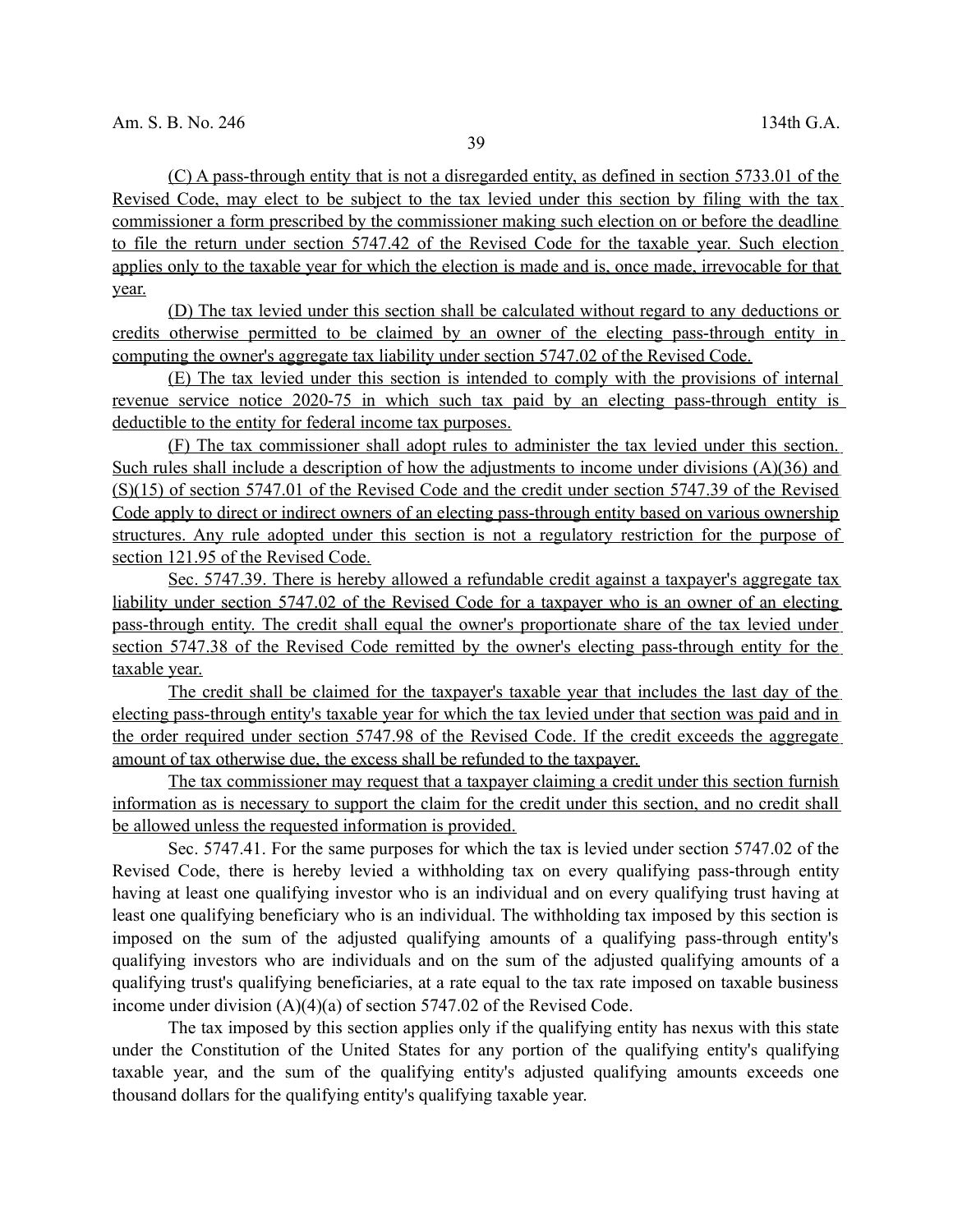The tax imposed under this section does not apply to a qualifying pass-through entity that makes an election under division (C) of section 5747.38 of the Revised Code to be subject to the tax levied under that section for the entity's qualifying taxable year.

Sec. 5747.42. (A) In addition to the other returns required to be filed and other remittances required to be made pursuant to this chapter, every qualifying entity or electing pass-through entity that is subject to the tax imposed by section 5733.41, 5747.38, or 5747.41 of the Revised Code shall file an annual return as follows:

(1) For a qualifying entity, on or before the fifteenth day of the fourth month following the end of the qualifying entity's qualifying taxable year, and;

(2) For an electing pass-through entity, on or before the fifteenth day of April following the end of the entity's taxable year that ends in the preceding calendar year.

Each entity shall also remit to the tax commissioner, with the remittance made payable to the treasurer of state, the amount of the taxes shown to be due on the return, less the amount paid for the taxable year on a declaration of estimated tax report filed by the taxpayer as provided by section 5747.43 of the Revised Code. Remittance shall be made in the form prescribed by the tax commissioner, including electronic funds transfer if required by section 5747.44 of the Revised Code.

A domestic qualifying entity shall not dissolve, and a foreign qualifying entity shall not withdraw or retire from business in this state, without filing the tax returns and paying the taxes charged for the year in which such dissolution or withdrawal occurs.

(B) The tax commissioner shall furnish qualifying entities or electing pass-through entities, upon request, copies of the forms prescribed by the commissioner for the purpose of making the returns required by sections 5747.42 to 5747.453 of the Revised Code.

(C) The annual return required by this section shall be signed by the qualifying applicable entity's trustee or other fiduciary, or president, vice-president, secretary, treasurer, general manager, general partner, superintendent, or managing agent in this state. The annual return shall contain the facts, figures, computations, and attachments that result in the tax charged by section 5733.41 5747.38, or 5747.41 of the Revised Code. Each qualifying entity also shall file with its annual return all of the following:

(1) The In the case of the tax charged by section 5733.41 or 5747.41 of the Revised Code, the full name and address of each qualifying investor or qualifying beneficiary unless the qualifying entity submits such information in accordance with division (D) of this section;

(2) The In the case of the tax charged by section 5733.41 or 5747.41 of the Revised Code, the social security number, federal employer identification number, or other identifying number of each qualifying investor or qualifying beneficiary, unless the taxpayer submits that information in accordance with division (D) of this section;

(3) In the case of the tax charged by section 5747.38 of the Revised Code, the full name and address and the social security number, federal employer identification number, or other identifying number of each owner of the electing pass-through entity, unless the entity submits such information in accordance with division (D) of this section;

(4) The amount of tax imposed by sections 5733.41 and 5747.41 or by section 5747.38 of the Revised Code, and the amount of the tax paid by the qualifying entity, for the qualifying applicable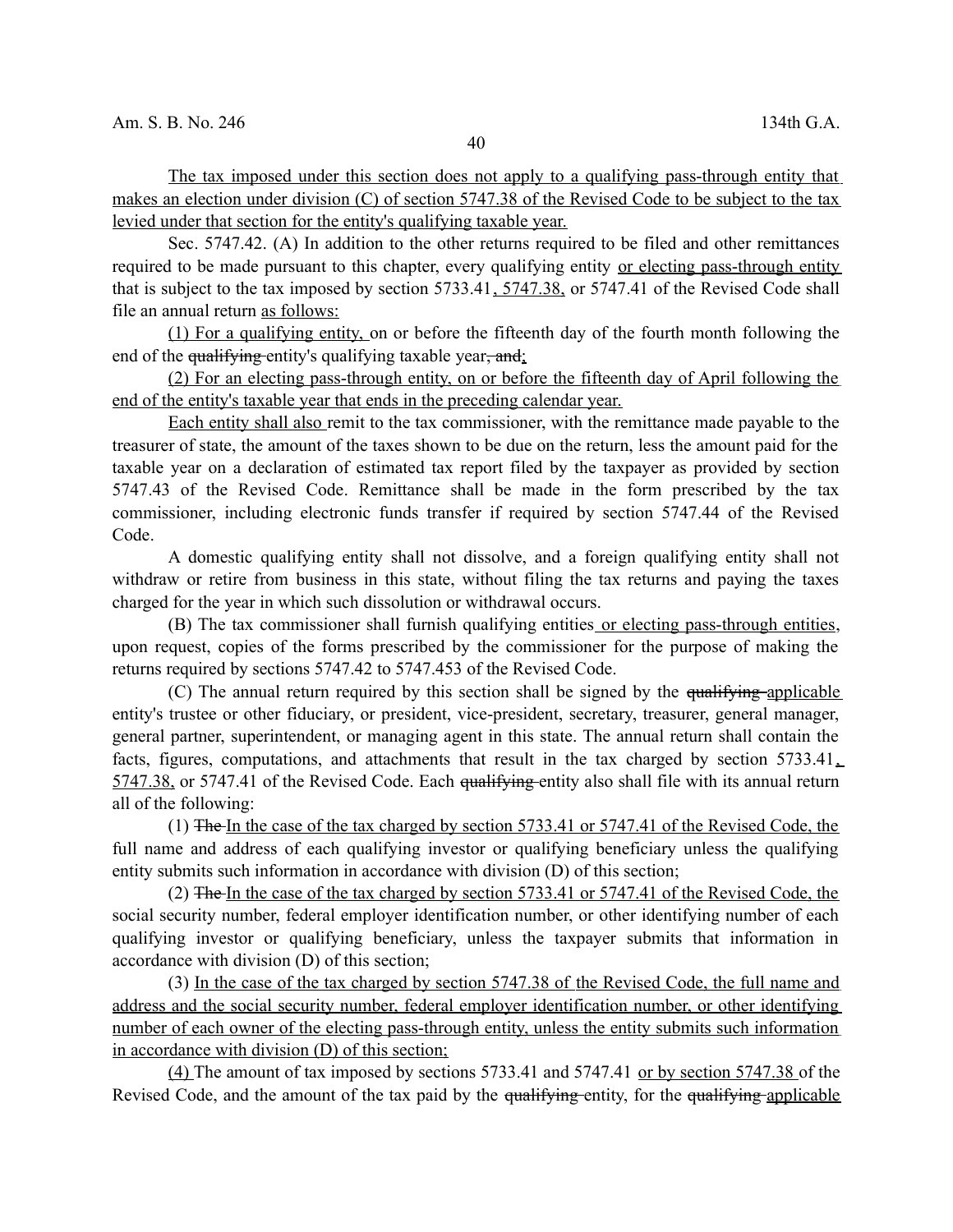taxable year covered by the annual return;

 $(4)$  (5) The amount of tax imposed by sections 5733.41 and 5747.41 or by section 5747.38 of the Revised Code that is attributable to each qualifying investor-or, qualifying beneficiary, or owner, as applicable, unless the qualifying entity submits this information in accordance with division (D) of this section.

(D) On the date the annual return is due, including extensions of time, if any, the  $qualitying$ applicable entity may be required by rule to transmit electronically or by magnetic media the information set forth in division (C) of this section. The tax commissioner may adopt rules governing the format for the transmission of such information. The tax commissioner may exempt  $\alpha$  qualifying an entity or a class of qualifying entities from the requirements imposed by this division.

(E) Upon good cause shown, the tax commissioner may extend the period for filing any return required to be filed under this section or section 5747.43 or 5747.44 of the Revised Code and for transmitting any information required to be transmitted under those sections. The tax commissioner may adopt rules relating to extensions of time to file and to transmit. At the time a qualifying an entity pays any tax imposed under section 5733.41, 5747.38, or 5747.41 of the Revised Code or estimated tax as required under section 5747.43 of the Revised Code, the qualifying entity also shall pay interest computed at the rate per annum prescribed by section 5703.47 of the Revised Code on that tax or estimated tax, from the time the tax or estimated tax originally was required to be paid, without consideration of any filing extensions, to the time of actual payment. Nothing in this division shall be construed to abate, modify, or limit the imposition of any penalties imposed for the failure to timely pay taxes under this chapter or Chapter 5733. of the Revised Code without consideration of any filing extensions.

Sec. 5747.43. (A) As used in this section:

(1) "Estimated taxes" means the amount that a qualifying entity or electing pass-through entity estimates to be the sum of its liability under sections 5733.41 and 5747.41 or section 5747.38 of the Revised Code for its current qualifying taxable year or taxable year, as applicable.

(2) "Tax liability" means the total of the taxes and withholding taxes due under sections 5733.41 and 5747.41 of the Revised Code or the tax due under section 5747.38 of the Revised Code for the qualifying applicable taxable year prior to applying any estimated tax payment or refund from another year.

(3) "Taxes paid" includes payments of estimated taxes made under division (C) of this section and tax refunds applied by the qualifying entity or electing pass-through entity in payment of estimated taxes.

(4) "Required installment" means a payment equal to twenty-five per cent of the lesser of the following:

(a) Ninety per cent of the tax liability for the qualifying taxable year;

(b) One hundred per cent of the tax liability shown on the return of a qualifying entity or an electing pass-through entity for the preceding qualifying taxable year.

Division  $(A)(4)(b)$  of this section applies only if the qualifying-entity filed a return under section 5747.42 of the Revised Code for the preceding qualifying taxable year and if the preceding qualifying taxable year was a twelve-month taxable year.

(B) In addition to the return required to be filed pursuant to section 5747.42 of the Revised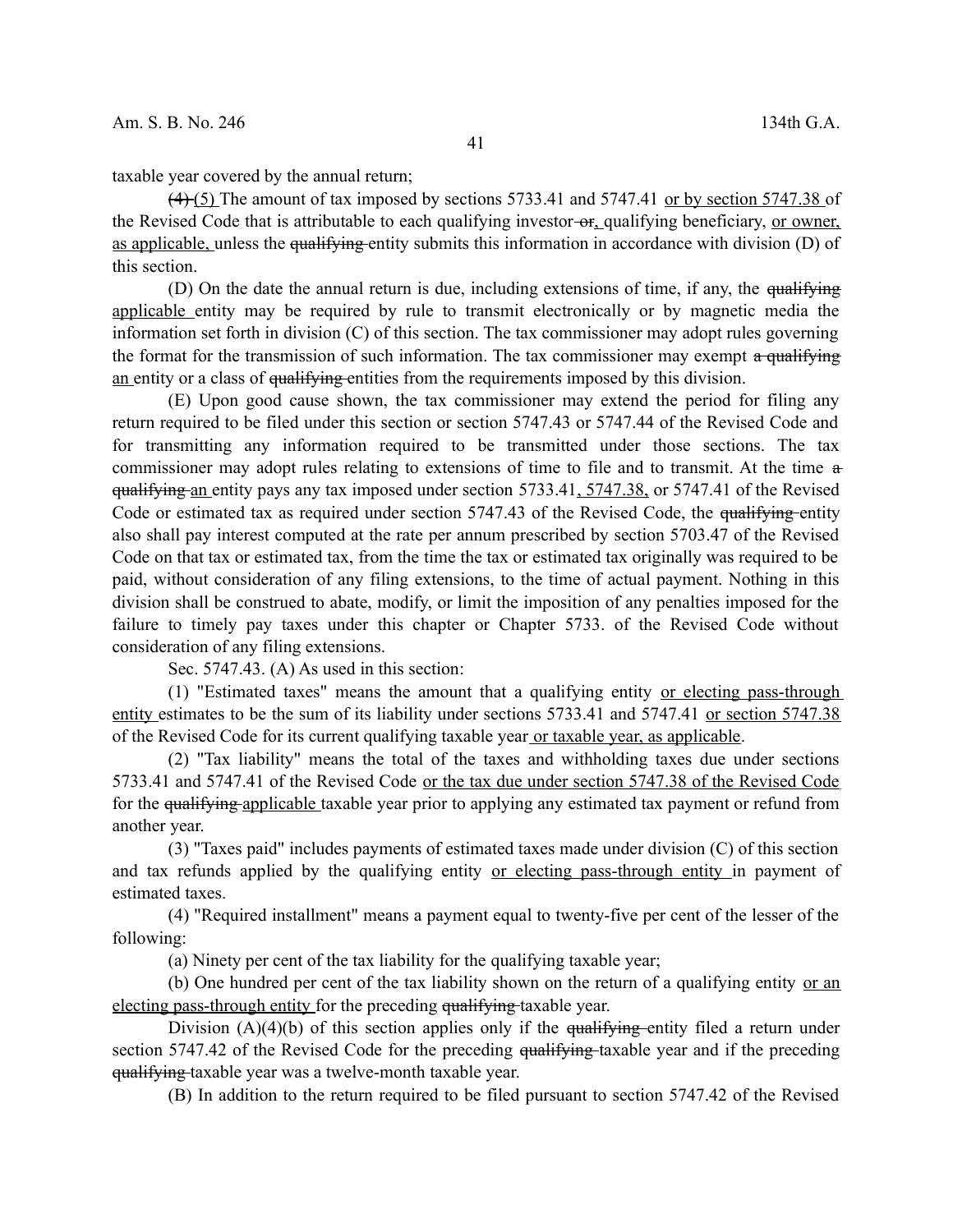Code, each qualifying entity or electing pass-through entity that is subject to the tax imposed under section 5733.41 and to the withholding tax imposed by section 5747.41 of the Revised Code or that is subject to the tax imposed under section 5747.38 of the Revised Code shall file an estimated tax return and pay a portion of the qualifying entity's tax liability for its qualifying taxable year. The portion of those taxes required to be paid, and the last day prescribed for payment thereof, shall be as prescribed by divisions  $(B)(1)$ ,  $(2)$ ,  $(3)$ , and  $(4)$  of this section:

(1) On or before the fifteenth day of the month following the last day of the first quarter of the qualifying entity's qualifying taxable year, twenty-two and one-half per cent of the qualifying entity's estimated tax liability for that taxable year;

(2) On or before the fifteenth day of the month following the last day of the second quarter of the qualifying entity's qualifying taxable year, forty-five per cent of the qualifying entity's estimated tax liability for that taxable year;

(3) On or before the fifteenth day of the month following the last day of the third quarter of the qualifying entity's qualifying taxable year, sixty-seven and one-half per cent of the qualifying entity's estimated tax liability for that taxable year;

(4) On or before the fifteenth day of the month following the last day of the fourth quarter of the qualifying entity's qualifying taxable year, ninety per cent of the qualifying entity's estimated tax liability for that taxable year.

Payments of estimated taxes shall be made payable to the treasurer of state.

(C) If a payment of estimated taxes is not paid in the full amount required under division (B) of this section, a penalty shall be added to the taxes charged for the qualifying taxable year or taxable year, as applicable, unless the underpayment is due to reasonable cause as described in division (D) of this section. The penalty shall accrue at the rate per annum prescribed by section 5703.47 of the Revised Code upon the amount of underpayment from the day the estimated payment was required to be made to the day the payment is made.

The amount of the underpayment upon which the penalty shall accrue shall be determined as follows:

(1) For the first payment of estimated taxes each year, the required installment less the amount of taxes paid by the date prescribed for that payment;

(2) For the second payment of estimated taxes each year, the required installment less the amount of taxes paid by the date prescribed for that payment;

(3) For the third payment of estimated taxes each year, the required installment less the amount of taxes paid by the date prescribed for that payment;

(4) For the fourth payment of estimated taxes each year, the required installment less the amount of taxes paid by the date prescribed for that payment.

For the purposes of this section, a payment of estimated taxes on or before any payment date shall be considered a payment of a previous underpayment only to the extent the payment of estimated taxes exceeds the amount of the payment presently required to be paid to avoid any penalty.

The penalty imposed under division (C) of this section is in lieu of any other interest charge or penalty imposed for failure to file a declaration of estimated tax report and make estimated payments as required by this section.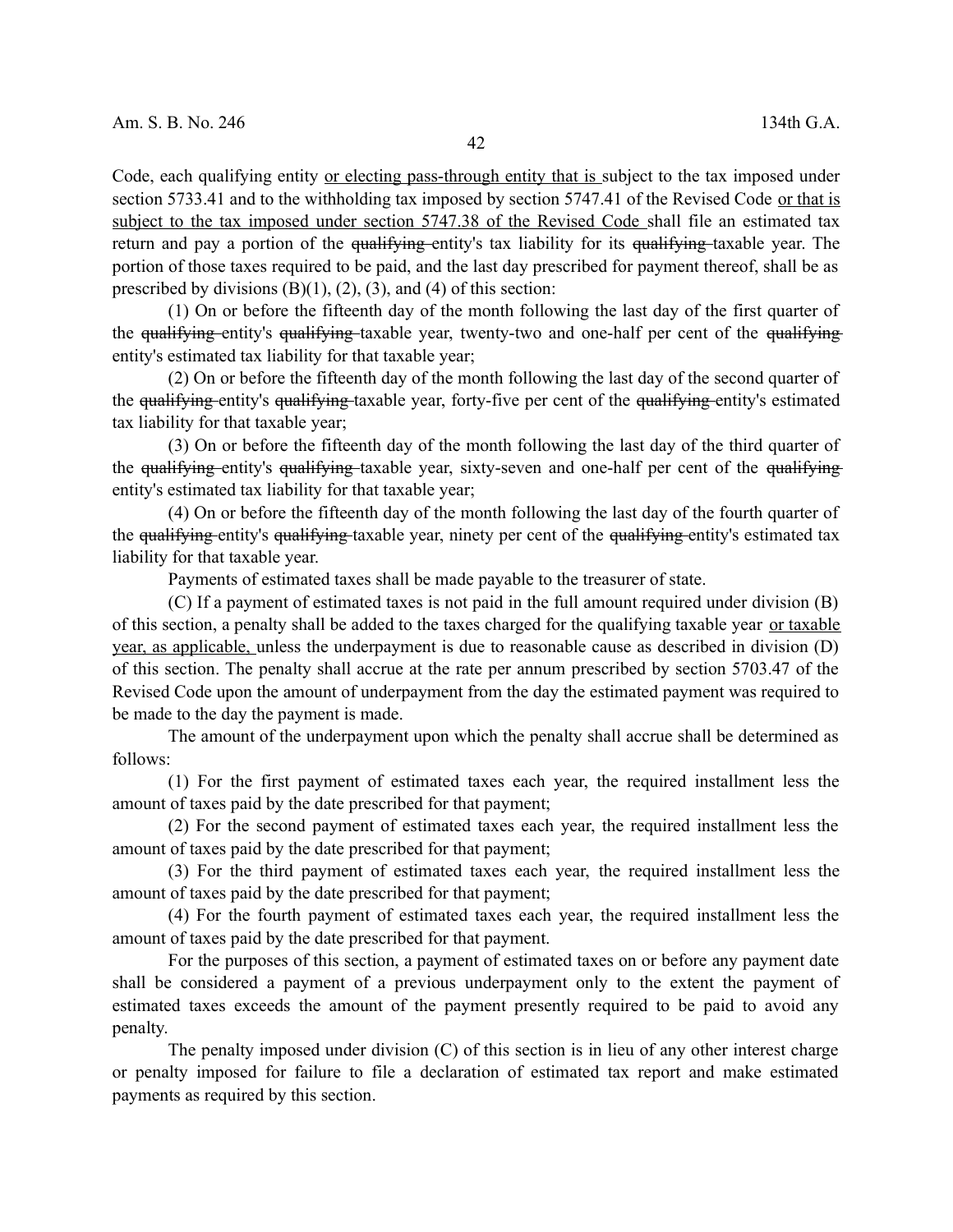(D) An underpayment of estimated taxes determined under division (C) of this section is due to reasonable cause if any of the following apply:

(1) The amount of tax that was paid equals at least ninety per cent of the tax liability for the current <del>qualifying t</del>axable year, determined by annualizing the income received during that year up to the end of the month immediately preceding the month in which the payment is due;

(2) The amount of tax liability that was paid equals at least ninety per cent of the tax liability for the current qualifying taxable year;

(3) The amount of tax liability that was paid equals at least one hundred per cent of the tax liability shown on the return of the  $qualifying$ -entity for the preceding  $qualifying$ -taxable year, provided that the immediately preceding qualifying taxable year reflected a period of twelve months and the qualifying entity filed a return under section 5747.42 of the Revised Code for that year.

(E)(1) Divisions (B) and (C) of this section do not apply for a taxable year if either of the following applies to the qualifying-entity:

(a) For the immediately preceding taxable year, the entity computes in good faith and in a reasonable manner that the sum of its adjusted qualifying amounts or its qualifying taxable income, as applicable, is ten thousand dollars or less.

(b) For the taxable year the entity computes in good faith and in a reasonable manner that the sum of its adjusted qualifying amounts or its qualifying taxable income, as applicable, is ten thousand dollars or less.

(2) Notwithstanding any other provision of Title LVII of the Revised Code to the contrary, the entity shall establish by a preponderance of the evidence that its computation of the adjusted qualifying amounts or qualifying taxable income, as applicable, for the immediately preceding taxable year and the taxable year was, in fact, made in good faith and in a reasonable manner.

(F) The tax commissioner may waive the requirement for filing a declaration of estimated taxes for any class of qualifying entities if the commissioner finds the waiver is reasonable and proper in view of administrative costs and other factors.

(G) Estimated taxes paid by a qualifying entity or an electing pass-through entity may be applied to satisfy the entity's tax liability under section 5733.41, 5747.38, or 5747.41 of the Revised Code. Nothing in this section authorizes such an entity to apply estimated taxes paid against more than one tax.

Sec. 5747.44. (A) If a qualifying entity's <u>or an electing pass-through entity's</u> total liability for taxes imposed under sections 5733.41 and 5747.41 or under section 5747.38 of the Revised Code exceeds one hundred eighty thousand dollars for the second preceding taxable year or qualifying taxable year, as applicable, the qualifying entity shall make all payments required under sections 5747.42 and 5747.43 or under section 5747.38 of the Revised Code by electronic funds transfer as prescribed by this section and rules adopted by the treasurer of state under section 113.061 of the Revised Code.

The tax commissioner shall notify each qualifying entity and electing pass-through entity required to remit taxes by electronic funds transfer of the entity's obligation to do so, shall maintain an updated list of those entities, and shall provide the list and any additions thereto or deletions therefrom to the treasurer of state. Failure by the tax commissioner to notify  $\alpha$  qualifying an entity subject to this section to remit taxes by electronic funds transfer does not relieve the qualifying entity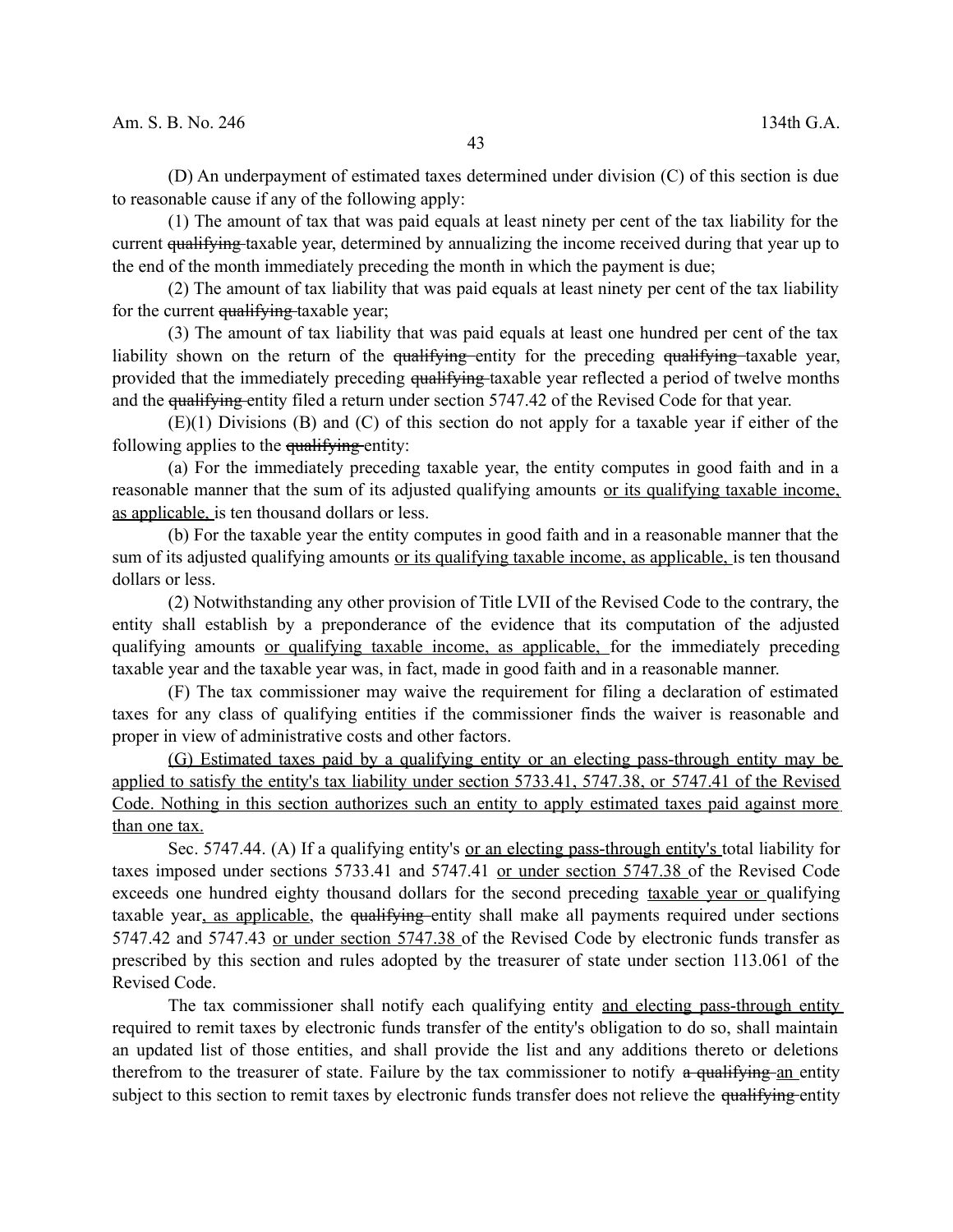of its obligation to remit taxes by electronic funds transfer.

(B) Except as otherwise provided in this division, the payment of taxes by electronic funds transfer does not affect a qualifying entity's or an electing pass-through entity's obligation to file the returns required under sections 5747.42 and 5747.43 of the Revised Code. The treasurer of state, in consultation with the tax commissioner, may adopt rules in addition to the rules adopted under section 113.061 of the Revised Code governing the format for filing returns by qualifying entities and electing pass-through entities that remit taxes by electronic funds transfer. The rules may provide for the filing of returns at less frequent intervals than otherwise required if the treasurer of state and the tax commissioner determine that remittance by electronic funds transfer warrants less frequent filing of returns.

(C) A qualifying entity or an electing pass-through entity required by this section to remit taxes by electronic funds transfer may apply to the treasurer of state in the manner prescribed by the treasurer of state to be excused from that requirement. The treasurer of state may excuse the qualifying entity from remittance by electronic funds transfer for good cause shown for the period of time requested by the qualifying entity or for a portion of that period. The treasurer of state shall notify the tax commissioner and the qualifying entity of the treasurer of state's decision as soon as is practicable.

(D) If a qualifying entity or an electing pass-through entity required by this section to remit taxes by electronic funds transfer remits those taxes by some means other than by electronic funds transfer as prescribed by this section and the rules adopted by the treasurer of state, and the treasurer of state determines that such failure was not due to reasonable cause or was due to willful neglect, the treasurer of state shall notify the tax commissioner of the failure to remit by electronic funds transfer and shall provide the commissioner with any information used in making that determination. The tax commissioner may collect an additional charge by assessment in the manner prescribed by section 5747.13 of the Revised Code. The additional charge shall equal five per cent of the amount of the taxes required to be paid by electronic funds transfer, but shall not exceed five thousand dollars. Any additional charge assessed under this section is in addition to any other penalty or charge imposed under this chapter or Chapter 5733. of the Revised Code, and shall be considered as revenue arising from the taxes imposed under sections 5733.41 and 5747.41 or under section 5747.38 of the Revised Code. The tax commissioner may remit all or a portion of such a charge and may adopt rules governing such remission.

No additional charge shall be assessed under this division against a qualifying entity or an electing pass-through entity that has been notified of its obligation to remit taxes under this section and that remits its first two tax payments after such notification by some means other than electronic funds transfer. The additional charge may be assessed upon the remittance of any subsequent tax payment that the qualifying entity remits by some means other than electronic funds transfer.

Sec. 5747.45. (A) A qualifying entity's qualifying taxable year is the same as its taxable year for federal income tax purposes. If a qualifying entity's taxable year is changed for federal income tax purposes, the qualifying taxable year for purposes of this chapter and sections 5733.40 and 5733.41 of the Revised Code is changed accordingly.

(B) A qualifying entity's and an electing pass-through entity's method of accounting shall be the same as its method of accounting for federal income tax purposes. In the absence of any method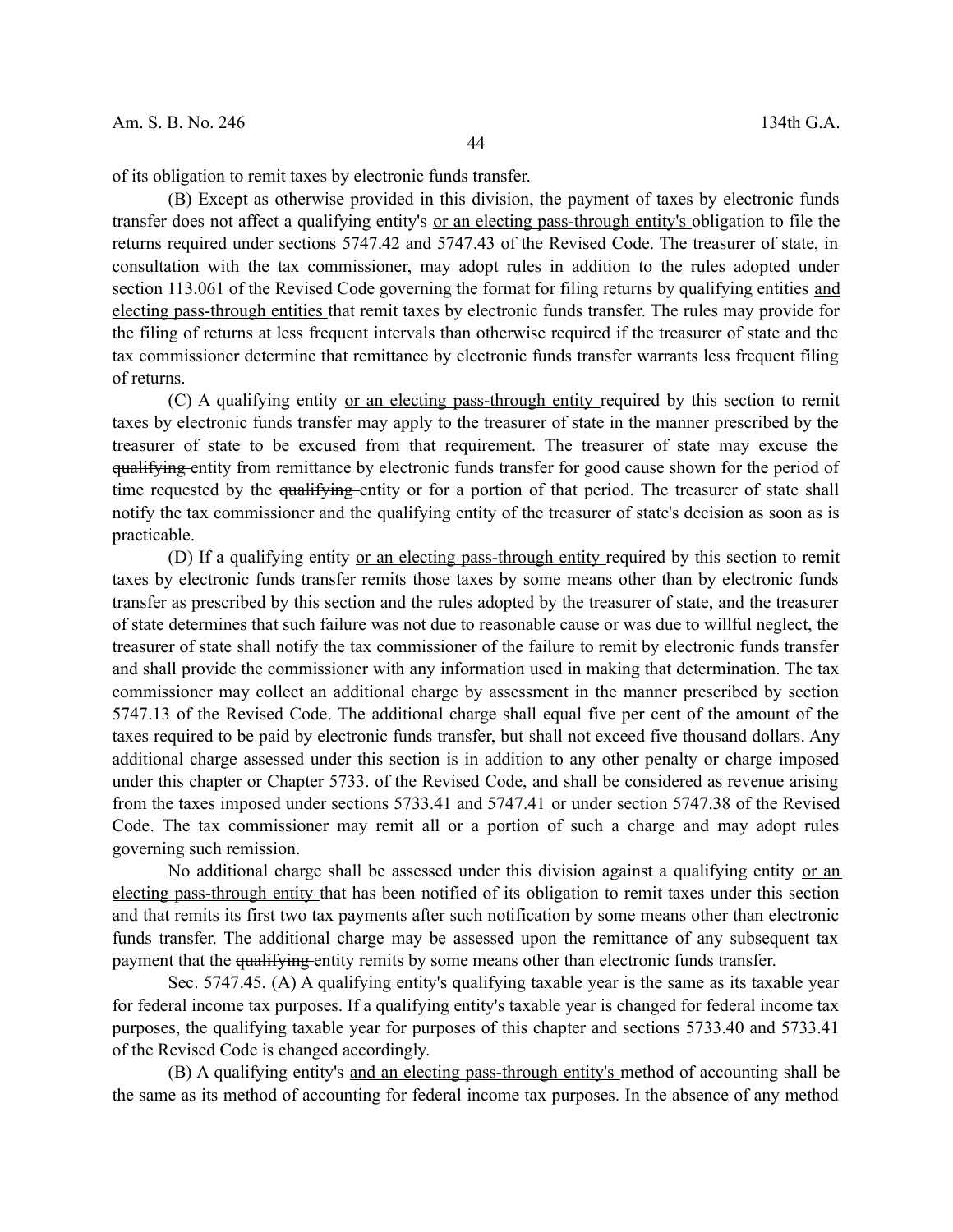of accounting for federal income tax purposes, income shall be computed under such method as in the opinion of the tax commissioner clearly reflects income.

If a qualifying entity's or an electing pass-through entity's method of accounting is changed for federal income tax purposes, its method of accounting for purposes of this chapter shall be changed accordingly.

(C) If any of the facts, figures, computations, or attachments required in a qualifying entity's or an electing pass-through entity's annual report to determine the taxes imposed by section 5733.41, 5747.38, or 5747.41 of the Revised Code must be altered as the result of an adjustment to the qualifying entity's federal income tax return, whether the adjustment is initiated by the qualifying entity or the internal revenue service, and such alteration affects the qualifying entity's tax liability under one or both any of those sections, the qualifying entity shall file an amended report with the tax commissioner in such form as the commissioner requires. The amended report shall be filed not later than one year after the adjustment has been agreed to or finally determined for federal income tax purposes or any federal income tax deficiency or refund, or the abatement or credit resulting therefrom, has been assessed or paid, whichever occurs first.

(1) In the case of an underpayment, the amended report shall be accompanied by payment of an additional tax and interest due and is a report subject to assessment under section 5747.13 of the Revised Code for the purpose of assessing any additional tax due under this division, together with any applicable penalty and interest. It shall not reopen those facts, figures, computations, or attachments from a previously filed report no longer subject to assessment that are not affected, either directly or indirectly, by the adjustment to the qualifying entity's <u>or electing pass-through entity's</u> federal income tax return.

(2) In the case of an overpayment, an application for refund may be filed under this division within the one-year period prescribed for filing the amended report even if it is filed beyond the period prescribed in division (B) of section 5747.11 of the Revised Code if it otherwise conforms to the requirements of that section. An application filed under this division shall claim refund of overpayments resulting from alterations to only those facts, figures, computations, or attachments required in the qualifying entity's or electing pass-through entity's annual report that are affected, either directly or indirectly, by the adjustment to the qualifying entity's federal income tax return unless it is also filed within the time prescribed in division (B) of section 5747.11 of the Revised Code. It shall not reopen those facts, figures, computations, or attachments that are not affected, either directly or indirectly, by the adjustment to the qualifying entity's federal income tax return.

Sec. 5747.451. (A) The mere retirement from business or voluntary dissolution of a domestic or foreign qualifying entity or electing pass-through entity does not exempt it from the requirements to make reports as required under sections 5747.42 to 5747.44 or to pay the taxes imposed under section 5733.41, 5747.38, or 5747.41 of the Revised Code. If any qualifying entity or electing passthrough entity subject to the taxes imposed under section 5733.41, 5747.38, or 5747.41 of the Revised Code sells its business or stock of merchandise or quits its business, the taxes required to be paid prior to that time, together with any interest or penalty thereon, become due and payable immediately, and the qualifying entity shall make a final return within fifteen days after the date of selling or quitting business. The successor of the qualifying entity or electing pass-through entity shall withhold a sufficient amount of the purchase money to cover the amount of such taxes, interest,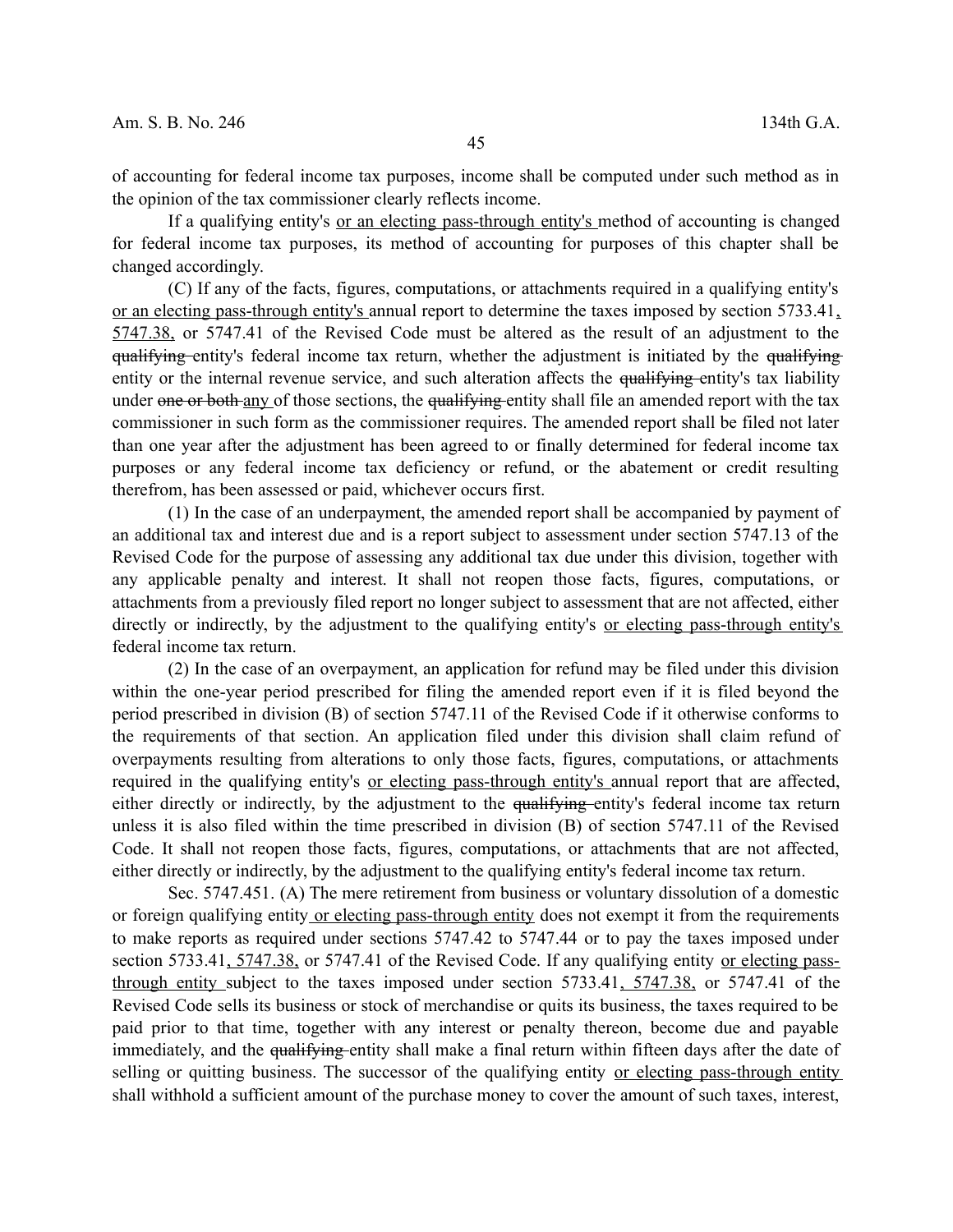and penalties due and unpaid until the qualifying entity produces a receipt from the tax commissioner showing that the taxes, interest, and penalties have been paid, or a certificate indicating that no taxes are due. If the purchaser of the business or stock of goods fails to withhold purchase money, the purchaser is personally liable for the payment of the taxes, interest, and penalties accrued and unpaid during the operation of the business by the qualifying entity. If the amount of those taxes, interest, and penalty unpaid at the time of the purchase exceeds the total purchase money, the tax commissioner may adjust the qualifying entity's liability for those taxes, interest, and penalty, or adjust the responsibility of the purchaser to pay that liability, in a manner calculated to maximize the collection of those liabilities.

(B) Annually, on the last day of each qualifying taxable year of a qualifying entity or taxable year of an electing pass-through entity, the taxes imposed under section 5733.41, 5747.38, or 5747.41 of the Revised Code, together with any penalties subsequently accruing thereon, become a lien on all property in this state of the qualifying entity, whether such property is employed by the qualifying entity in the prosecution of its business or is in the hands of an assignee, trustee, or receiver for the benefit of the qualifying entity's creditors and investors. The lien shall continue until those taxes, together with any penalties subsequently accruing, are paid.

Upon failure of such a qualifying entity <u>or an electing pass-through entity</u> to pay those taxes on the day fixed for payment, the treasurer of state shall thereupon notify the tax commissioner, and the commissioner may file in the office of the county recorder in each county in this state in which the qualifying entity owns or has a beneficial interest in real estate, notice of the lien containing a brief description of such real estate. No fee shall be charged for such a filing. The lien is not valid as against any mortgagee, purchaser, or judgment creditor whose rights have attached prior to the time the notice is so filed in the county in which the real estate which is the subject of such mortgage, purchase, or judgment lien is located. The notice shall be recorded in the official records kept by the county recorder and indexed under the name of the qualifying entity charged with the tax. When the tax, together with any penalties subsequently accruing thereon, have been paid, the tax commissioner shall furnish to the qualifying entity an acknowledgment of such payment that the qualifying entity may record with the county recorder of each county in which notice of such lien has been filed, for which recording the county recorder shall charge and receive a fee of two dollars.

(C) In addition to all other remedies for the collection of any taxes or penalties due under law, whenever any taxes, interest, or penalties due from any qualifying entity or electing pass-through entity under section 5733.41 of the Revised Code or this chapter have remained unpaid for a period of ninety days, or whenever any qualifying entity or electing pass-through entity has failed for a period of ninety days to make any report or return required by law, or to pay any penalty for failure to make or file such report or return, the attorney general, upon the request of the tax commissioner, shall file a petition in the court of common pleas in the county of the state in which such qualifying entity has its principal place of business for a judgment for the amount of the taxes, interest, or penalties appearing to be due, the enforcement of any lien in favor of the state, and an injunction to restrain such qualifying entity and its officers, directors, and managing agents from the transaction of any business within this state, other than such acts as are incidental to liquidation or winding up, until the payment of such taxes, interest, and penalties, and the costs of the proceeding fixed by the court, or the making and filing of such report or return.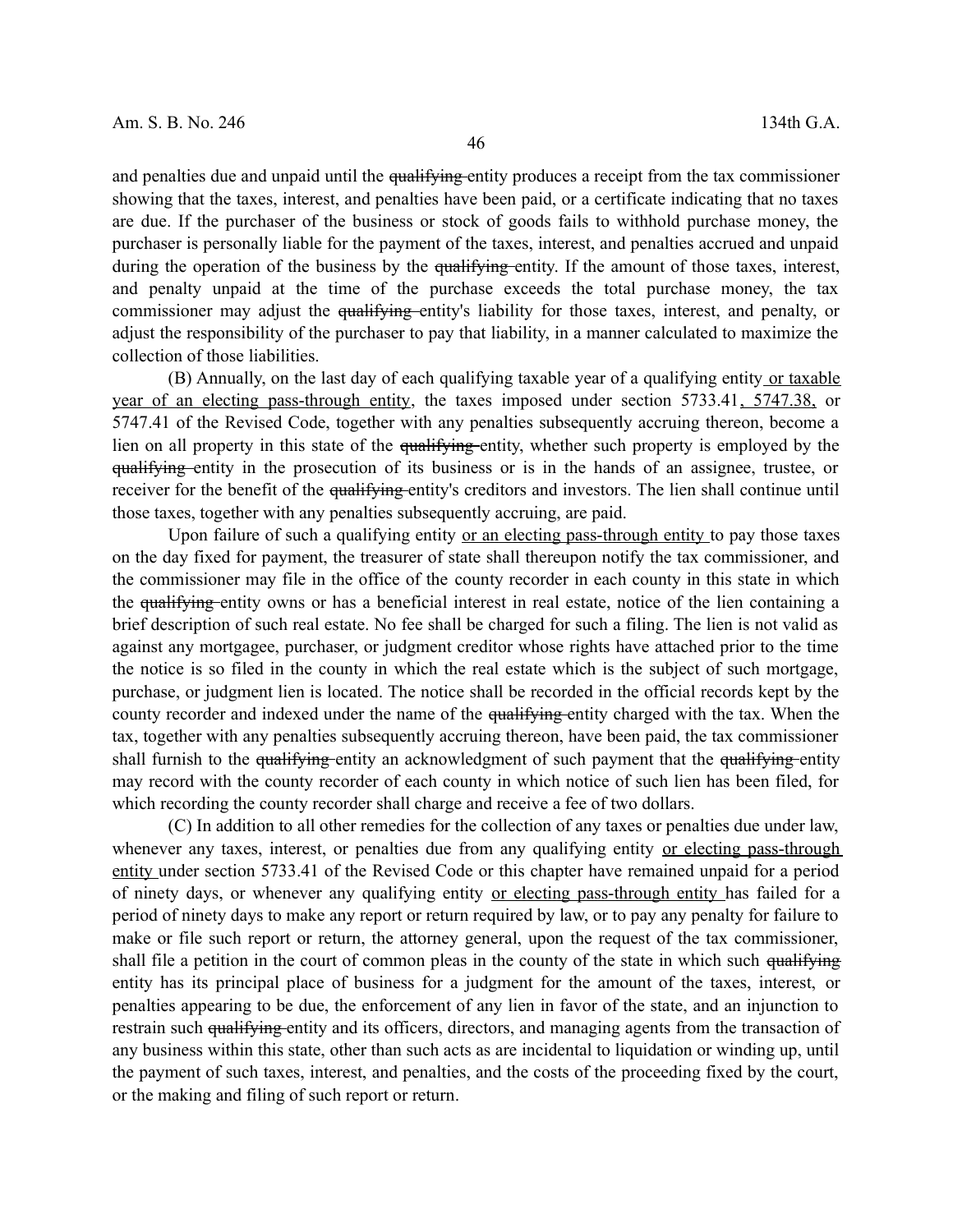The petition shall be in the name of the state. Any of the qualifying entities or electing passthrough entities having its principal places of business in the county may be joined in one suit. On the motion of the attorney general, the court of common pleas shall enter an order requiring all defendants to answer by a day certain, and may appoint a special master commissioner to take testimony, with such other power and authority as the court confers, and permitting process to be served by registered mail and by publication in a newspaper of general circulation in the county, which publication need not be made more than once, setting forth the name of each delinquent qualifying entity, the matter in which the qualifying entity is delinquent, the names of its officers, directors, and managing agents, if set forth in the petition, and the amount of any taxes, fees, or penalties claimed to be owing by the qualifying entity.

All or any of the trustees or other fiduciaries, officers, directors, investors, beneficiaries, or managing agents of any qualifying entity or electing pass-through entity may be joined as defendants with the qualifying such entity.

If it appears to the court upon hearing that any qualifying entity or electing pass-through entity that is a party to the proceeding is indebted to the state for taxes imposed under section 5733.41, 5747.38, or 5747.41 of the Revised Code, or interest or penalties thereon, judgment shall be entered therefor with interest; and if it appears that any qualifying entity or electing pass-through entity has failed to make or file any report or return, a mandatory injunction may be issued against the qualifying entity, its trustees or other fiduciaries, officers, directors, and managing agents, enjoining them from the transaction of any business within this state, other than acts incidental to liquidation or winding up, until the making and filing of all proper reports or returns and until the payment in full of all taxes, interest, and penalties.

If the trustees or other fiduciaries, officers, directors, investors, beneficiaries, or managing agents of a qualifying entity <u>or an electing pass-through entity</u> are not made parties in the first instance, and a judgment or an injunction is rendered or issued against the qualifying entity, those officers, directors, investors, or managing agents may be made parties to such proceedings upon the motion of the attorney general, and, upon notice to them of the form and terms of such injunction, they shall be bound thereby as fully as if they had been made parties in the first instance.

In any action authorized by this division, a statement of the tax commissioner, or the secretary of state, when duly certified, shall be prima-facie evidence of the amount of taxes, interest, or penalties due from any qualifying entity or electing pass-through entity, or of the failure of any qualifying such entity to file with the commissioner or the secretary of state any report required by law, and any such certificate of the commissioner or the secretary of state may be required in evidence in any such proceeding.

On the application of any defendant and for good cause shown, the court may order a separate hearing of the issues as to any defendant.

The costs of the proceeding shall be apportioned among the parties as the court deems proper.

The court in such proceeding may make, enter, and enforce such other judgments and orders and grant such other relief as is necessary or incidental to the enforcement of the claims and lien of the state.

In the performance of the duties enjoined upon the attorney general by this division, the attorney general may direct any prosecuting attorney to bring an action, as authorized by this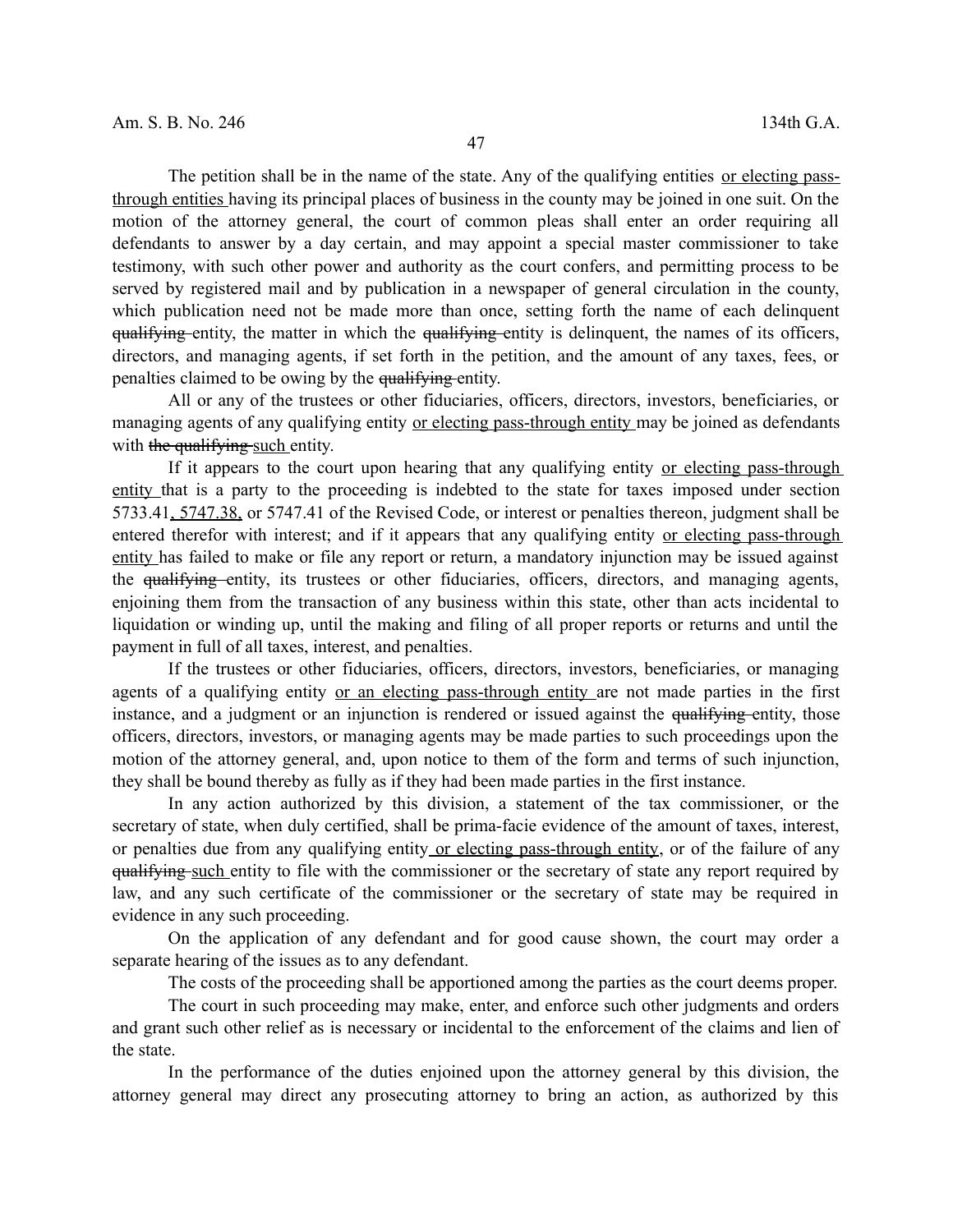division, in the name of the state with respect to any delinquent qualifying entities or delinquent electing pass-through entities within the prosecuting attorney's county, and like proceedings and orders shall be had as if such action were instituted by the attorney general.

(D) If any qualifying entity or electing pass-through entity fails to make and file the reports or returns required under this chapter, or to pay the penalties provided by law for failure to make and file such reports or returns for a period of ninety days after the time prescribed by this chapter, the attorney general, on the request of the tax commissioner, shall commence an action in quo warranto in the court of appeals of the county in which that qualifying entity has its principal place of business to forfeit and annul its privileges and franchises. If the court is satisfied that any such qualifying entity is in default, it shall render judgment ousting such qualifying entity from the exercise of its privileges and franchises within this state, and shall otherwise proceed as provided in sections 2733.02 to 2733.39 of the Revised Code.

Sec. 5747.453. An employee, an owner, or a beneficiary of, or an investor in, a qualifying entity or an electing pass-through entity having control or supervision of, or charged with the responsibility for, filing returns and making payments, or any trustee or other fiduciary, officer, member, or manager of the qualifying entity who is responsible for the execution of the qualifying entity's fiscal responsibilities, is personally liable for the failure to file any report or to pay any tax due as required by sections 5747.40 to 5747.453 of the Revised Code. The dissolution, termination, or bankruptcy of a qualifying entity or an electing pass-through entity does not discharge a responsible trustee's, fiduciary's, officer's, member's, manager's, employee's, investor's, owner's, or beneficiary's liability for failure of the qualifying entity to file any report or pay any tax due as required by those sections. The sum due for the liability may be collected by assessment in the manner provided in section 5747.13 of the Revised Code.

Sec. 5747.98. (A) To provide a uniform procedure for calculating a taxpayer's aggregate tax liability under section 5747.02 of the Revised Code, a taxpayer shall claim any credits to which the taxpayer is entitled in the following order:

Either the retirement income credit under division (B) of section 5747.055 of the Revised Code or the lump sum retirement income credits under divisions (C), (D), and (E) of that section;

Either the senior citizen credit under division (F) of section 5747.055 of the Revised Code or the lump sum distribution credit under division (G) of that section;

The dependent care credit under section 5747.054 of the Revised Code;

The credit for displaced workers who pay for job training under section 5747.27 of the Revised Code;

The campaign contribution credit under section 5747.29 of the Revised Code;

The twenty-dollar personal exemption credit under section 5747.022 of the Revised Code;

The joint filing credit under division (G) of section 5747.05 of the Revised Code;

The earned income credit under section 5747.71 of the Revised Code;

The nonrefundable credit for education expenses under section 5747.72 of the Revised Code;

The nonrefundable credit for donations to scholarship granting organizations under section 5747.73 of the Revised Code;

The nonrefundable credit for tuition paid to a nonchartered nonpublic school under section 5747.75 of the Revised Code;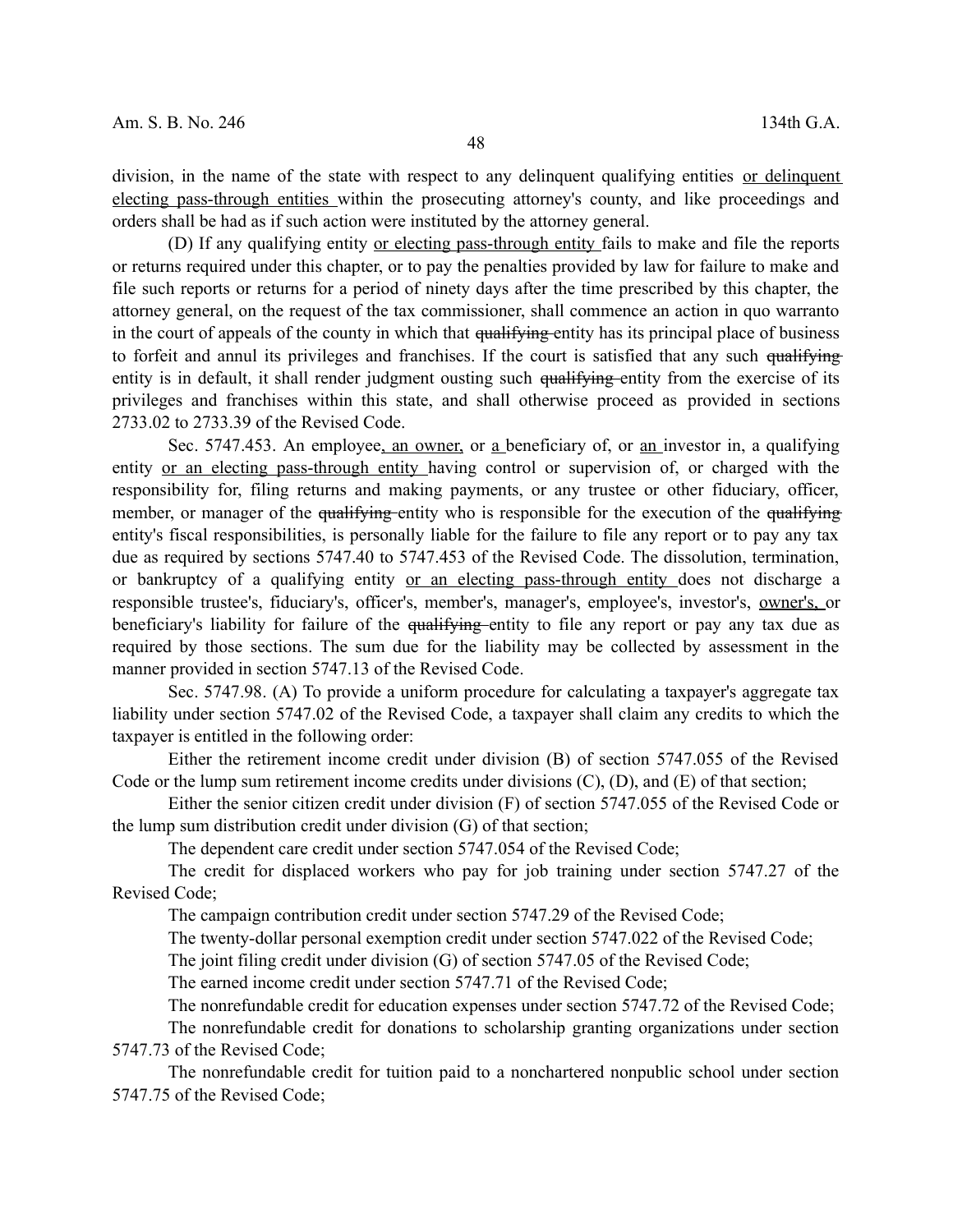The credit for adoption of a minor child under section 5747.37 of the Revised Code;

The nonrefundable job retention credit under division (B) of section 5747.058 of the Revised

Code;

The enterprise zone credit under section 5709.66 of the Revised Code;

The credit for purchases of qualifying grape production property under section 5747.28 of the Revised Code;

The small business investment credit under section 5747.81 of the Revised Code;

The nonrefundable lead abatement credit under section 5747.26 of the Revised Code;

The opportunity zone investment credit under section 122.84 of the Revised Code;

The enterprise zone credits under section 5709.65 of the Revised Code;

The research and development credit under section 5747.331 of the Revised Code;

The credit for rehabilitating a historic building under section 5747.76 of the Revised Code;

The nonresident credit under division (A) of section 5747.05 of the Revised Code;

The credit for a resident's out-of-state income under division (B) of section 5747.05 of the Revised Code;

The refundable motion picture and broadway theatrical production credit under section 5747.66 of the Revised Code;

The refundable jobs creation credit or job retention credit under division (A) of section 5747.058 of the Revised Code;

The refundable credit for taxes paid by a qualifying entity granted under section 5747.059 of the Revised Code;

The refundable credits for taxes paid by a qualifying pass-through entity granted under division (I) of section 5747.08 of the Revised Code;

The refundable credit under section 5747.80 of the Revised Code for losses on loans made to the Ohio venture capital program under sections 150.01 to 150.10 of the Revised Code;

The refundable credit for rehabilitating a historic building under section 5747.76 of the Revised Code;

The refundable credit under section 5747.39 of the Revised Code for taxes levied under section 5747.38 of the Revised Code paid by an electing pass-through entity.

(B) For any credit, except the refundable credits enumerated in this section and the credit granted under division (H) of section 5747.08 of the Revised Code, the amount of the credit for a taxable year shall not exceed the taxpayer's aggregate amount of tax due under section 5747.02 of the Revised Code, after allowing for any other credit that precedes it in the order required under this section. Any excess amount of a particular credit may be carried forward if authorized under the section creating that credit. Nothing in this chapter shall be construed to allow a taxpayer to claim, directly or indirectly, a credit more than once for a taxable year.

SECTION 2. That existing sections 5733.04, 5733.41, 5747.01, 5747.03, 5747.08, 5747.11, 5747.13, 5747.132, 5747.14, 5747.15, 5747.41, 5747.42, 5747.43, 5747.44, 5747.45, 5747.451, 5747.453, and 5747.98 of the Revised Code are hereby repealed.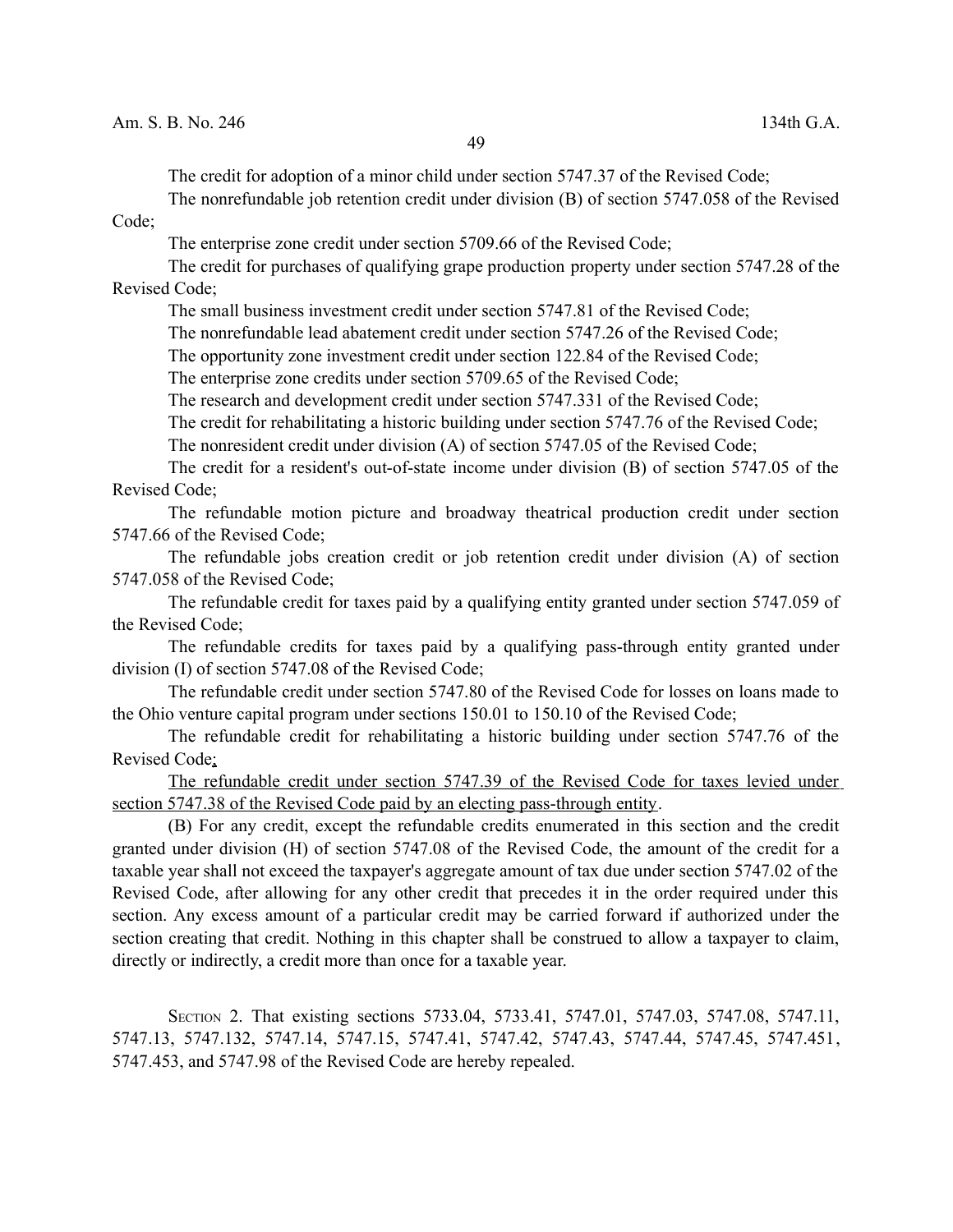*Speaker \_\_\_\_\_\_\_\_\_\_\_\_\_\_\_\_\_\_\_ of the House of Representatives.*

*President \_\_\_\_\_\_\_\_\_\_\_\_\_\_\_\_\_\_\_ of the Senate.*

Passed \_\_\_\_\_\_\_\_\_\_\_\_\_\_\_\_\_\_\_\_\_\_\_\_, 20\_\_\_\_

Approved \_\_\_\_\_\_\_\_\_\_\_\_\_\_\_\_\_\_\_\_\_\_\_\_, 20\_\_\_\_

*Governor.*